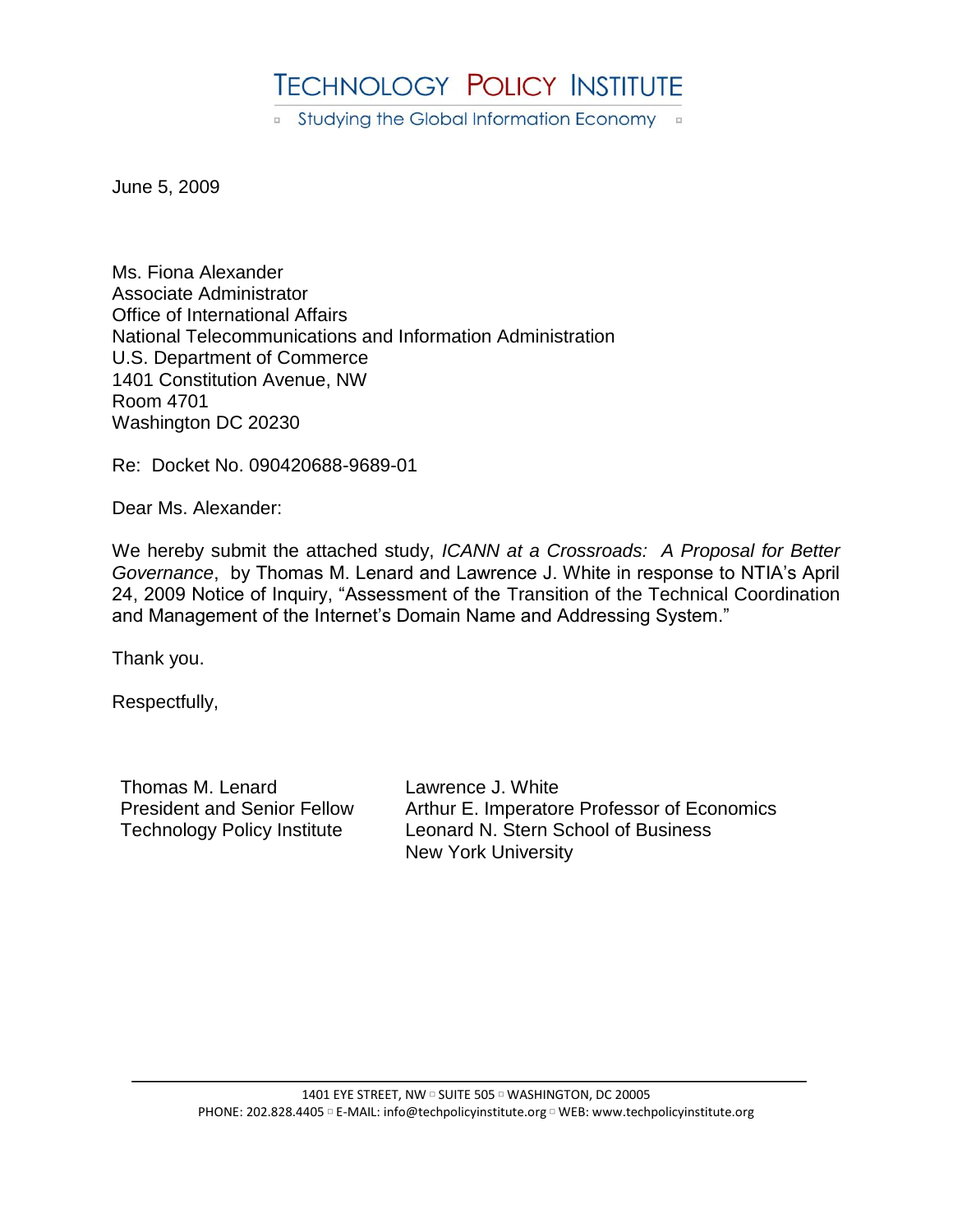# **Before the UNITED STATES DEPARTMENT OF COMMERCE NATIONAL TELECOMMUNICATIONS AND INFORMATION ADMINISTRATION**

| In the Matter of:                            |  |
|----------------------------------------------|--|
|                                              |  |
| Assessment of the Transition of the          |  |
| <b>Technical Coordination and Management</b> |  |
| of the Internet's Domain Name and            |  |
| <b>Addressing System</b>                     |  |

**Docket No. 090420688–9689–01**

# **COMMENTS OF**

Thomas M. Lenard President & Senior Fellow Technology Policy Institute 1401 Eye Street, NW Suite 505 Washington, DC 20005 202-828-4405

Lawrence J. White Arthur E. Imperatore Professor of **Economics** Leonard N. Stern School of Business New York University 44 West 4th Street, Room 7-65 Room 7-65 New York, NY 10012 212-998-0880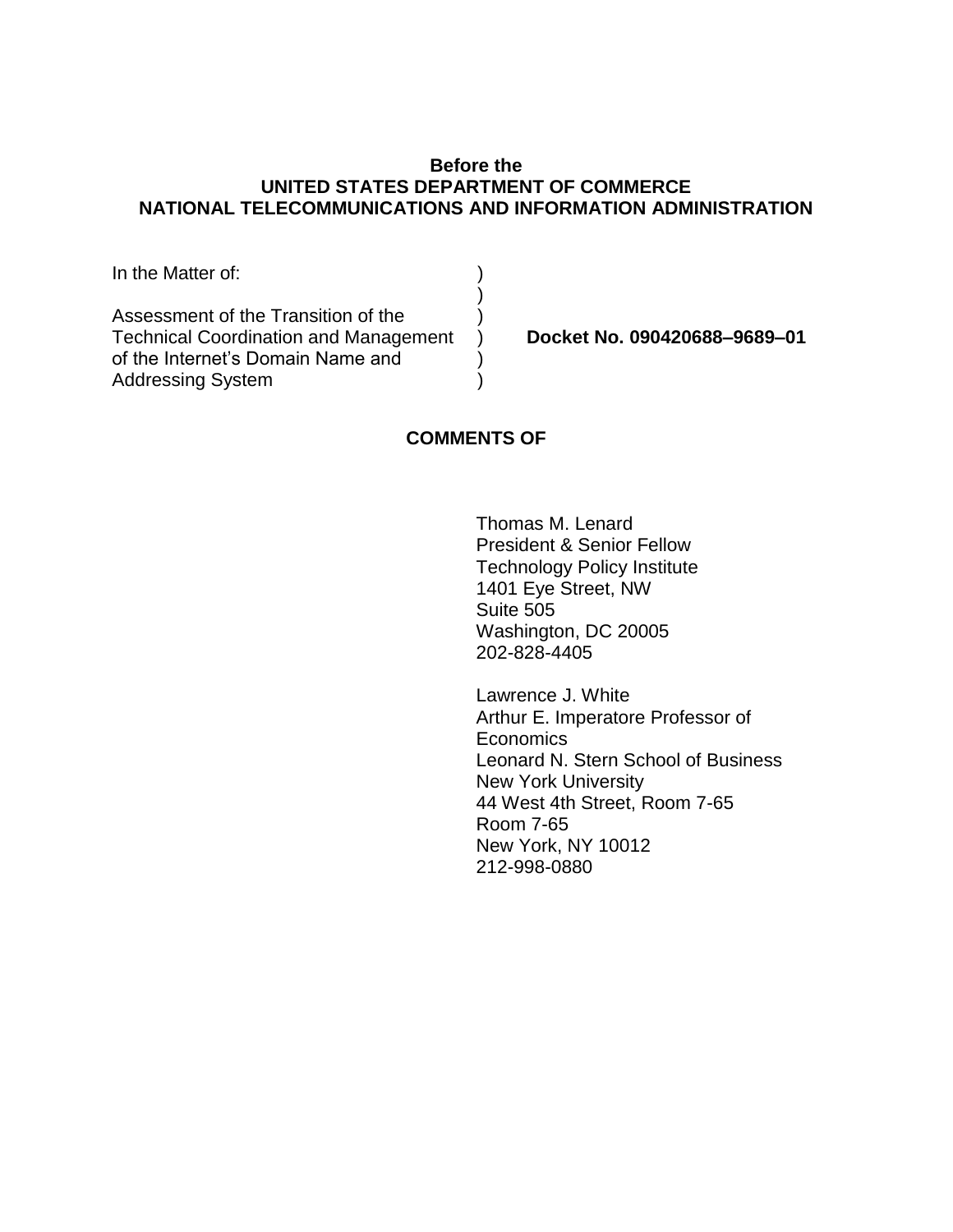# **TECHNOLOGY POLICY INSTITUTE**

■ Studying the Global Information Economy ■

# **ICANN AT A CROSSROADS:**

# **A PROPOSAL FOR BETTER GOVERNANCE AND PERFORMANCE**

Thomas M. Lenard and Lawrence J. White

Revised June 2009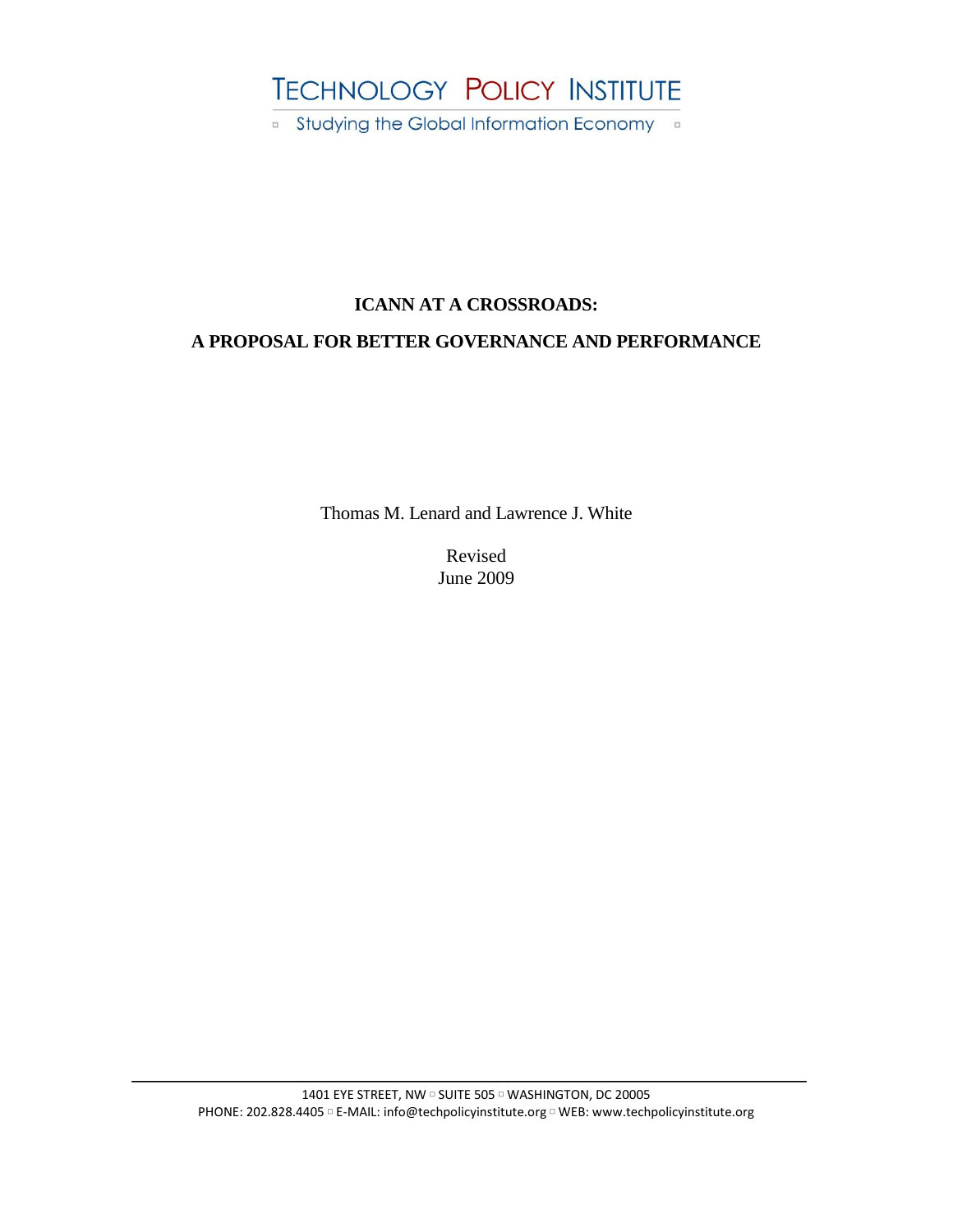# **ICANN AT A CROSSROADS: A PROPOSAL FOR BETTER GOVERNANCE AND PERFORMANCE**

By

Thomas M. Lenard and Lawrence J. White<sup>\*</sup>

# **EXECUTIVE SUMMARY**

The Internet Corporation for Assigned Names and Numbers (ICANN)—the non-profit company that is at the center of the Internet—has operated under a Memorandum of Understanding (MOU) with the U.S. Department of Commerce (DOC) since 1998. The MOU was replaced in September 2006 by the Joint Project Agreement (JPA) between ICANN and the DOC, which expires in September 2009. At that time, a decision needs to be made about ICANN's future. Should the JPA tie with the U.S. Government be retained? Or should the link be wholly severed, as ICANN advocates? And, in either case, what governance structure would best promote Internet efficiency and innovation?

This paper evaluates the structure and governance of ICANN to help inform the upcoming decision. In particular, it reviews ICANN's structure and functions, and also the structures of a number of other organizations that perform a roughly comparable range of private-sector and quasi-governmental coordination and standard-setting functions, to explore what might be applicable to ICANN.

We find that although ICANN has control over extremely important aspects of the Internet, it is largely accountable to no one. No organization with ICANN's level of responsibility operates with the independence that ICANN enjoys, even under the current arrangement of nominal oversight by the DOC. ICANN's proposal for complete privatization and termination of the DOC's oversight would make the accountability problem worse.

Virtually all of the organizations that we reviewed are governed by their direct users, and we believe that this would be a good model for ICANN as well; it would also be consistent with the reduced regulatory role that we envision for ICANN. Governance by its direct users—the registries and the registrars—would provide the external accountability that could allow for eventually ending ICANN's ties with the U.S. Government. However, we recommend that the new structure be permitted to operate for a while, to allow time for evaluation, before severing those ties.

l

<sup>\*</sup> Thomas M. Lenard is President and Senior Fellow at the Technology Policy Institute. Lawrence J. White is Professor of Economics at the NYU Stern School of Business. The authors thank Michael Abramowicz, John Asker, Stanley Besen, Steve DelBianco, Arlene Holen, Michael Katz, Paul Levins, John Mayo, Gregory Rosston, W. Kenneth Ryan, Michael Uretsky, Scott Wallsten, Norman White, and the participants at the "ICANN at a Crossroads‖ seminar hosted by TPI on May 8, 2009, for very helpful comments on an earlier draft and James Riso for very able research assistance. This paper reflects the views of the authors but not their respective institutions.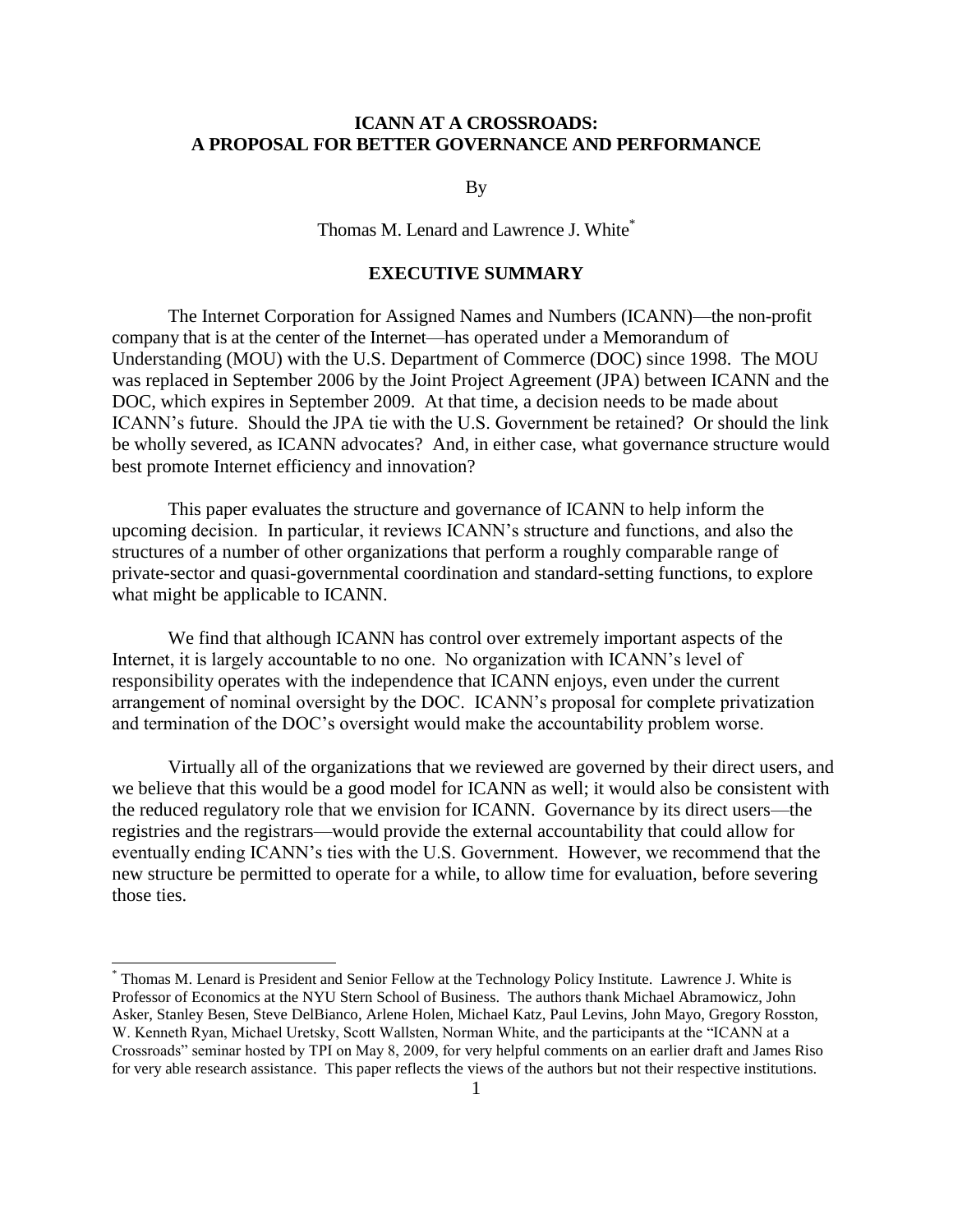We also address the issue of ICANN's status as a *de facto* regulator. ICANN's recent proposal to expand the number of generic top-level domains (gTLDs) highlights a distinct choice between alternative regulatory approaches: On the one hand, ICANN could proceed under the assumption that the market for gTLDs is not (and perhaps cannot be) at least workably competitive (as the U.S. Government apparently believes). ICANN would then assume greater public-utility type regulatory responsibilities. Alternatively, ICANN could allow relatively free entry into the domain space, in order to bring the benefits of a competitive gTLD market to consumers. We favor the latter approach, which is consistent with our proposal concerning governance reform. For free entry to work well, however, ICANN needs a less costly mechanism for protecting the intellectual property associated with domain names in order to address the problems of defensive registrations and cybersquatting.

Our specific recommendations are as follows:

- The JPA should be extended beyond its current expiration date. In the absence of changes in governance along the lines that we recommend, the JPA is particularly important. If our recommended changes are adopted, they should be permitted to become established before allowing the JPA to expire.
- ICANN should remain as a nonprofit organization, but its governance should be restructured, so that it is governed by and directly accountable to its direct users: the registries and the registrars. Seats on ICANN's board of directors could be rotated among the major operators in a manner that would reflect the diversity of viewpoints among registries and registrars.
- ICANN should have a clear mission of encouraging competition. This implies a minimal role as a regulator with respect to the creation of new gTLDs. Instead, ICANN should adopt a relatively automatic way of introducing gTLDs, whereby any entity that meets a set of minimum technical and financial qualifications for being a registry should be able to be certified to become a registry for any gTLD that is not already taken.
- For this "open entry" policy to be workable and beneficial, ICANN must also strengthen the protections for incumbent domain name holders, so that they are not subject to "nuisance" or "ransom" demands from new registries; adopting an IP registry and strengthening ICANN's "uniform dispute resolution policy" (UDRP) could be part of these improved protections.

These four recommendations are complementary, and combined they would significantly further the goals of Internet efficiency and innovation.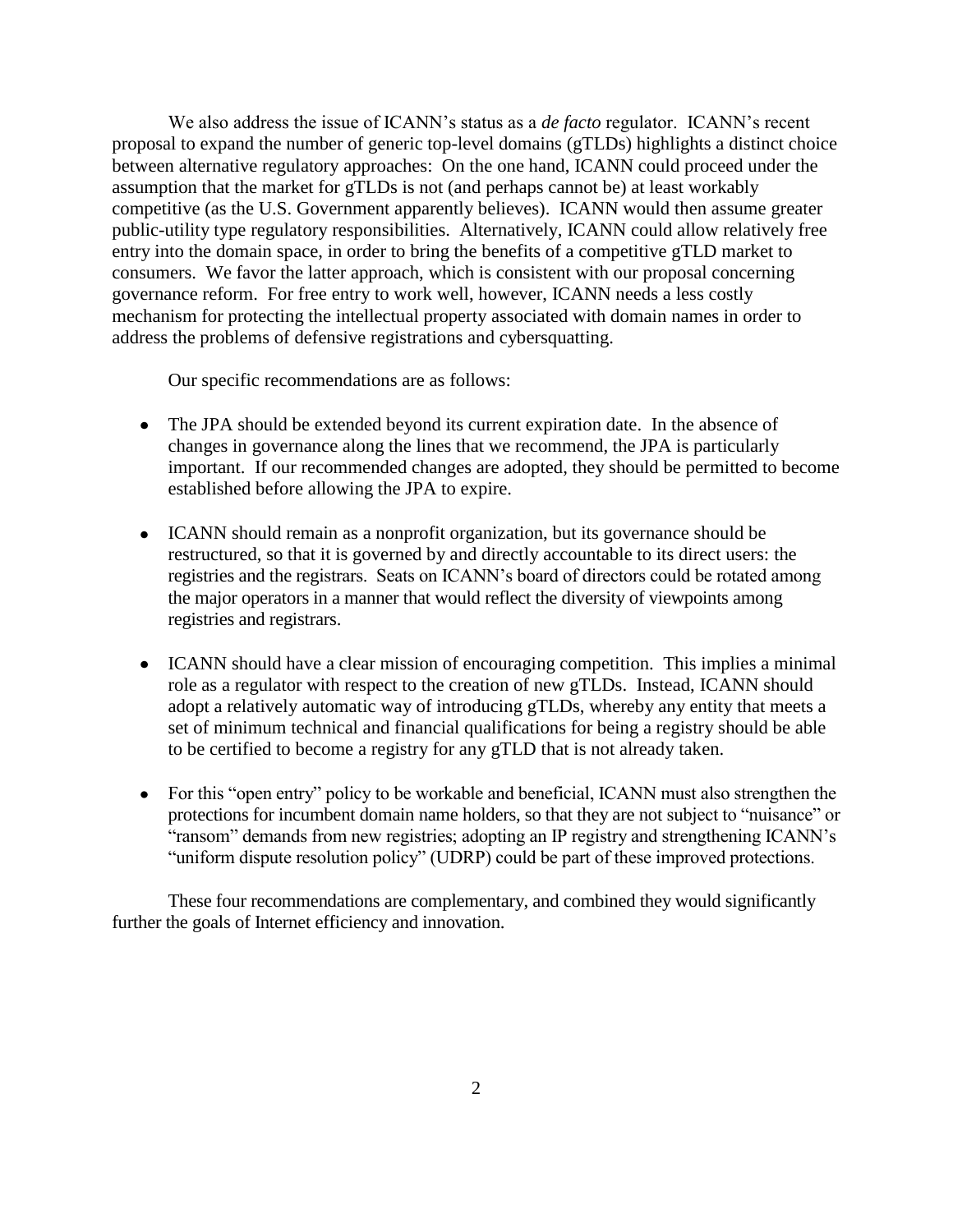# **INTRODUCTION**

 $\overline{a}$ 

"One problem with Internet governance as a concept...is that there is no natural institutional home for all of the issues that are involved." Mathiason (2009, p. 133).

"In the new Internet governance regime, private and intergovernmental conflict over the ownership of the root was resolved through the establishment of a central authority that, in effect, owns the entire name space and grants limited privileges of use to suppliers and consumers." Mueller (2002, p. 259).

The central governance structure of the Internet is a puzzle. Governments and for-profit companies are involved in various aspects of the operation of the Internet, but only weakly and indirectly in its governance. Instead, a non-profit corporation—the Internet Corporation for Assigned Names and Numbers (ICANN)—is solely responsible for governance. It attempts to be responsive to the "Internet community" at large, but in fact is largely accountable to no one.

ICANN's website, which devotes extensive attention to proposals concerning potential changes in Internet policies and requests for public comment on these proposals (with specified comment periods), gives the impression of strong similarities with the regulatory processes of U.S. Government agencies. But the impression is just that, since the link between ICANN and the U.S Government is weak.

That link is now at issue. ICANN has operated under a Memorandum of Understanding (MOU) with the U.S. Department of Commerce since 1998. The MOU was replaced in September 2006 by the Joint Project Agreement (JPA), which runs through September 2009. ICANN believes that it is meeting its responsibilities under the JPA and that therefore the JPA is no longer necessary.<sup>1</sup> ICANN argues that its long-planned transition to the private sector should now be completed and that any formal tie to the Department of Commerce should be concluded.

This is, therefore, a good time to evaluate the governance structure of ICANN and determine how it can be improved. That is the purpose of this paper.

<sup>&</sup>lt;sup>1</sup> Comments of Peter Dengate Thrush, Chairman of the Board of Directors, ICANN, January 9, 2008.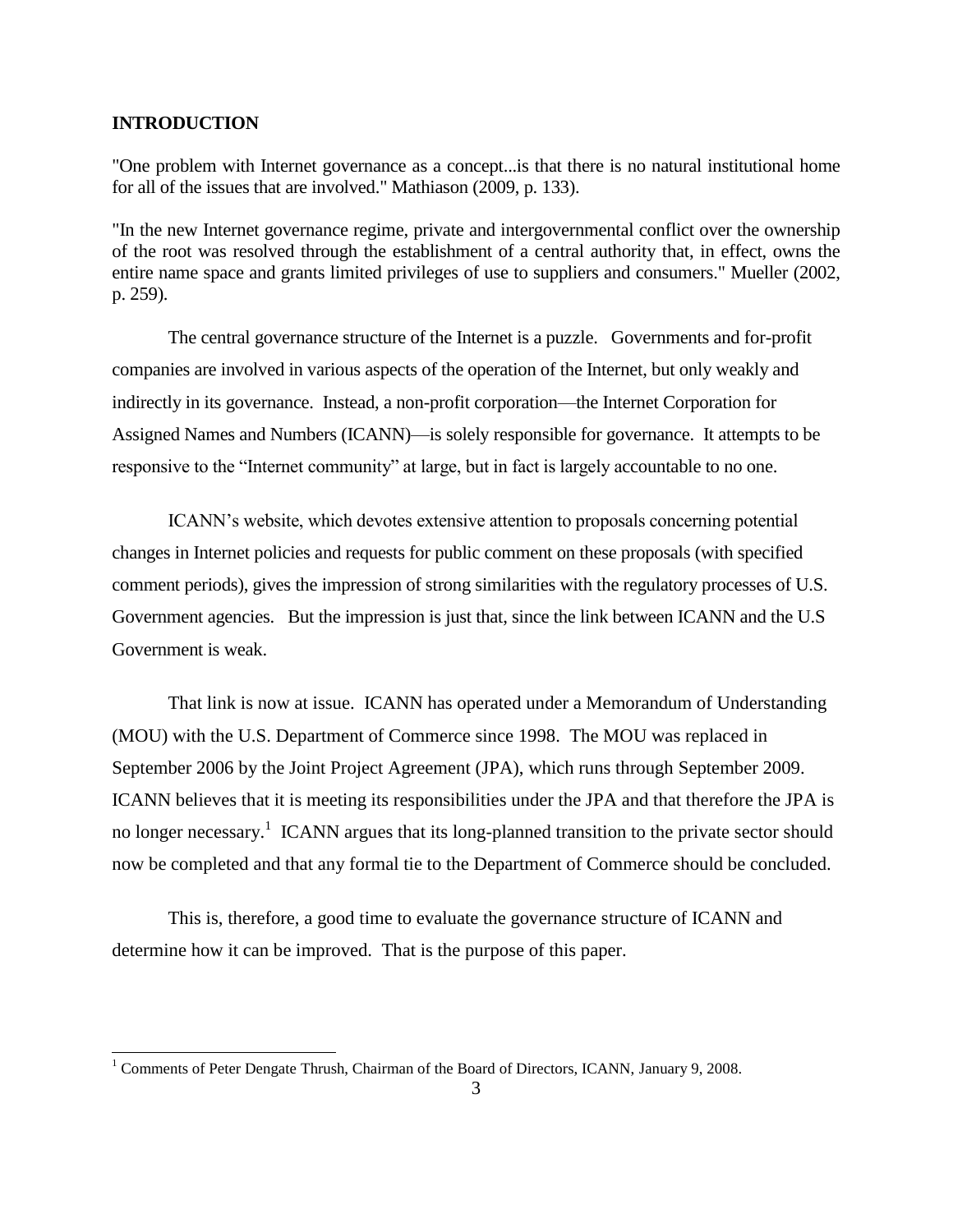Our analysis indicates that a lack of accountability is the major issue surrounding ICANN. Accountability requires some meaningful external checks. We do not believe that it can be improved by adopting new procedures over which ICANN has control. Thus, measures such as those proposed through ICANN's Improving Institutional Confidence Consultation are not likely to be effective.<sup>2</sup>

Accountability also cannot be improved by making ICANN even less accountable than it is now.<sup>3</sup> Moreover, if ICANN's progress in meeting its responsibilities under the JPA is related to the existing tie to the Department of Commerce, then terminating that arrangement might be counterproductive. Therefore, we oppose severing the tie with the Department of Commerce at the present time.

Instead, our review of other institutional models suggests that a change in governance that puts ICANN's direct users effectively in control would make the organization more accountable and would improve incentives for efficient operation. We also recommend that ICANN adopt a less regulatory approach in designating and creating new generic top-level domains (gTLDs). These recommendations are complementary, since both would further the goals of greater Internet efficiency and innovation.

## **ICANN's STRUCTURE, RESPONSIBILITIES, AND PERFORMANCE**

## **The Domain Name System**

 $\overline{a}$ 

In order for the parties connected through the Internet to be able to communicate—whether through e-mail or through the accessing of a web page—they need unique "addresses" to which the relevant communications will be sent. Those addresses, for the purposes of the computers that do the routing, are simply unique strings of numbers, which are called Internet Protocol (IP) addresses.

 $2$  See http://www.icann.org/en/jpa/iic/index.htm

 $3$  ICANN's accountability and "legitimacy" have been longstanding issues. See, for example, Weinberg (2000) and Mueller (2002).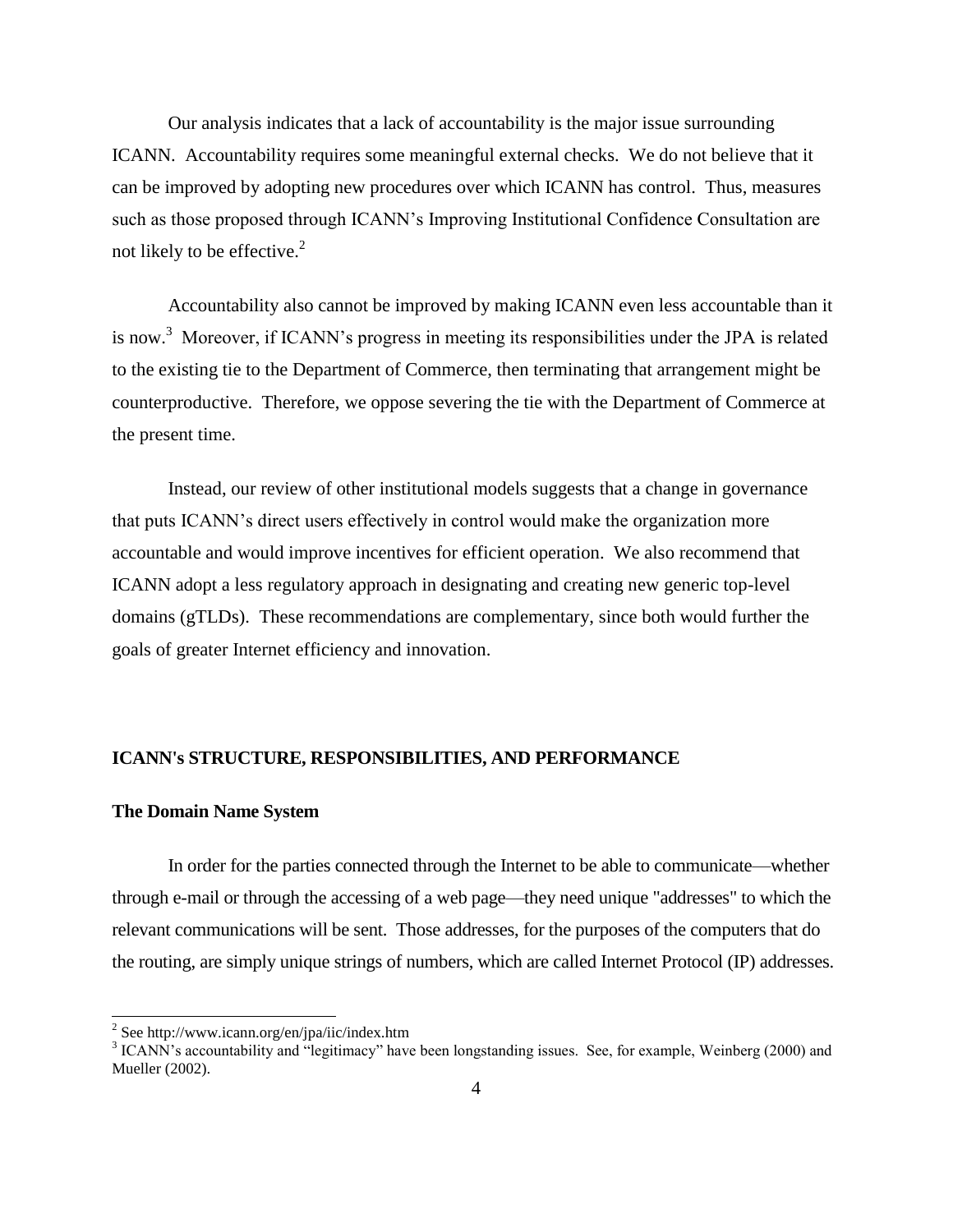The coordination of the allocation of IP addresses is the responsibility of ICANN through the Internet Assigned Names Authority (IANA), which is operated by ICANN. IANA is responsible for managing the domain name system (DNS) "root"—the master file of top-level domains.<sup>4</sup> The root file is continuously copied by 13 main root servers: ten in the United States, two in Europe, and one in Japan.<sup>5</sup> These are the computers that actually direct Internet communications to the appropriate locations.

Although the IP addresses (the strings of numbers) could also be the addresses that individuals use when directing their computers to send a communication, most individuals find alphabetic letters and words (or mnemonics) easier to recognize, remember, and organize. Hence, e-mail addresses and web page locations are represented by letters and words (sometimes with a few numbers or symbols interspersed), rather than just by the IP addresses. This alphabet-based set of addresses is the "domain name system" (DNS). The logic of the communication system's requiring unique addresses means that each complete domain name must be unique and must be uniquely linked to the appropriate IP address (with these links again kept in master files in those 13 root servers). Further, the DNS requires some coherence or hierarchy (instead of, say, just being random strings of letters).

Every server on the Internet has a unique Internet Protocol number. The purpose of the DNS is to assure that every server (and, as a consequence, every URL and every email address that is linked to an individual server) resolves (i.e., is linked) to a unique IP address. The failure to achieve this is called "instability," which might occur if there were alternative or competing roots. In that event, queries made by different people at different computers might resolve to different IP addresses.

The DNS that was developed in the early 1980s relies on the Roman alphabet<sup>6</sup> and is hierarchical in structure. The hierarchy is demarcated by periods or "dots" between strings of

 $\overline{a}$ 

<sup>&</sup>lt;sup>4</sup> IANA has a contract with the U.S. Department of Commerce that specifies this responsibility.

<sup>&</sup>lt;sup>5</sup> The VeriSign Corp. is responsible for maintaining these master files, under a contract from the U.S. Department of Commerce.

<sup>&</sup>lt;sup>6</sup> ICANN is currently developing and testing the protocols that would allow non-Roman lettering systems to be part of the DNS. This is being done under ICANN's "internationalized domain names" (IDN) program.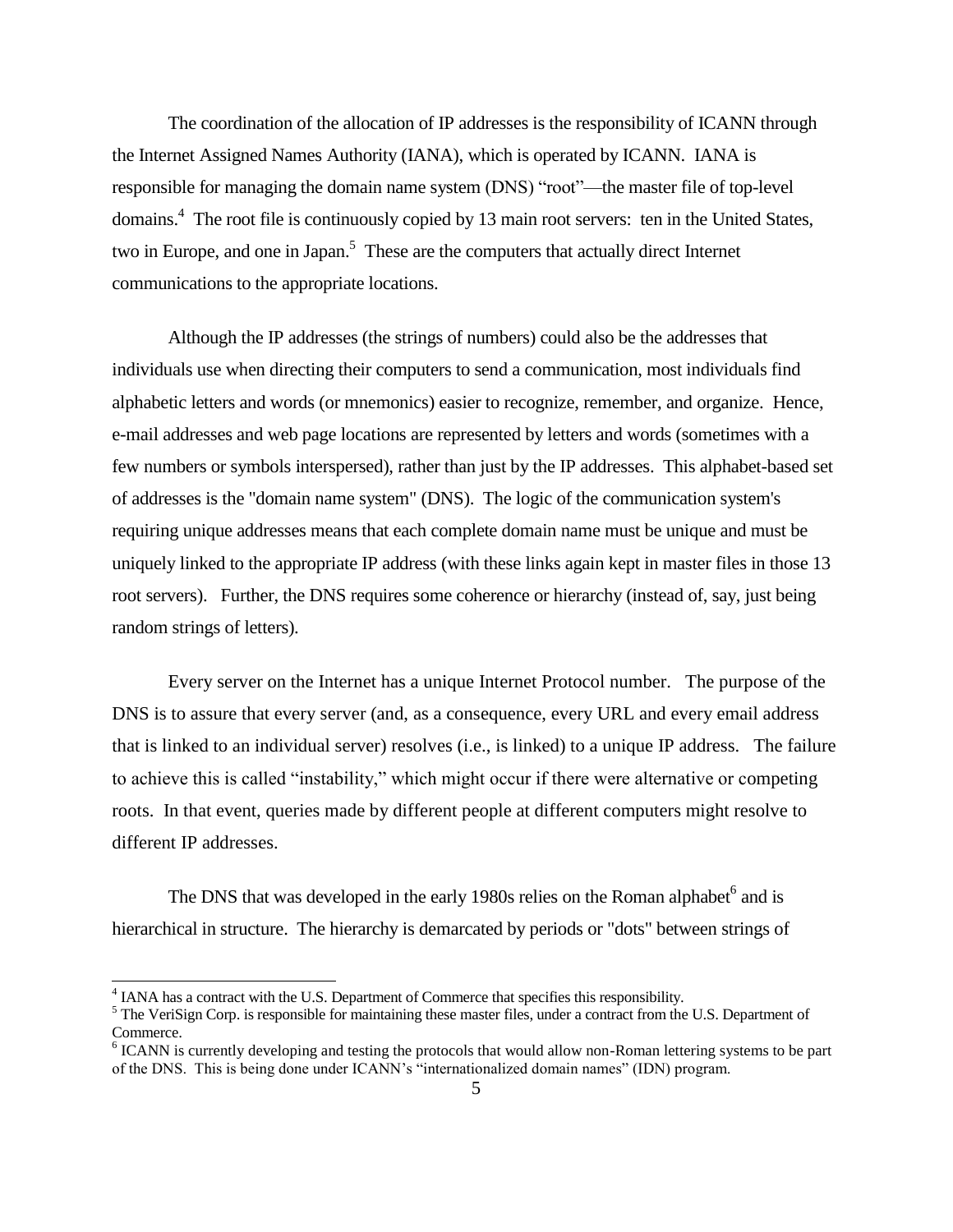characters. The string of characters to the right of the rightmost dot represents the first- or top-level domain (TLD), with strings progressively to the left indicating progressively lower-level domains.

Originally, there were eight generic TLDs (gTLDs): .com, .edu, .org, .net, .gov, .int, .mil, and .arpa. Subsequently, a large number of two-letter country code TLDs (ccTLDs) were added. Today, there are 252 two-letter ccTLDs and 21 gTLDs: the original eight plus seven additional gTLDs that were added in 2001 (.info, .biz, .coop, .aero, .museum, .pro, and .name) and another six gTLDs (.travel, .tel, .jobs, .asia, .cat, and .mobi) that have been added in recent years.<sup>7</sup>

There is a single "registry" responsible for the coordination and coherence of each gTLD i.e., making sure that IP and domain name addresses are unique and are properly linked and stored.<sup>8</sup> The registry maintains the database (zone file) of all the registrations—second-level domain names—under the TLD. The registries operate under contracts with ICANN.

Each registry, in turn, deals with (possibly multiple) "registrars," which register specific second-level domain names (e.g., "aol.com" or "delta.com") within that TLD to the individuals or organizations that desire that second-level domain name. Thus, the registry acts as the "wholesaler" with respect to the distribution of domain name addresses within a TLD, and the registrars act as "retailers."

The entity with the second-level domain name can, in turn, assign third-level domain names (e.g., "stern.nyu.edu"), etc.

Placed at the top of this overall hierarchy is ICANN, with the powers to create gTLDs, to select and contract with registries for the gTLDs, to accredit and contract with the registrars with whom the registries deal, and to coordinate with the country code managers of the ccTLDs.

 $\overline{a}$ 

As of early 2009, ICANN was proceeding toward the creation of additional gTLDs.

<sup>&</sup>lt;sup>8</sup> For example, VeriSign, Inc., is the company that is the registry for the .com and .net domains. For ccTLDs, the registry function is performed by a country code manager.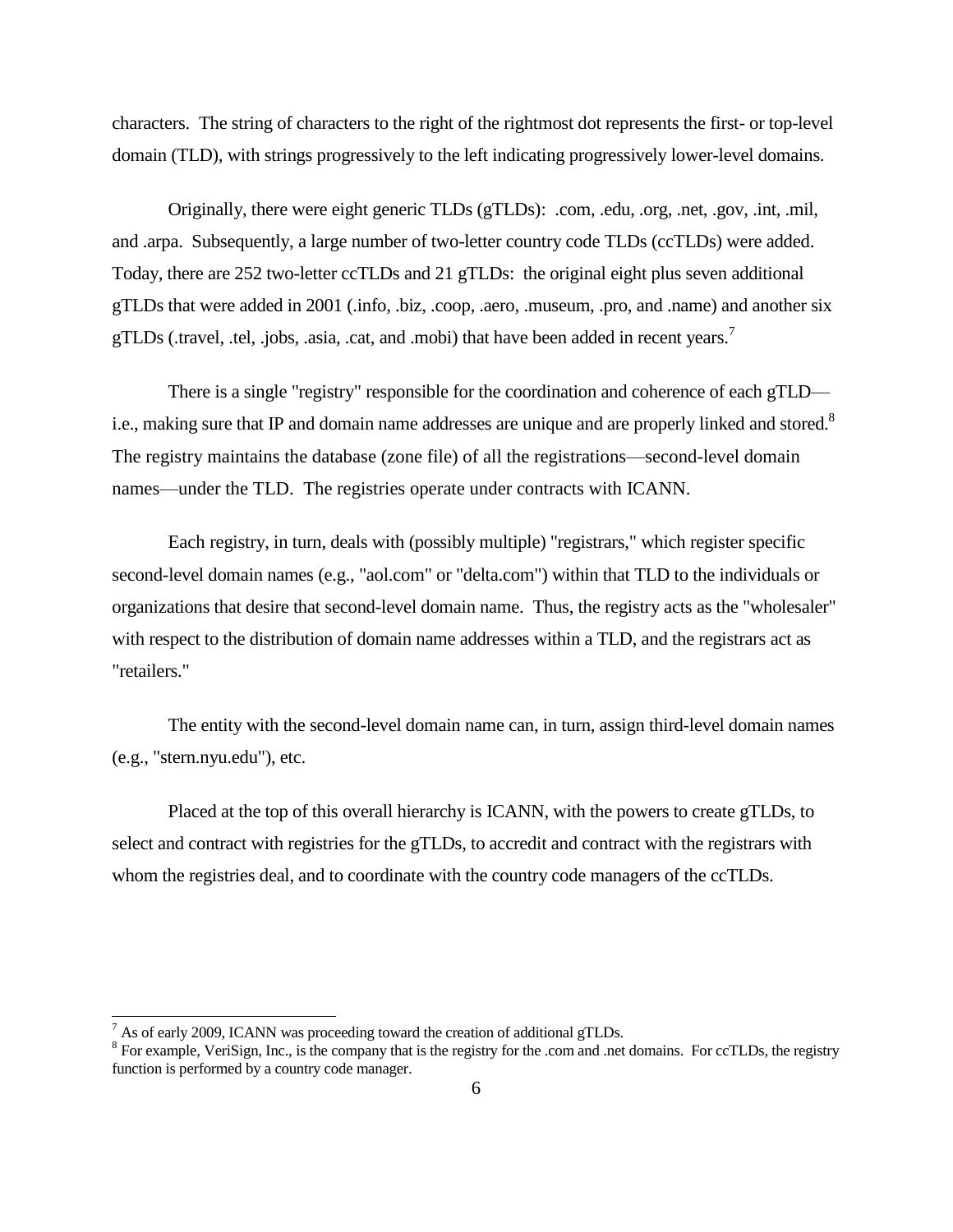# **A Brief History<sup>9</sup>**

l

As is well known, the Internet started in the late 1960s as a small, computer-based telecommunications network that was fostered by the U.S. Department of Defense (DOD), through the Information Processing Techniques Office (IPTO) of the DOD's Advanced Projects Research Administration (ARPA). The network initially connected about 200 people at 21 nodes and was known as ARPANET.

A decade later, in the late 1970s and early 1980s the key software programs of the Transport Control Protocol and Internet Protocol (TCP/IP) were worked out, which provided the basis for the current Internet address space system and the transport of messages between those addresses. During the 1980s the Internet grew by linking to the internal networks that were in place in agencies of the U.S. Government, such as the National Science Foundation (NSF), the National Aeronautic and Space Administration (NASA), and the Department of Energy, and linking to the networks in universities and research institutions in the United States and abroad. Also, in the late 1980s the NSF began to take a more active role in supporting the Internet backbone and in encouraging educational and research institutions to link to it.

Throughout the 1970s and 1980s the various protocols and procedures for implementing the structural features of the Internet, such as the DNS that evolved as a consequence of the TCP/IP address system, were developed and instituted by computer scientists and software engineers, operating through working groups and relying on the processes of rough consensus among the major interested parties. The Internet Engineering Task Force was formed in 1986, formalizing what had been done informally until then through the circulation of "requests for comments" (RFCs). This was followed in 1992 by the formation of the Internet Society, which became the locus for these development efforts.

In 1992 legislation was enacted that removed restrictions on the interconnection of commercial traffic with the NSFNet. This was followed, in 1993, by the awarding of a contract to

<sup>&</sup>lt;sup>9</sup> This section draws heavily on Mueller (2002) and Mathiason (2009); see also Abbate (1999), Kesan and Shah (2001), and National Research Council (2005, ch. 3).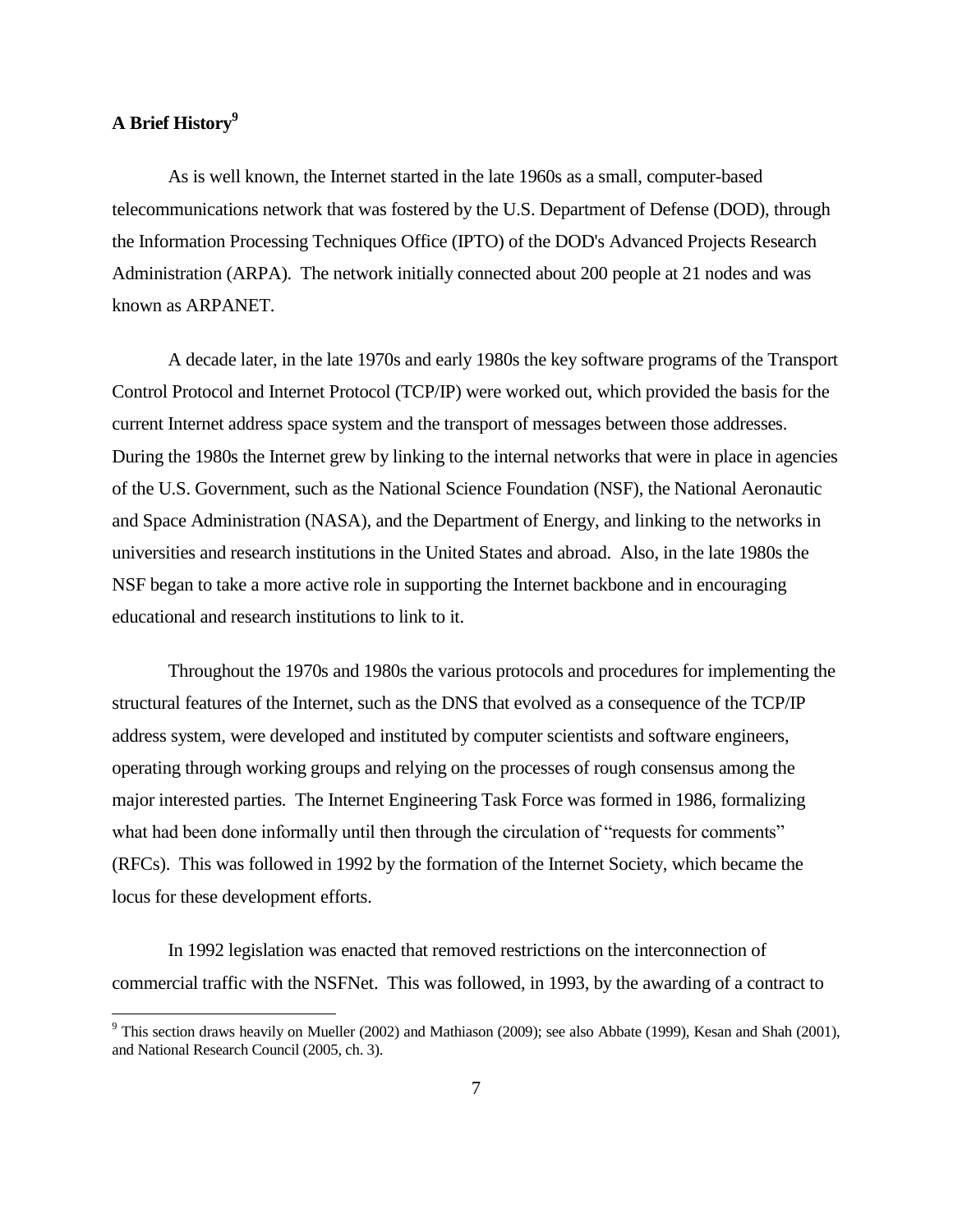Network Solutions, Inc. (which was absorbed by VeriSign in  $2000^{10}$ ) to provide registration services for entities that wanted to obtain second-level domain names and establish websites. This expansion of the commercial use of the Internet came on the heels of reduced involvement by the DOD and the NSF. In 1997 the Clinton Administration transferred the remaining U.S. Government role to the National Telecommunications and Information Administration (NTIA) of the U.S. Department of Commerce (DOC), but with explicit direction for the DOC to privatize the governance of the domain name system. The DOC released an initial proposal (the "Green Paper") in January 1998 and a final proposal (the "White Paper") in June 1998.

Simultaneously, in the summer of 1998, Jon Postel, one of the leaders of the Internet Society, drew up plans for a non-profit corporation to be incorporated in California that would be the private entity that would absorb from the federal government the responsibility for administering the DNS. That entity—ICANN—came into existence in September 1998. The DOC entered into a memorandum of understanding (MOU) with ICANN in November 1998 and officially recognized ICANN as the private non-profit entity that would be responsible for the DNS in February 1999.

ICANN's memorandum with the DOC has been renewed a number of times since 1998. The most recent renewal, signed in August 2006, is called the Joint Project Agreement (JPA) and runs for three years.

## **ICANN's Functions**

 $\overline{a}$ 

As the administrator of the DNS, ICANN has a number of functions:

- Decide on the number of gTLDs, the potential categories of coverage that apply to each domain (e.g., what kinds of organizations can register for a website in a specific domain), and the specific letters or mnemonic that will be the suffix for that domain;<sup>11</sup>
- Designate and contract with specific organizations to serve as the registries for specific gTLDs;

 $10$  Network Solutions was subsequently sold by VeriSign and is now a separate company that provides, among other things, Internet registrar services to companies, while VeriSign is a registry for the .com and .net gTLDs. <sup>11</sup> This function includes decisions as to whether non-Roman alphabets can be part of the DNS.

<sup>8</sup>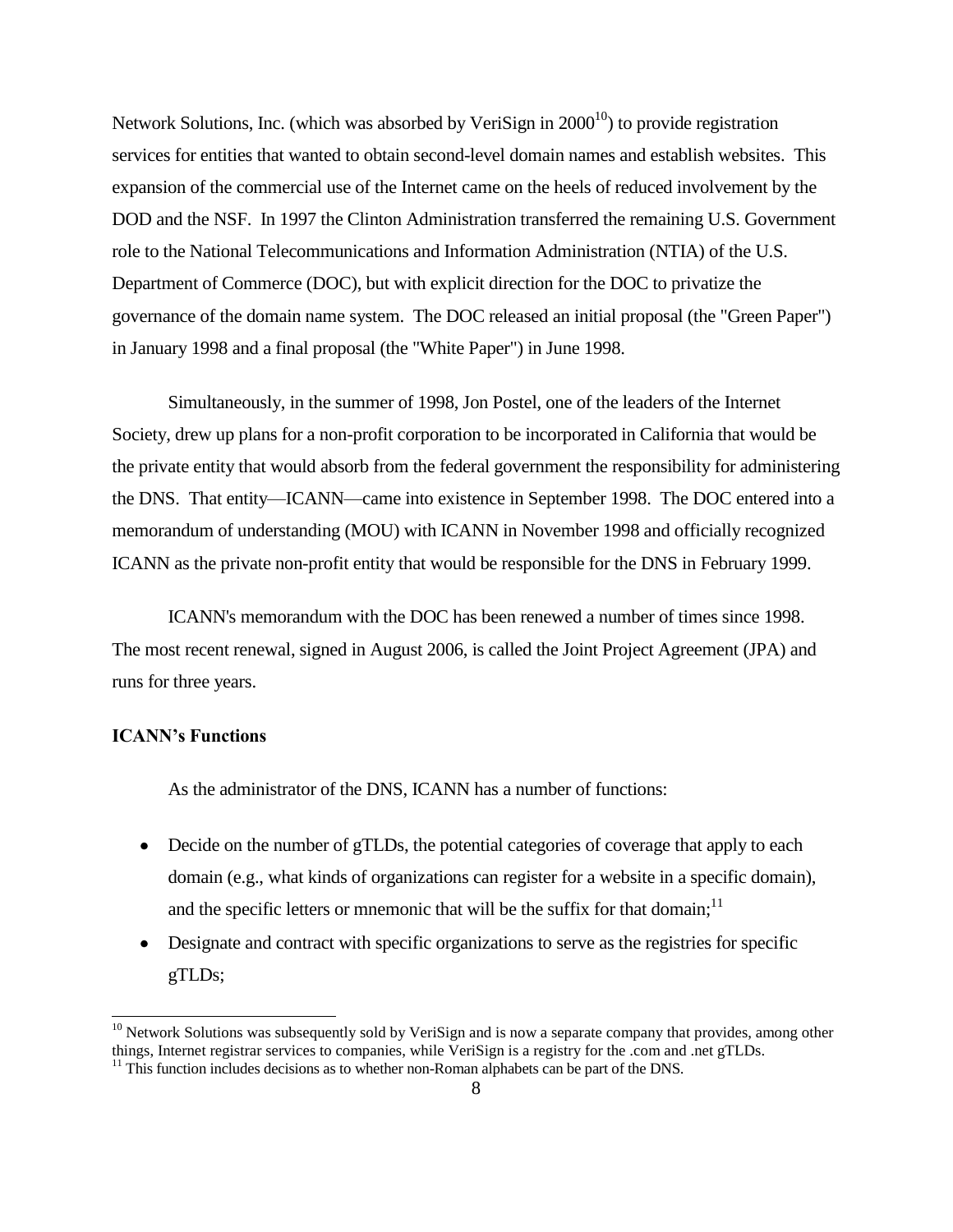- Accredit and contract with the registrars with whom the registries deal;
- Negotiate with the country code managers for each ccTLD to ensure that they carry out registry-like functions; $^{12}$
- Maintain a system for settling disputes among website holders (e.g., as to who is entitled to specific character strings in their second-level domain name); $^{13}$
- Generally maintain the compatibility, capacity (in terms of IP addresses), and stability (in terms of the uniqueness of IP and DNS addresses) of the DNS; and
- Through IANA, which is operated by ICANN and which has its own contract with the Department of Commerce, coordinate the allocation of IP addresses and manage the DNS ―root‖—the master file of top-level domain names (TLDs). The root file is continuously copied by 13 root servers around the world, which are the computers that actually resolve TLD queries. This latter function is performed by VeriSign, under a separate contract with the Department of Commerce.

## **Organizational Structure/Procedures**

l

ICANN is headquartered in Marina del Rey in Southern California. It has a  $CEO<sub>14</sub>$  a staff, and a 21-person board of directors. It coordinates its actions with a number of other organizations and advisory groups, including the Internet Engineering Task Force (IETF), and similar advisory bodies (many of which came into being as a consequence of ICANN's bylaws).

When undertaking new actions—say, creating new gTLDs—ICANN announces its general intentions and invites public comments. In coordination and consultation with other organizations and advisory boards, ICANN gradually develops more specific proposals and again invites public comments. Eventually, its board of directors votes on the specific proposal; if the board approves, the proposal is put into action.

 $12$  Unlike the gTLDs, over which ICANN has direct authority and control, the ccTLDs and their country code managers have a considerably looser relationship with ICANN.

 $13$  ICANN's current system is called its "uniform dispute resolution policy" (UDRP).

<sup>&</sup>lt;sup>14</sup> Paul Twomey, as of early 2009; in March 2009 Twomey announced his intention to leave ICANN after his contract expires on June 30, 2009 and a successor is appointed.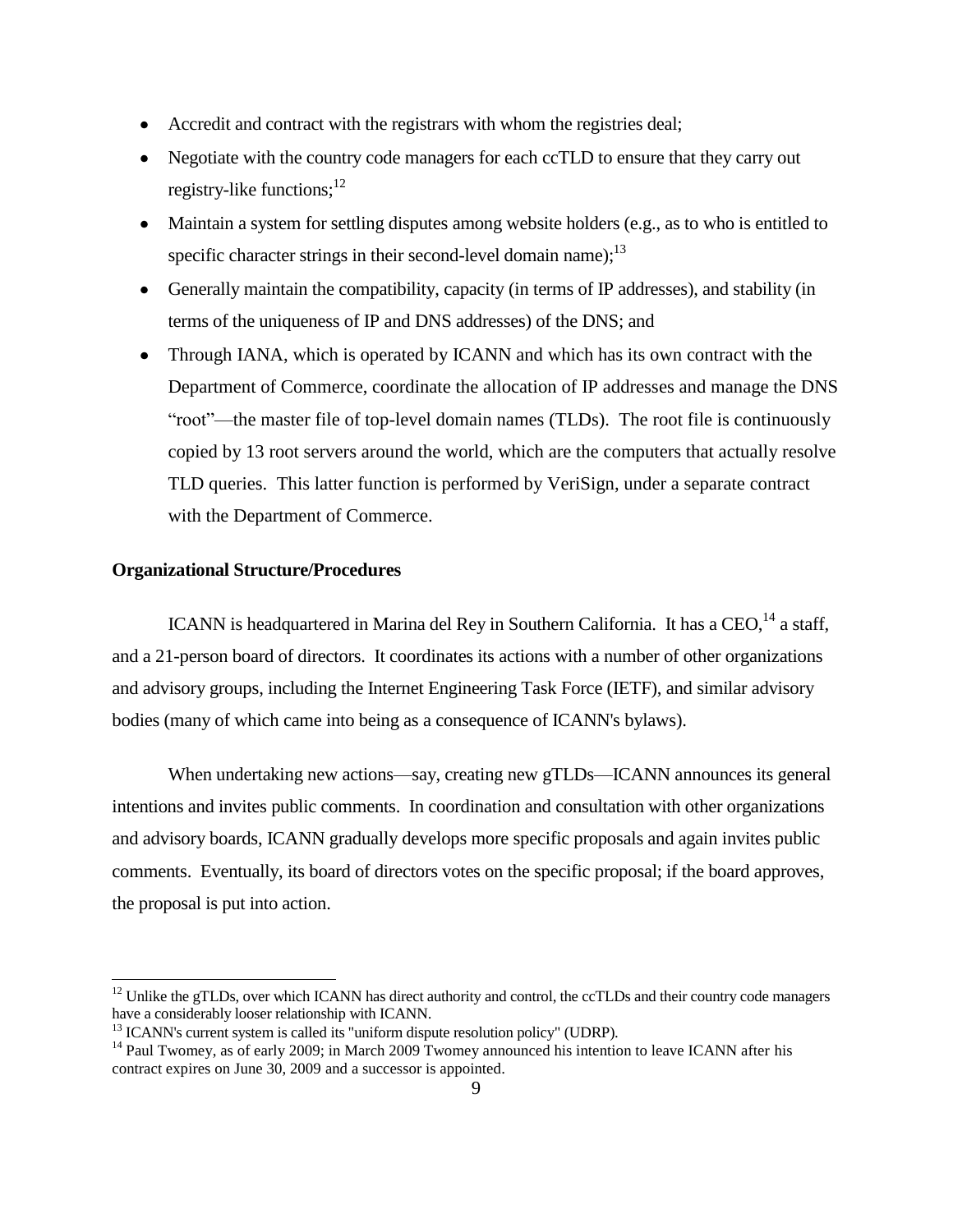# **The Board**

The ICANN board of directors has 21 members.<sup>15</sup> About two-thirds of the board are from countries other than the U.S. Of the full board, 15 are voting members; their (staggered) terms are for three years. Eight of the voting members are selected by a nominating committee that is drawn from the advisory groups with which ICANN coordinates and from organizations that are associated with various Internet constituency groups. In addition, two members each are selected by the Address Supporting Organization, the Country Code Names Supporting Organization, and the Generic Names Supporting Organization. (These three organizations are specified in and created by the ICANN bylaws.) The fifteenth voting member is ICANN's CEO.

The remaining six non-voting members are liaisons from and selected by the Internet Engineering Task Force and five advisory committees that are established by the ICANN bylaws. Their terms are for one year.

Although ICANN's board structure is designed to have board members that are drawn from various constituencies, such memberships do not "represent" those constituencies, since the constituencies themselves have not voted for these board members and since the obligations of board members (as is specified in ICANN's bylaws) are to act in the interests of ICANN and not of the organizations that selected them.

# **Finances**

 $\overline{a}$ 

ICANN has grown rapidly in the years since its inception. From 2000 to 2009, ICANN's revenues increased from about \$5 million to over \$60 million. Over the same period, operating expenses increased from just under \$3 million to about \$52 million. ICANN projects that it will have assets of more than \$45 million at the end of FY2009.<sup>16</sup>

<sup>&</sup>lt;sup>15</sup> ICANN's initial board in 1998 had only nine members.

<sup>&</sup>lt;sup>16</sup> 2001-2007 data from annual audited financial reports; 2008-2009 data from ICANN FY 09 Operating Plan and Budget.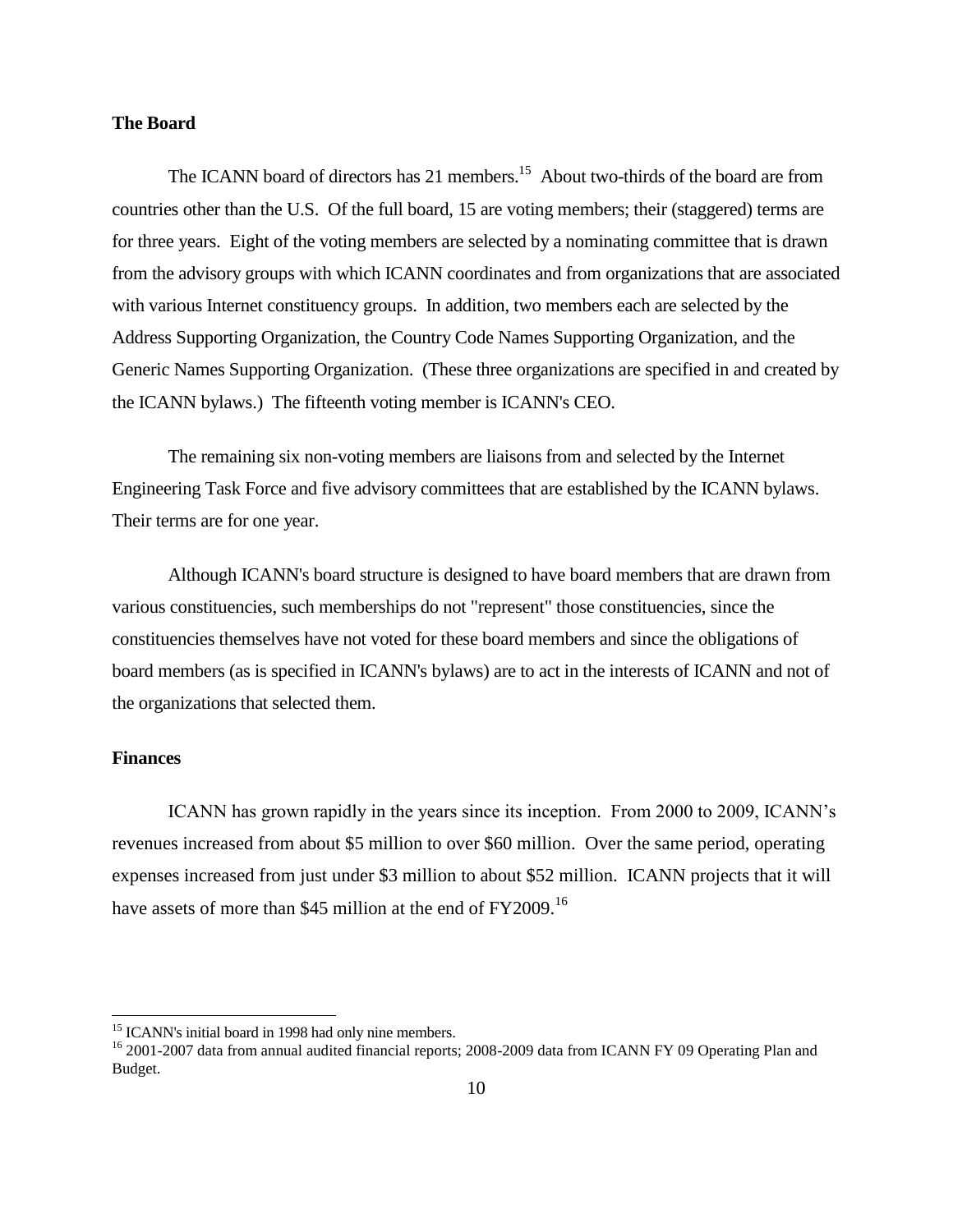ICANN receives over 90 percent of its revenues from registrars and registries, none of which can operate without ICANN's permission.<sup>17</sup> The gTLD registrars will contribute about \$31 million to the FY09 revenue figure. Registrars pay application fees of \$2,500, annual accreditation fees of \$4,000 each, variable fees of \$3.8 million divided among the registrars, and transaction fees of 20 cents per registration. gTLD registries will contribute about \$25 million to the FY09 revenues. Registries pay application fees as well as fees determined by their agreement with ICANN, and each one is different. For example, the .com registry pays a fixed fee of \$12 million; the .net registry pays a \$0.75 fee per transaction for a total of about \$9.9 million; and the .org registry pays a \$0.15 fee per transaction for a total of about \$1.1 million.

The budget for ICANN's fiscal year 2009 is presented in Table 1. As can be seen, its expenses will be about 90 percent of its revenues. Operating expenses—personnel, travel and meetings, professional services, and administration—account for over 90 percent of ICANN's expenses.

 $\overline{a}$ 

<sup>&</sup>lt;sup>17</sup> ICANN FY09 Operating Plan and Budget.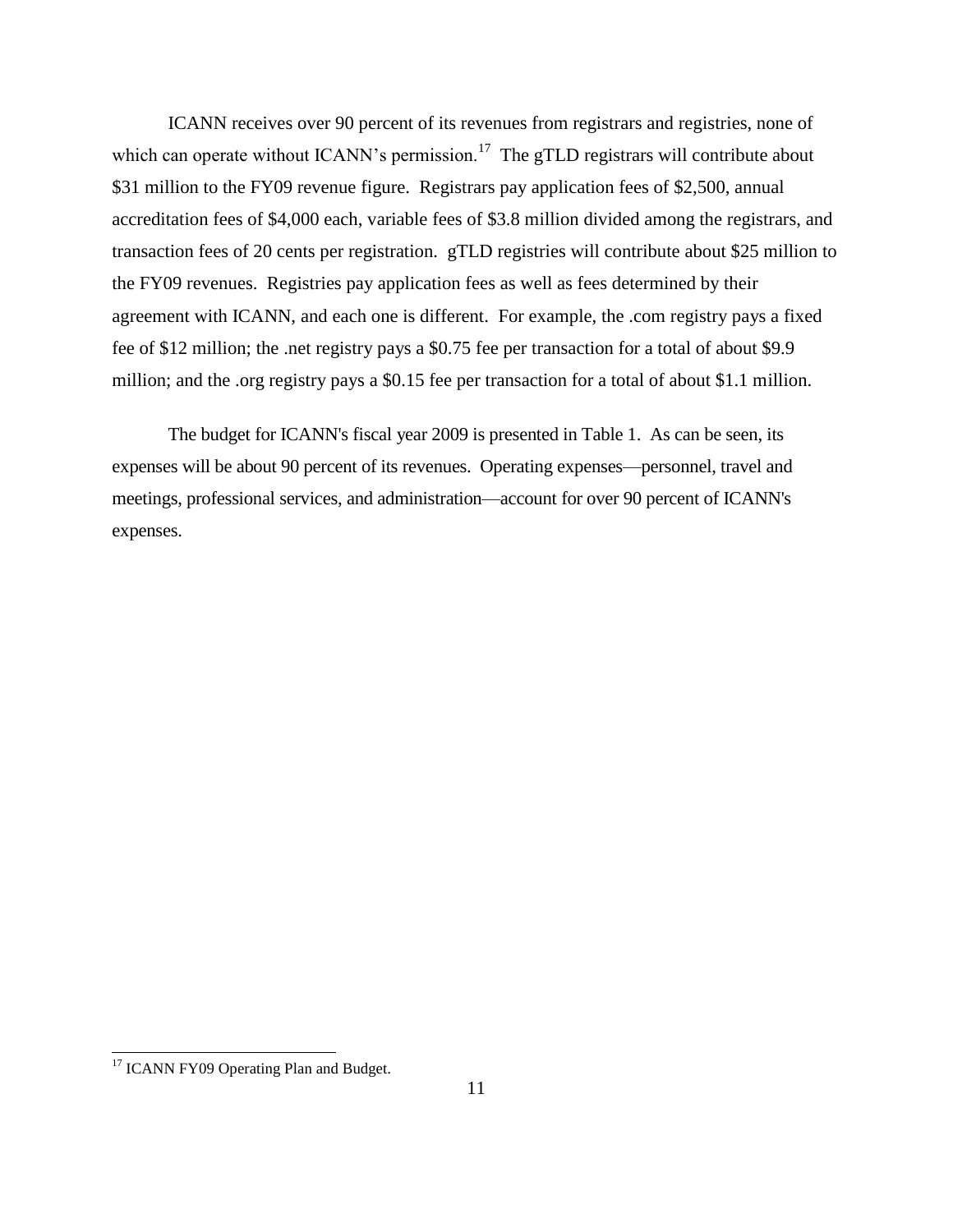# **Table 1**

| <b>ICANN Budget for FY2009 (ending June 30)</b> |  |
|-------------------------------------------------|--|
| (in millions of US\$)                           |  |

| Revenue                             |       |        |
|-------------------------------------|-------|--------|
| Registrars                          |       | 30.9   |
| Registries                          |       | 25.1   |
| <b>Regional Internet Registries</b> |       | 0.8    |
| ccTLDs                              |       | 2.3    |
| Other                               |       | 1.5    |
|                                     | Total | \$60.7 |
| Expenses                            |       |        |
| Personnel                           |       | 19.9   |
| Travel & meetings                   |       | 12.5   |
| Professional services               |       | 11.9   |
| Administration                      |       | 7.6    |
| Bad debt expense                    |       | 1.2    |
| Depreciation                        |       | 0.9    |
|                                     | Total | \$53.9 |
| <i>Surplus</i>                      |       |        |

Source: ICANN

# **Accountability**

ICANN makes extensive efforts to be responsive to "the Internet community." It does so through requests for comments on proposed actions, public meetings in various parts of the world, consultations and coordination with other Internet-related organizations, and the board membership structure that draws members from various constituencies. Nevertheless ICANN is not formally accountable to any group or constituency, other than the U.S. Department of Commerce through the JPA, and through the contract that the DOC has with IANA.

The DOC has oversight over ICANN through the JPA and through the contract with IANA to manage the Internet root. Presumably, if the DOC were unhappy with ICANN's actions, the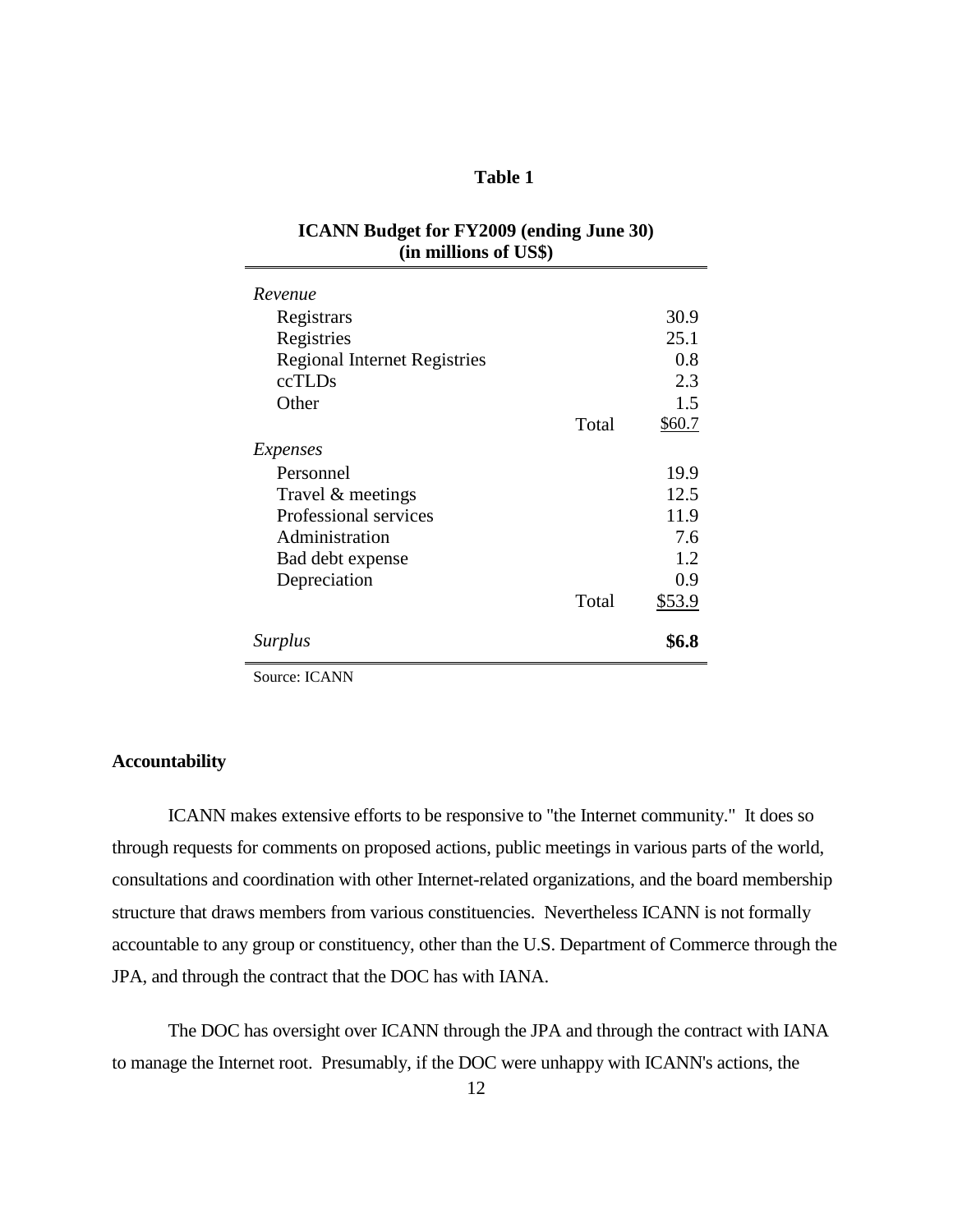DOC could claim that ICANN was violating one of these agreements. If the DOC and ICANN were unable to reconcile their differences, the DOC could in theory attempt to replace ICANN with a different organization. Whether that would be a politically feasible (nationally or internationally) action for the DOC to undertake is a separate question.

The JPA expires in September 2009. Its purpose is "the joint development of the mechanisms, methods, and procedures necessary to effect the transition of Internet domain name and addressing system (DNS) to the private sector." The National Telecommunications and Information Administration (NTIA) in the Department of Commerce undertook a midterm review of the JPA in early 2008. During that review, ICANN argued that it was meeting its responsibilities under the JPA and that therefore the JPA was no longer necessary.<sup>18</sup> ICANN recommended that the JPA should be concluded and that ICANN should complete its transition to the private sector. Another interpretation of that transition, of course, would be that ICANN then would be truly accountable to no one.<sup>19</sup>

If the JPA were to expire, a major question would then be what would happen to the IANA contract with the DOC. If the IANA contract continued (and IANA continued to be operated by ICANN), that would provide some accountability.

## **Improving Institutional Confidence Consultation**

 $\overline{a}$ 

In the last year, ICANN has undertaken a major project—the Improving Institutional Confidence Consultation—designed to complete ICANN's transition when the JPA expires in September 2009. A major focus of this project was to strengthen ICANN's accountability to its multi-stakeholder community.<sup>20</sup> Its major recommendations are:<sup>21</sup>

<sup>&</sup>lt;sup>18</sup> Comments of Peter Dengate Thrush, Chairman of the Board of Directors, ICANN, January 9, 2008.

<sup>&</sup>lt;sup>19</sup> The National Research Council (2005, pp. 217-219) is similarly concerned about the severing of ICANN's link with the DOC before a suitable governance structure for ICANN is in place.

<sup>&</sup>lt;sup>20</sup> http://www.icann.org/en/jpa/iic/. Other requirements that ICANN addressed as part of its transition plan include: safeguarding ICANN against capture by any particular stakeholder group; internationalizing ICANN; ensuring financial and operational security; and maintaining secure and stable operations.

<sup>&</sup>lt;sup>21</sup> See Transition Action Plan (revised September 2008), http://www.icann.org/en/jpa/iic/action-plan-revised.htm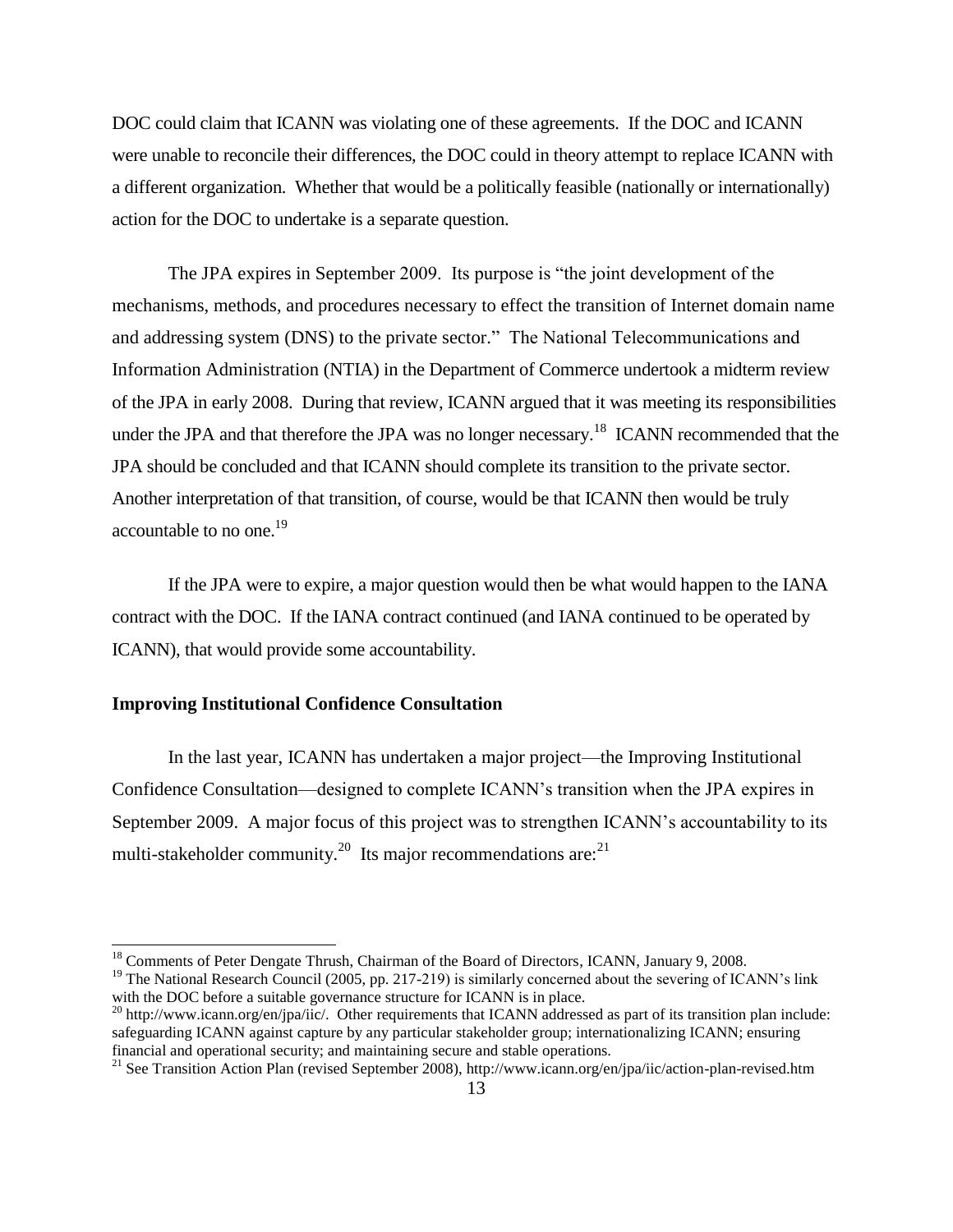- 1. Establish an additional mechanism whereby the community can require the board to reexamine a decision, based on a well-defined process;
- 2. Establish an extraordinary mechanism by which the community can remove and replace the Board in special circumstances;
- 3. Maintain the advisory role of the Government Advisory Committee;
- 4. Continue regular periodic reviews of ICANN's structure, and of the Board Reconsideration, Independent Review, and Ombudsman functions; and
- 5. Enhance and expand contractual compliance and enforcement.

These recommendations illustrate how difficult it is to provide meaningful accountability within the current institutional structure. For example, establishing a procedure for the board to reexamine its decisions simply makes the board accountable to itself. The second recommendation—establishing a procedure to remove the entire board—has come to be called the "nuclear option" because it is so extreme that no one believes it would ever be used. The other options provide nothing new.

## **Problems with the Current Structure**

ICANN sits at the center of and has control over extremely important aspects of the Internet. This is an extraordinary position for a modest-sized non-profit organization that has almost no accountability. ICANN's board is the ultimate decision-making authority for the organization. But that board has no shareholders to which it is accountable and no government agency to which it must answer (other than the loose oversight of the U.S. Department of Commerce). The board itself has considerable influence over the processes and entities that determine board membership. And, of course, ICANN itself is not a governmental organization and thus does not have the ultimate legislative accountability that would accompany a governmental structure.

This absence of accountability is worrisome because ICANN's actions can have important consequences for the structure of the Internet and the important economic, communication, and social activity that now occurs on and through the Internet. For example, the number and nature of the gTLDs may have important consequences for competition among firms that conduct commerce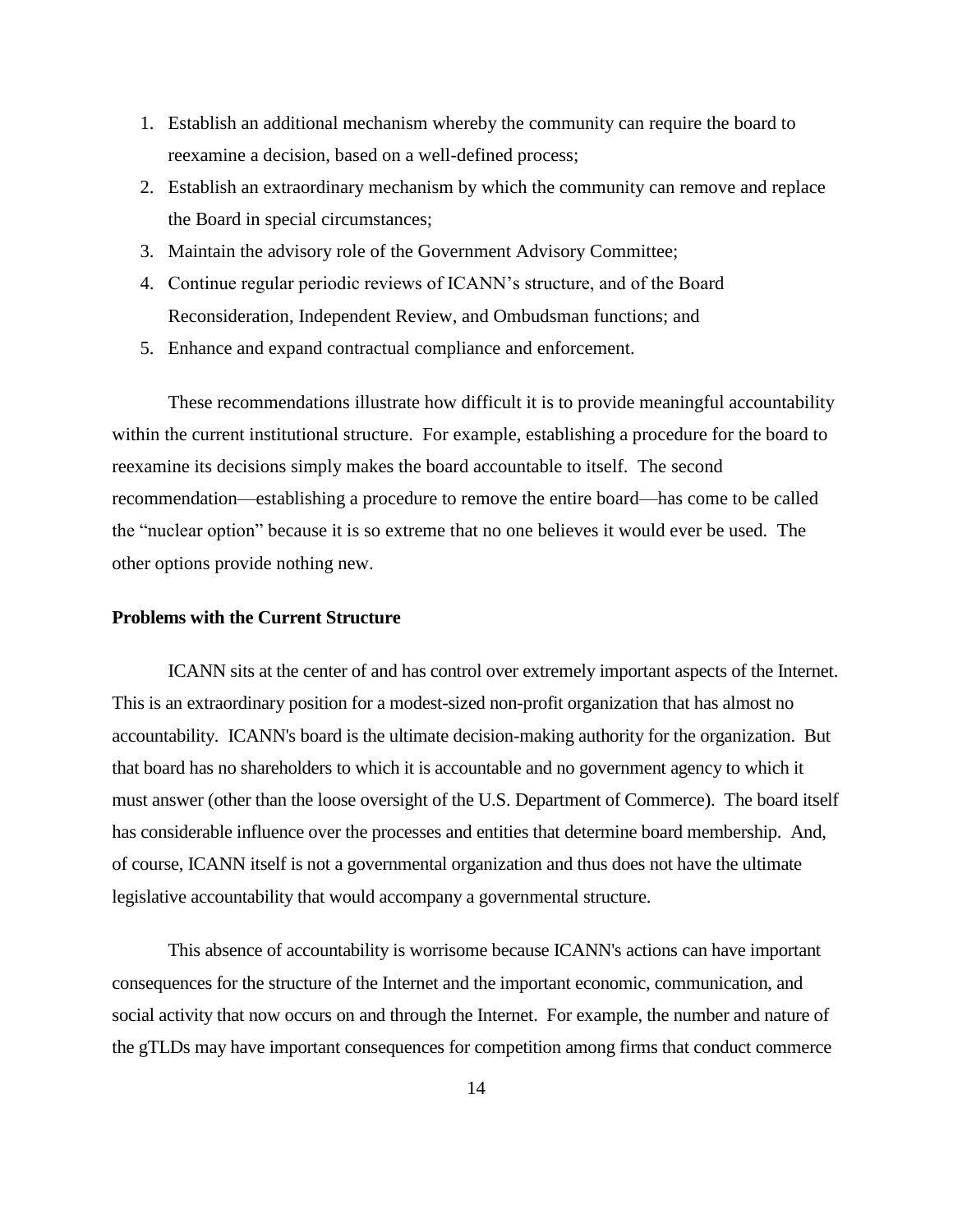through the Internet. ICANN's fee structure and pricing of second-level domain name registrations could influence who decides to register for a domain name and who does not. ICANN's dispute resolution process—the Uniform Dispute Resolution Policy (UDRP)—has important consequences for the strength of protection for the intellectual property (such as trademarks) associated with domain names.

Although in its decade of existence ICANN has taken seriously its responsibility to maintain the stability of the root, it is also hard to know whether ICANN's limited expansion of the gTLDs has been less than—or more than—the socially worthwhile levels. And, without accountability, there's no assurance that ICANN might not take substantially misguided actions in the future. After all, ICANN is a monopoly.

However, it is also difficult to conjure an alternative structure for ICANN that would not also have substantial flaws:

- A private for-profit corporation might try to create artificial scarcities and extract high prices as a consequence (again, ICANN is a monopoly);
- Subjecting ICANN (in either its current form or in a private for-profit form) to governmental regulation raises the questions of which government(s) (the United States? another country? a consortium of countries?) should regulate it and what the principles of that regulation should be, as well as raising a set of well-known problems concerning the distortions that regulation can induce;
- Reconstituting ICANN as a governmental agency again raises the question of which government and the related questions of governmental inefficiencies and political influence; and
- Reconstituting ICANN as an international agency—perhaps as part of the United Nations, such as the International Telecommunications Union (ITU) or the Universal Postal Union (UPU)— raises similar questions of inefficiencies, sluggishness, and political influence.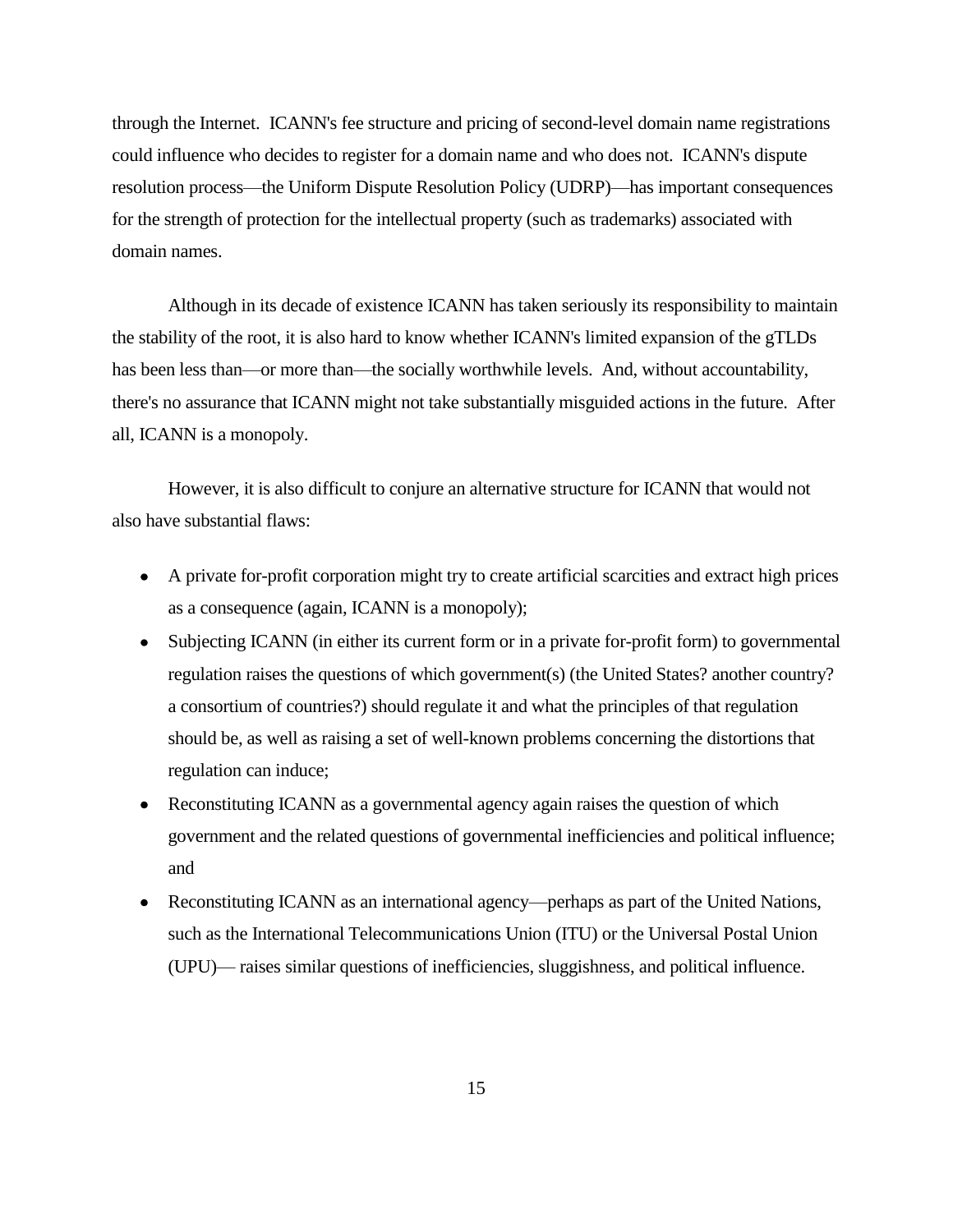The remainder of this paper will address these accountability and governance questions, develop principles that should guide any restructuring of ICANN's governance, and offer our recommendations for that restructuring.

## **CRITERIA FOR ICANN GOING FORWARD**

ICANN's current institutional structure, combined with its technical role, presents difficult challenges for institutional reform. To the extent possible, ICANN's institutional structure should be based on a set of well-defined criteria, and designed with incentives and constraints that will cause ICANN to satisfy those criteria. The criteria we propose for ICANN are as follows:

- 1. ICANN's scope should be clearly delineated. It should hew closely to the technical functions involved in administering the Domain Name System—i.e., coordinating the allocation of IP addresses, managing the DNS "root," and ensuring the stability of the DNS—and do little more.
- 2. ICANN should minimize its role as a regulator. In particular, it should adopt a system of relatively free entry into the gTLD registry business—provided that the intellectual property protection improvements covered in criterion 3 are implemented. We outline below what such a system might look like.
- 3. ICANN needs to adopt a less costly mechanism for protecting the intellectual property associated with domain names. Failure to do this makes it difficult to satisfy criterion 2, above.
- 4. ICANN's growth should be limited in order to restrict mission creep and unnecessary bureaucracy. It is unclear how to determine reasonable limitations, but ICANN currently operates without normal budgetary constraints.
- 5. ICANN should be accountable to external parties. Internal procedures are not sufficient.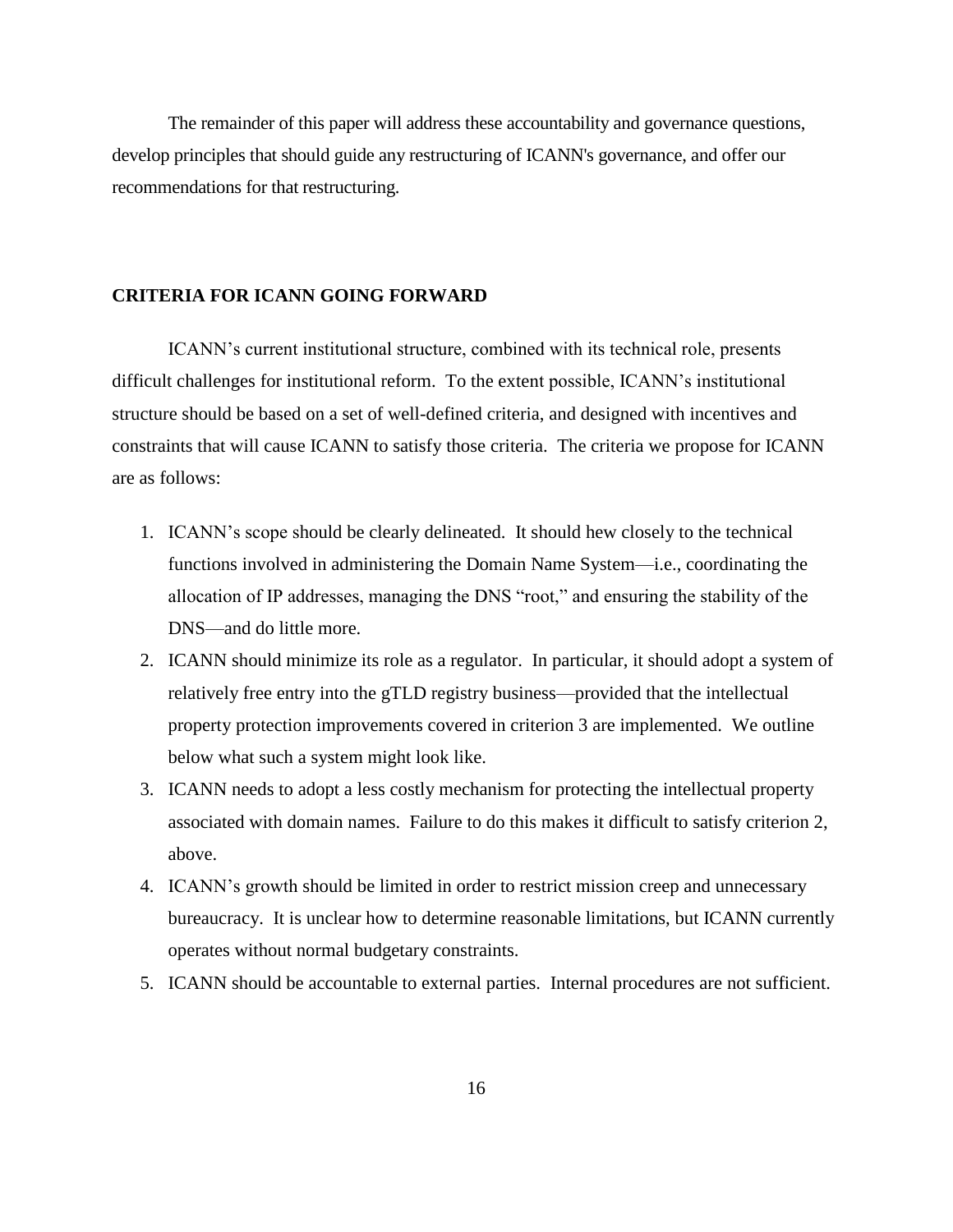6. ICANN should be subject to United States antitrust laws and other jurisdictions' antitrust laws if applicable. $^{22}$ 

# **Technical Role**

ICANN should continue to perform the function of coordinating the Domain Name System. This function is actually shared between ICANN, IANA (the Internet Assigned Names Authority), which is operated by ICANN, and VeriSign, which is a profit-making corporation.

## **Regulatory/Policy Role**

 $\overline{a}$ 

ICANN's technical function of administering the Domain Name System requires it to, in effect, "license" registries and registrars that coordinate and sell rights to use domain names. This licensing function is similar to functions performed by regulatory agencies—for example, the U.S. Federal Communications Commission (FCC) when it licenses broadcasters or other uses and users of the radio spectrum.<sup>23</sup> The licensing function enables ICANN to specify the terms and conditions under which the registries and registrars operate, including the prices at which they sell the rights to use domain names.

ICANN's regulatory potential stems from its role of designating registries for the TLDs and negotiating contracts for their terms of service. Under the current system each TLD has a single registry. The rationale for the single registry is that, due to economies of scale and network effects, registries may be natural monopolies (Kobayashi 2006). More than one registry per TLD could result in more than one registration per domain name, which would mean that domain names would not resolve to a unique IP address—the problem of "instability."

The registry function's natural monopoly characteristics provide a possible rationale for monopoly-type regulation. Indeed, ICANN's actions are, in many respects, indistinguishable from those of a regulatory agency. It has awarded registry contracts for fixed time periods

 $^{22}$  Froomkin and Lemley (2001) suggest that ICANN is subject to U.S. antitrust law.

<sup>&</sup>lt;sup>23</sup> Mueller's (2002, pp. 201-205) description of ICANN's authorization of seven new gTLDs in November 2000 highlights the regulatory nature of the process.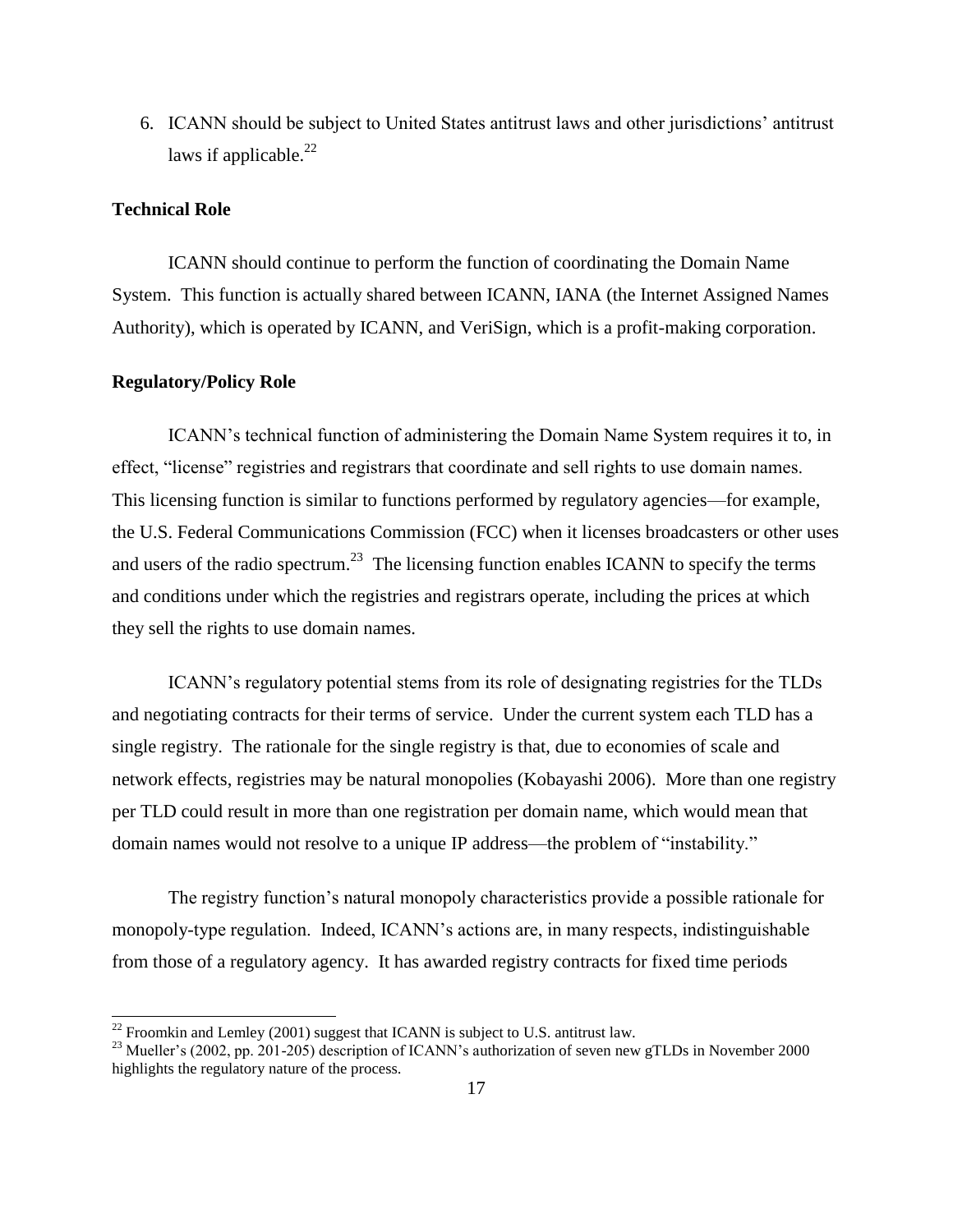through "competitive" processes much like the FCC gives out broadcast licenses. These contracts specify terms and conditions, including the prices that the registries can charge. Unlike most rate regulation cases, however, ICANN does not go through well-defined procedures or data analysis. ICANN has also regulated complementary services that registries might offer. All of these are characteristics of the regulated monopoly approach.

ICANN should not engage in economic regulation for two reasons. First, while each registry may (arguably) be a natural monopoly, there is competition—both actual and potential between TLDs. For example, .com competes with .net and .biz., as well as with ccTLDs, to be the domain where enterprises choose to establish their Internet presence.<sup>24</sup> Although we believe that ICANN has been overly restrictive in authorizing new gTLDs, there has nonetheless been an increase in competition between registries (Kobayashi 2006). Recently, ICANN adopted a policy to facilitate applications for new gTLDs.

In addition, ICANN is not equipped to be a regulator. It has no specified criteria against which its regulatory decisions can be judged, no administrative procedures, no professional staff with the qualifications to make regulatory decisions, and no procedures for appeals of ICANN decisions to a judicial body. In countries that operate under the rule of law, regulatory agencies operate under statutes that specify the criteria for regulatory decision-making. Regulatory decisions are aided by professional staffs, including economists, who, for example, attempt to determine whether allowable rates accurately reflect costs. There are defined procedures, including the right to appeal decisions outside the agency to the courts. ICANN has none of these.

The issue of ICANN's status as a regulator has been put into sharper relief following its recent proposal to expand the number of gTLDs, which has been criticized by many in the business community as well as by the U.S. Government.

 $\overline{a}$ 

<sup>&</sup>lt;sup>24</sup> We recognize that .com is the dominant gTLD and that other registries have had difficulties in gaining market share vis-à-vis the .com registry. Nevertheless, that dominant position need not be permanent—leading firms have been known to stumble—and the presence of more gTLDs would increase the likelihood of a smaller rival's being able to take advantage of any strategic mistakes that VeriSign (the registry for .com) might make. Moreover, the threat of easier entry provides competitive pressure on VeriSign.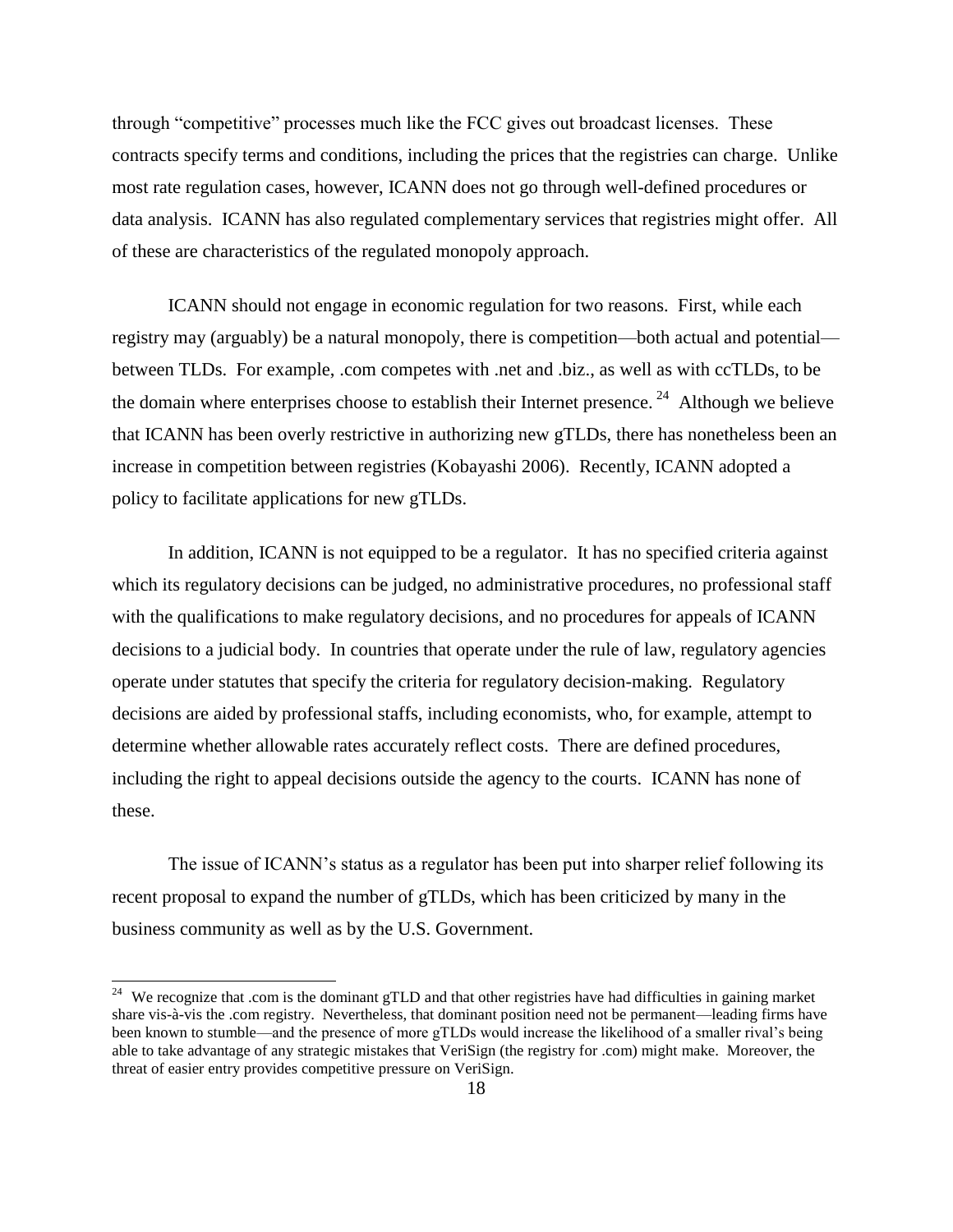While it is not our purpose to comment on the details of that proposal, it highlights a choice between two distinct alternatives in regulatory approaches: On the one hand, ICANN can proceed under the assumption that the market for gTLDs is not (and perhaps cannot be) at least workably competitive. This would require ICANN to take on greater regulatory responsibilities than it now has and would mark a significant increase in ICANN's authority and scope. Alternatively, ICANN can adopt a liberal policy of relatively free entry into the domain space, with the objective of bringing the benefits of a competitive gTLD market to consumers. This would obviate the need for ICANN to act as a regulator.

The U.S. Government appears to be recommending the first, more regulatory, course. In comments filed with ICANN on its proposed procedures to introduce new gTLDS, the Department of Commerce, informed by a Department of Justice Antitrust Division analysis, expressed the view that: $25$ 

- Both existing and new gTLDs have market power.
- The introduction of new gTLDs is unlikely to constrain the market power of existing gTLDs.
- ICANN needs to weigh harms against benefits before introducing new gTLDs or renewing gTLD agreements.
- ICANN should establish a competitive application process, whereby prospective gTLD operators would compete by proposing registry terms, including price, for new gTLDs and for renewals.
- To constrain the exercise of market power, new registry agreements should include provisions such as price caps and restrictions against price discrimination, bundling, and tying.

Ordinarily, entry into a market would be expected to alleviate market power. At the very least, it would not create new market power. New entrants usually compete for customers by offering lower prices and/or improved (innovative) products and services. In the case of new

 $\overline{a}$ 

 $^{25}$  http://www.ntia.doc.gov/comments/2008/ICANN\_081218.pdf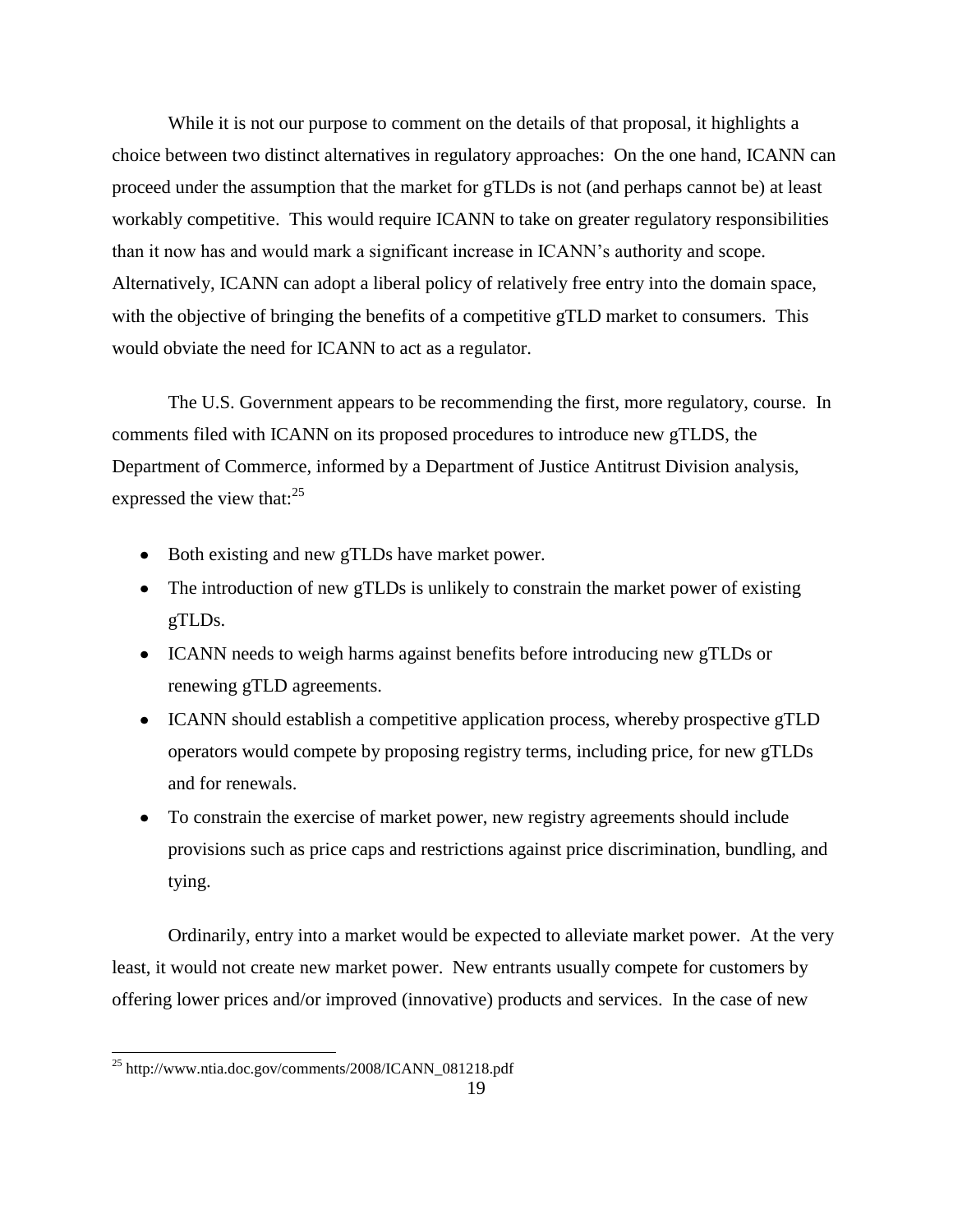gTLDs, the greater competition among gTLDs would likely mean lower registration fees for registrants and more responsiveness to their concerns, as well as the opening of new domains where generic second-level domain names (e.g., www.cars.abc) might be established. Indeed, one of the hallmarks of new competition is often the ability of entrants to offer new products and services that incumbents (and their customers) hadn't envisaged.

However, the business community and the U.S. Government are concerned that the need for registrants to purchase domain names on new gTLDs for defensive purposes would confer market power on new gTLD registry owners. For example, if .abc becomes a new gTLD and General Motors wants to avoid the possibility that someone else will register the domain name generalmotors.abc, the .abc registry owner may be able to extract a considerable price from General Motors. In essence, the new gTLDs would have the power to create potential "nuisances" that would induce incumbent registrants to pay fees so as to avoid the potentiality from becoming a reality.

This is a legitimate concern.<sup>26</sup> It should, however, be addressed directly, rather than indirectly by restricting competition in the TLD market and creating an artificial scarcity. Such an indirect policy would be the equivalent of restricting the supply of land available for development as a way to address a problem of ill-defined property boundaries and claims of trespassing.

ICANN's "uniform dispute resolution policy" (UDRP) is supposed to address these problems; but if there is general agreement that the UDRP is ineffective or too slow and too costly, it can be strengthened in a variety of ways that should have as their goal faster and less costly resolutions (and that, if possible, should reduce ICANN's "judicial" role overall).<sup>27</sup> For example:

l

<sup>&</sup>lt;sup>26</sup> One illustration of this is the substantial judgment in favor of Verizon in its suit over domain names. See http://www.nytimes.com/2008/12/25/technology/companies/25verizon.html?\_r=1

 $27$  ICANN is trying to address this issue (ICANN 2009). Another possibility is that markets themselves will solve the problem: Since a large fraction of Internet users use search engines to find websites with which they are unfamiliar, the owners of search engines (e.g., Google, Yahoo!, etc.) are likely to feel competitive pressures from users to guide users to a company's correct website and not a bogus site.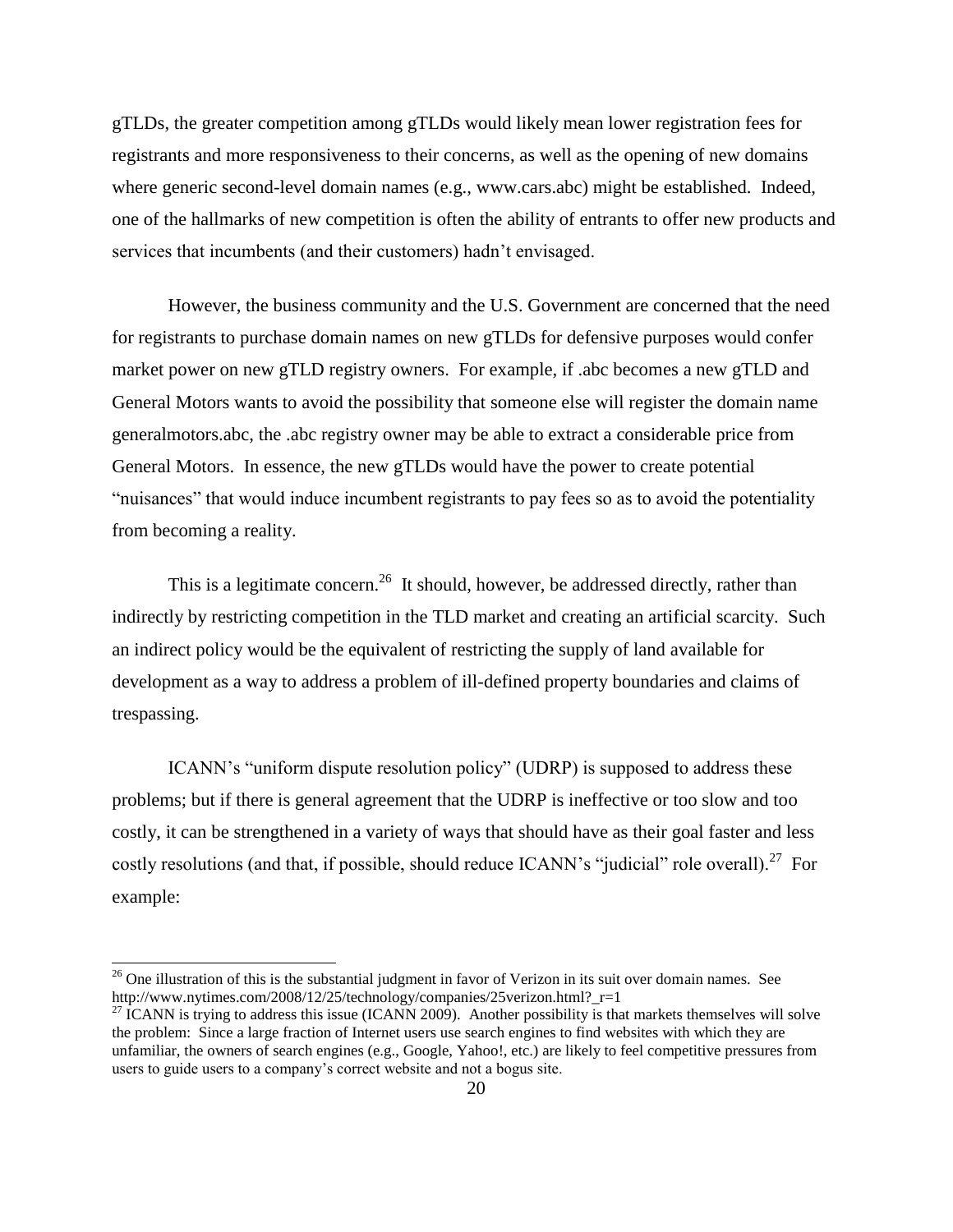- ICANN could establish an "IP Registry" of sanctioned names that could then be restricted to their "owners."<sup>28</sup> Brand holders would bear the burden of proof, according to ICANN-defined procedures, of establishing their ownership of a brand name.
- ICANN could establish a "loser pays" policy for the UDRP, where the losing party would pay the litigation costs of the prevailing rights holder. This would provide an incentive for applicants to make sure that they weren't infringing on a trademark or copyrighted name, or at least quickly to relinquish their claim on a name when the legitimate owner made a complaint.
- ICANN could place the responsibility on the registrars to enforce these property rights and the liability to pay rights holders' costs associated with infringement. Registrars may be in the best position to perform this policing function, especially if there are established lists that they can readily access.

Absent the problem of defensive registrations and cybersquatting, the introduction of new gTLDs would appear to be unambiguously a good thing. It would expand registrant choice and consumer choice and provide competition to existing gTLDs in an environment in which the introduction of new gTLDs is based on real economic demand, not on the ability to extract payments from companies who are compelled to register for defensive purposes.

On the assumption that the procedures for protecting brand names can be substantially improved, ICANN should adopt a relatively automatic way of introducing new gTLDs:  $^{29}$ 

- ICANN should establish minimum technical and financial qualifications for registries.
- Any entity meeting those qualifications should be able to apply to and be certified by ICANN to become the registry for any gTLD that is not already taken.<sup>30</sup>

l

<sup>&</sup>lt;sup>28</sup> See, for example, comments of corporate domain name registrar MarkMonitor on the ICANN's proposed gTLD program: http://forum.icann.org/lists/gtld-guide/msg00130.html

A somewhat similar proposal is discussed in National Research Council (2005, pp. 247-248).

<sup>&</sup>lt;sup>30</sup> It is quite possible that many companies and other organizations—if they were otherwise qualified—might choose to operate registries that had their own "brand name TLDs" (e.g., ".ibm", ".generalmotors", ".nyu", ".redcross", etc.; see National Research Council (2005, p. 236) instead of gTLDs, although there may be operational issues (such as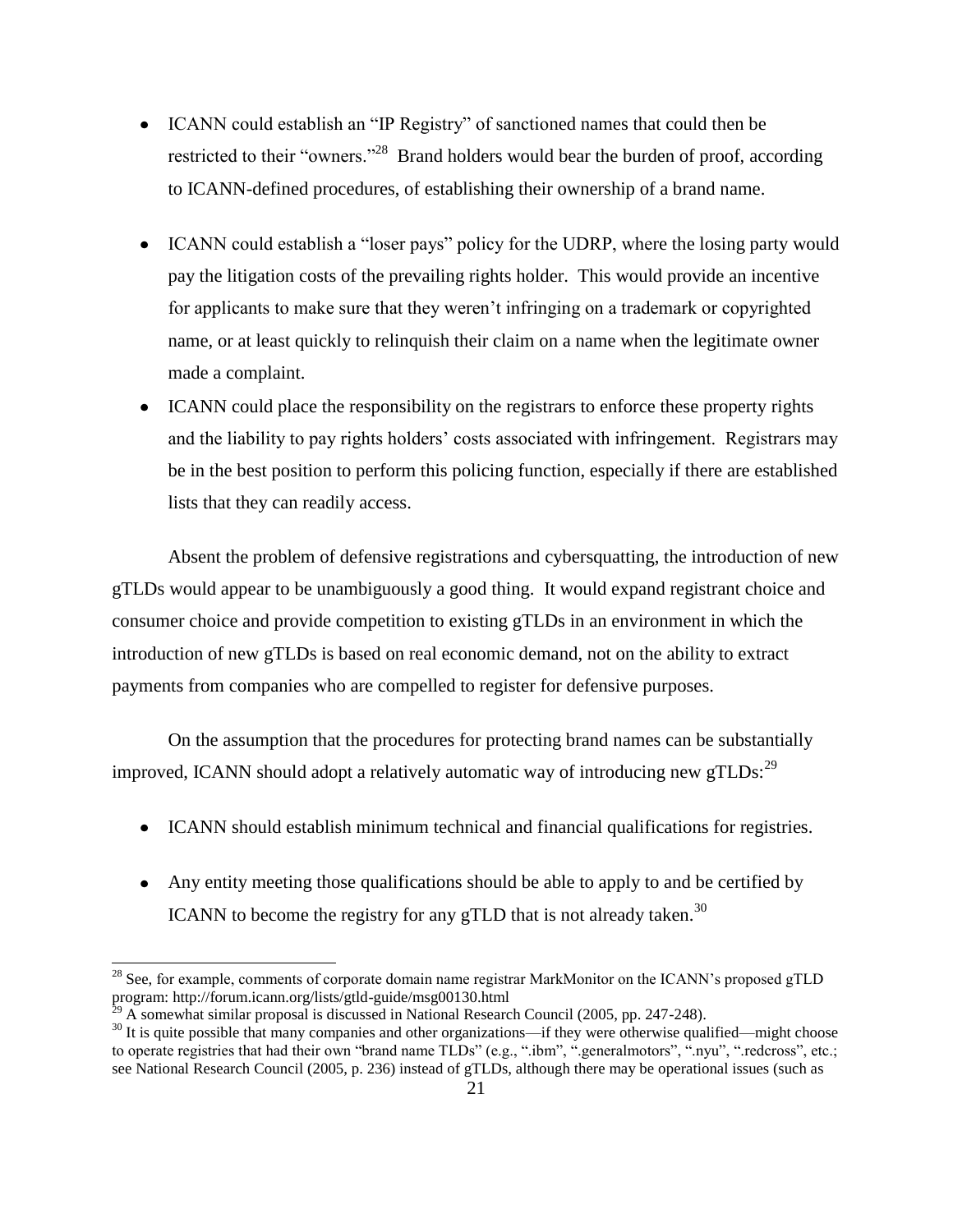• The fees that ICANN charges a registry should be close to ICANN's marginal (or incremental) costs of dealing with that registry, plus a modest contribution toward covering ICANN's overhead costs. Fees should not be used to build large reserves or engage in cross-subsidies.

Because this process will promote competition, contracts with registries should not include price caps or other provisions designed to constrain market power.

# **Finances**

ICANN receives its income from the registries and registrars through a series of contracts and other arrangements. The licenses—i.e., the rights to be a registry or a registrar—have substantial economic value, and ICANN is currently able to capture a portion of that value.

Revenues are growing because of the overall growth of the domain name market. Because ICANN is in the position of granting registries and registrars licenses to operate, it also has the ability to dictate the fees that they pay, so long as it doesn't drive them out of the market.

ICANN's growth should be limited. The cost-based fee structure suggested above would be consistent with modest growth. However, it is difficult to determine what ICANN needs and what is excessive. This is related to the accountability question. If these issues are solved, they can be solved simultaneously.

## **Accountability**

 $\overline{a}$ 

In principle, the concept of suitable accountability for ICANN as an organization is not controversial; but it is subject to differing interpretations. ICANN has procedures to consult with the various constituencies of "the Internet community." However, these constituencies have limited leverage. In our view, accountability means being accountable to external parties in a specified way that promotes the desired behavior.

security) that might make companies and organizations prefer to buy their domain name services from a specialized registry. If, however, such self-operation of "bnTLDs" became widespread, ICANN would likely need to subcontract its dealings with these self-operated registries to a "super-registry" operator.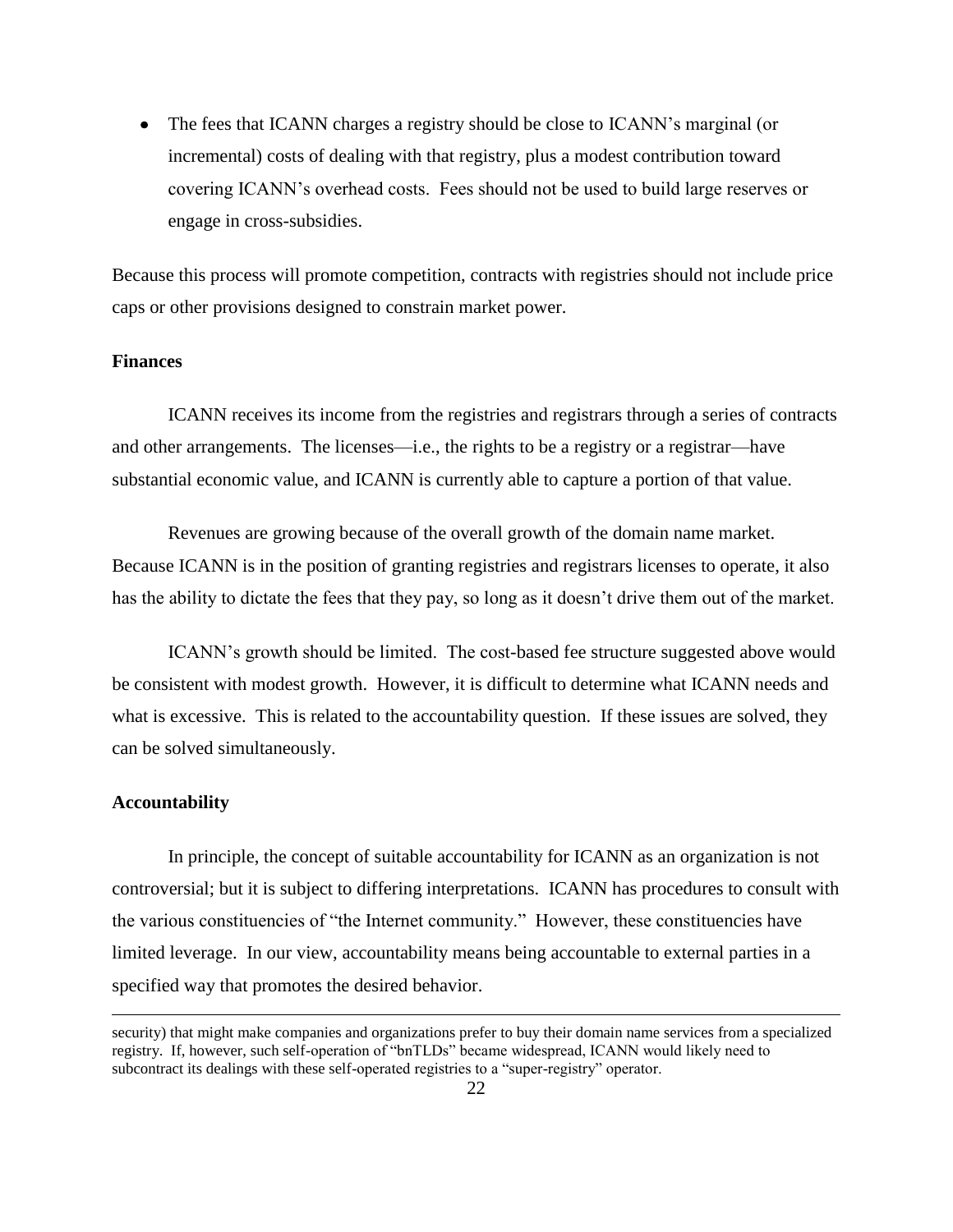ICANN's non-profit corporation status combined with the way that it is funded make accountability a serious problem. Profit-making corporations have a well-defined goal of maximizing value for their shareholders. They have boards of directors who are supposed to be accountable to the shareholders. Corporate management is accountable to the board as well as to the customers who need to be satisfied in order for the corporation to be profitable.

Government agencies also are accountable to external parties. In the U.S., government agencies are accountable to the courts, to Congress, and ultimately to the voters for the policy choices that they make. If agencies fail to operate in a manner that is consistent with their statutes, their decisions can be appealed to an outside party—the judiciary.

Many non-profit organizations are also accountable to external parties—their contributors—who can cease funding the organization if they find that it is not pursuing its goals in the way that they want.<sup>31</sup> ICANN's funders—the registries and registrars—can't pull their funding without going out of business.<sup>32</sup>

In contrast, ICANN faces none of these constraints, and its goals are harder to define and change over time. ICANN likely has multiple internal (or implicit) goals in addition to the technical administration of the DNS. Some of those goals may be useful, but they may well also include objectives that are not socially beneficial, such as: increasing ICANN's influence on Internet policy; increasing the size of the organization; and increasing employees' compensation, perquisites, and stature.

Because of ICANN's structure, it operates with almost no oversight. Management is accountable neither to shareholders, customers, nor funders. Management is accountable to a board of directors, but the board determines the rules under which the board itself operates, including the rules governing election to the board.

While ICANN has established a number of accountability procedures, they largely reflect internal policies. ICANN perceives itself to be accountable to the "global community" or the

 $\overline{a}$ 

 $31$  Some non-profit organizations, such as hospitals and schools, also have customers to whom they are accountable.

 $32$  Below, we outline a proposal that would make ICANN accountable to its funders.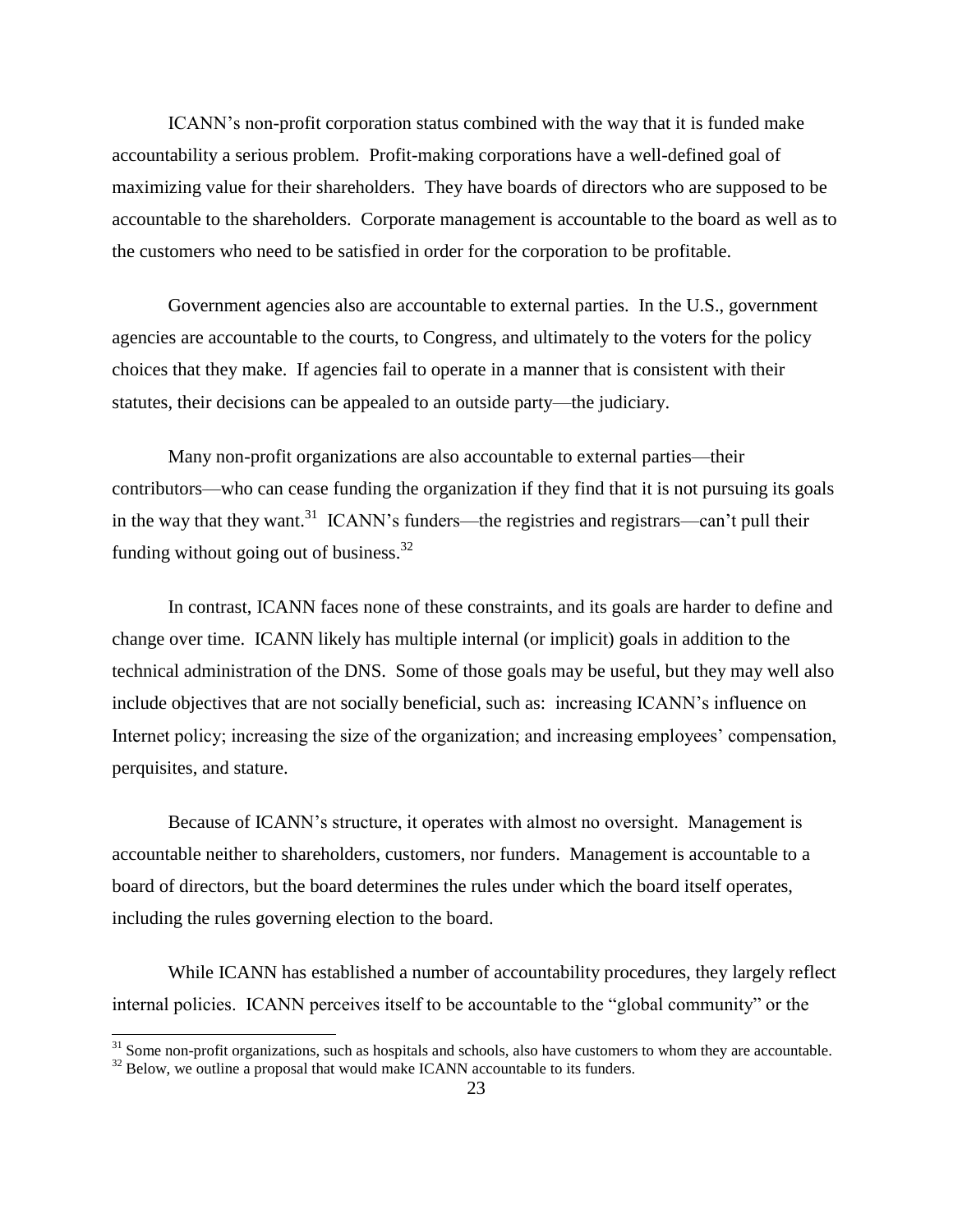"public at large rather than any member or group of members" (ICANN 2008a, p. 5). However, being accountable to the public at large really means being accountable to no one. For example, although ICANN's bylaws provide that certain constituencies have board seats, those board members have an obligation to ICANN, not to their constituencies. Finally, all of ICANN's procedures, including those for electing board members, are the result of bylaws or other policies adopted by the board or the management, all of which are subject to change by the board or management. The bylaws can be amended by two-thirds vote of the board, and other procedures can be changed more easily.<sup>33</sup>

The only specific factors that make ICANN accountable to external parties are its ties to the DOC—the JPA between ICANN and the DOC, and the contractual relationship between IANA and the DOC.

## **LESSONS FROM OTHER MODELS**

l

In this section we summarize the operations and structures of a number of other organizations that perform a range of private-sector and quasi-governmental coordination and standard-setting functions, to explore what might be applicable to ICANN.<sup>34</sup> In particular, we are interested in how these institutional structures address accountability, which is the major issue for ICANN.

We have reviewed the operations and structures of the following nine organizations:

1. The American National Standards Institute (ANSI) coordinates the standard-setting process for a wide range of standards. It is a non-profit organization governed by a 50 member board that is elected by the ANSI dues-paying member companies. ANSI earns

 $33$  To the extent that ICANN can be successfully sued in U.S. federal courts or in California courts, the courts thereby provide some degree of accountability. But this form of indirect legal accountability is not a good substitute for the direct accountability that would come with a better governance structure. Moreover, ICANN's "regulatory" decisions are generally not appealable to the courts in the same way that a U.S. regulatory agency's decisions typically are.

More detailed descriptions of the operations of these organizations can be found in the appendix.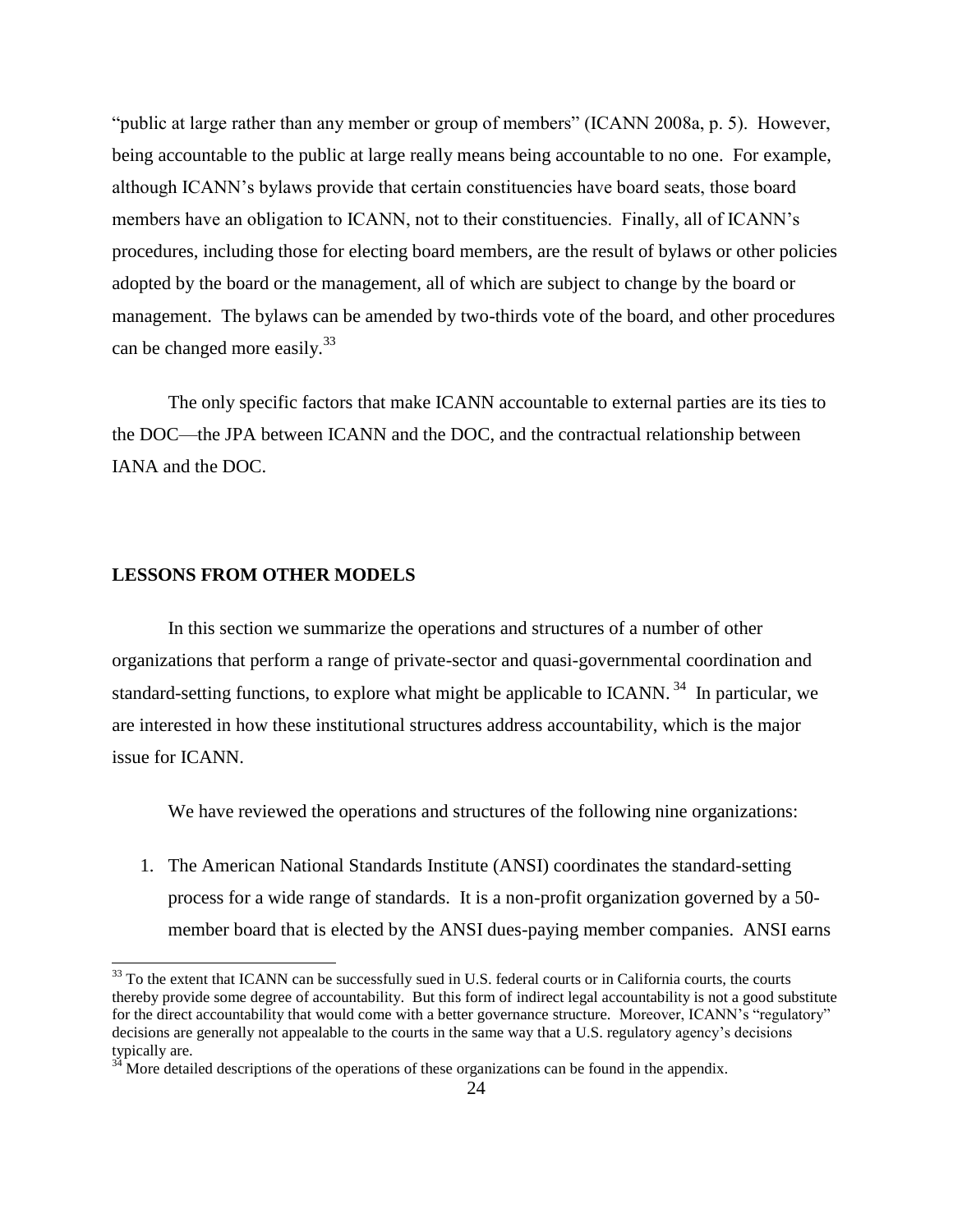additional revenue by selling its standards. ANSI standards are voluntary, and it operates independent of government oversight.

- 2. The Depository Trust and Clearing Corporation (DTCC) is the centralized clearinghouse for most securities traded in the United States. DTCC is owned by its principal users banks, brokerages, and exchanges—and receives transactions fees from its customers. Although it is a for-profit company, it returns any surplus over costs to its customers. Its board of directors consists primarily of representatives of the major firms that use DTCC to clear securities. Several regulatory agencies, including the Securities and Exchange Commission (SEC), the Board of Governors of the Federal Reserve System, and New York banking regulators, have oversight responsibilities.
- 3. GS1 US (formerly the Uniform Code Council) coordinates product identification and transmission systems, such as bar codes and RFID tags. It is a non-profit organization governed by its users, including manufacturers and retailers. It is funded by users in proportion to sales revenue and is not subject to regulatory oversight (although it is subject to the U.S. antitrust laws).  $35$
- 4. The International Telecommunications Union (ITU) is an organization that performs a variety of international telecommunications coordination functions. It is a specialized agency of the United Nations, with member states and member companies from the telecommunications industry (broadly defined).
- 5. The National Automated Clearinghouse Association (NACHA) sets standards for nationwide payments exchange networks. NACHA is a not-for-profit association composed of representatives of the banks and payment processors that use the automated clearinghouse system. NACHA members are regulated by the Federal Trade Commission, the Federal Reserve Board, the U.S. Treasury Department, the Office of the Comptroller of the Currency, the Office of Foreign Assets Control, and various state and local banking authorities.
- 6. Nav Canada owns and operates Canada's nationwide air traffic control system. Nav Canada is a non-profit organization and relies on income from user fees. It is governed by a board of directors with representatives from the major users—the commercial

 $\overline{a}$ 

 $35$  See Brown, 2006, pp. 51-55, 66-67.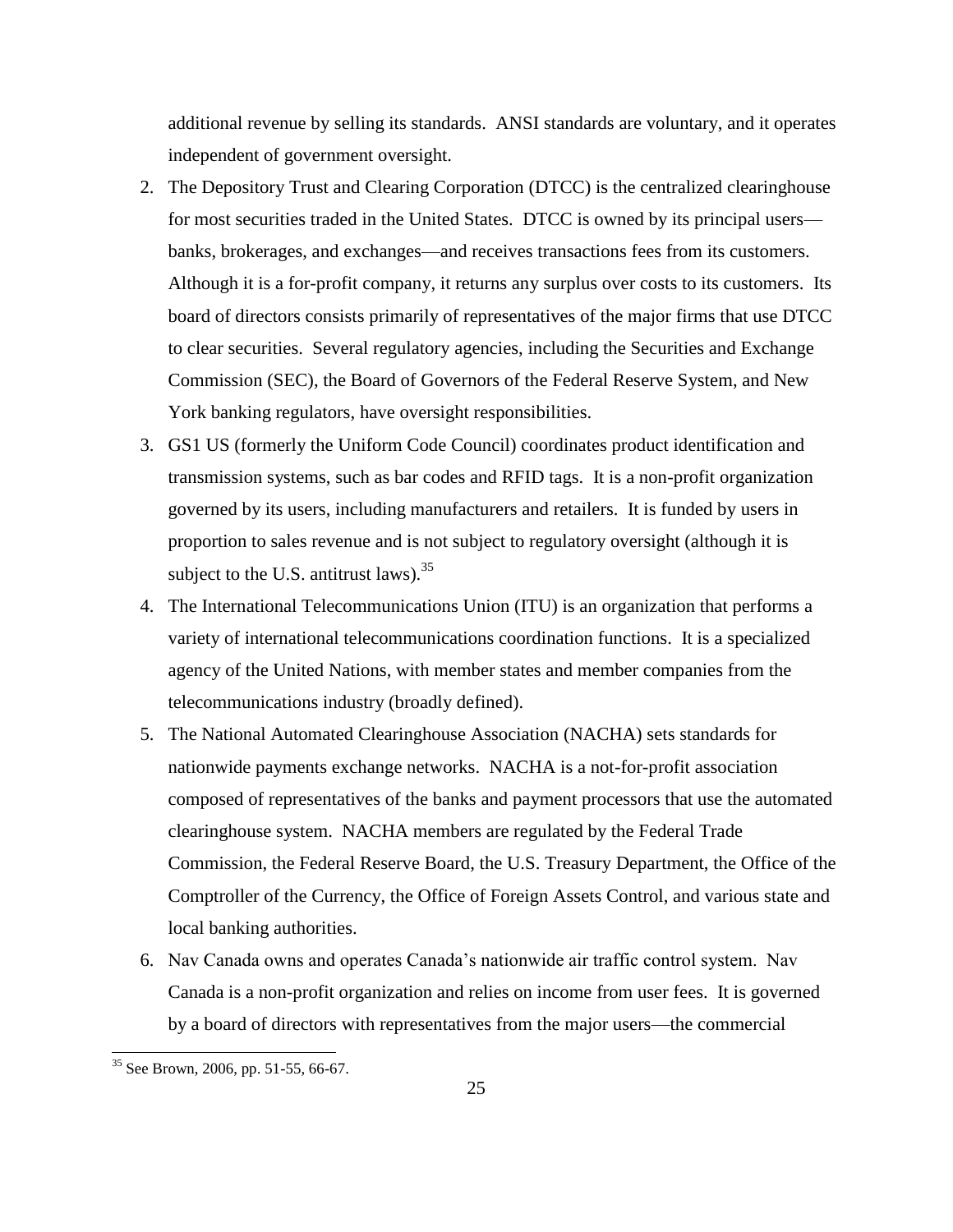airlines and general aviation—as well as the Canadian government and Nav Canada employees. Transport Canada, the Canadian airline regulator, has regulatory authority over Nav Canada.

- 7. The North American Numbering Plan Administrator (NANPA) oversees the telephone numbering system for 19 North American countries, including Canada and several Caribbean nations, but not including Mexico and Central America. Since 1997, NeuStar, a publicly held corporation, has been the NANPA under a contract from the Federal Communications Commission  $(FCC)$ .<sup>36</sup> This contract is awarded by competitive bidding every five years.
- 8. The Options Clearing Corporation (OCC) performs a clearing function similar to the DTCC for equity derivatives traded on major options exchanges. OCC is owned by five major options-trading exchanges. Its board consists of representatives of the exchanges and brokerage firms. The SEC and the Commodity Futures Trading Commission (CFTC) have oversight responsibility.
- 9. The Universal Postal Union (UPU) is an international organization established by treaty to harmonize postal standards. It is an agency of the United Nations and is governed by representatives from its member governments.

There are several major lessons to be learned from these models, which span a fairly wide range of activities. None of them operates with ICANN's independence. In virtually all cases, the organizations—both non-profit and for-profit—are governed by their users. In addition, in virtually all cases, there is some form of government oversight.

ANSI and GS1 US are both voluntary standard setting bodies. Like ICANN, they are non-profits and are funded in various ways by their users. Unlike ICANN, however, they are also governed by their users. Their users are both their customers—ANSI and GS1 US sell their standards—and their governors. This structure assures substantial accountability.

NACHA and Nav Canada are also non-profits governed by their users (Nav Canada also has representation from labor and the government), but perhaps in a different category than

 $\overline{\phantom{a}}$ 

 $36$  NeuStar also provides registry services for several TLDs, including .biz and .us.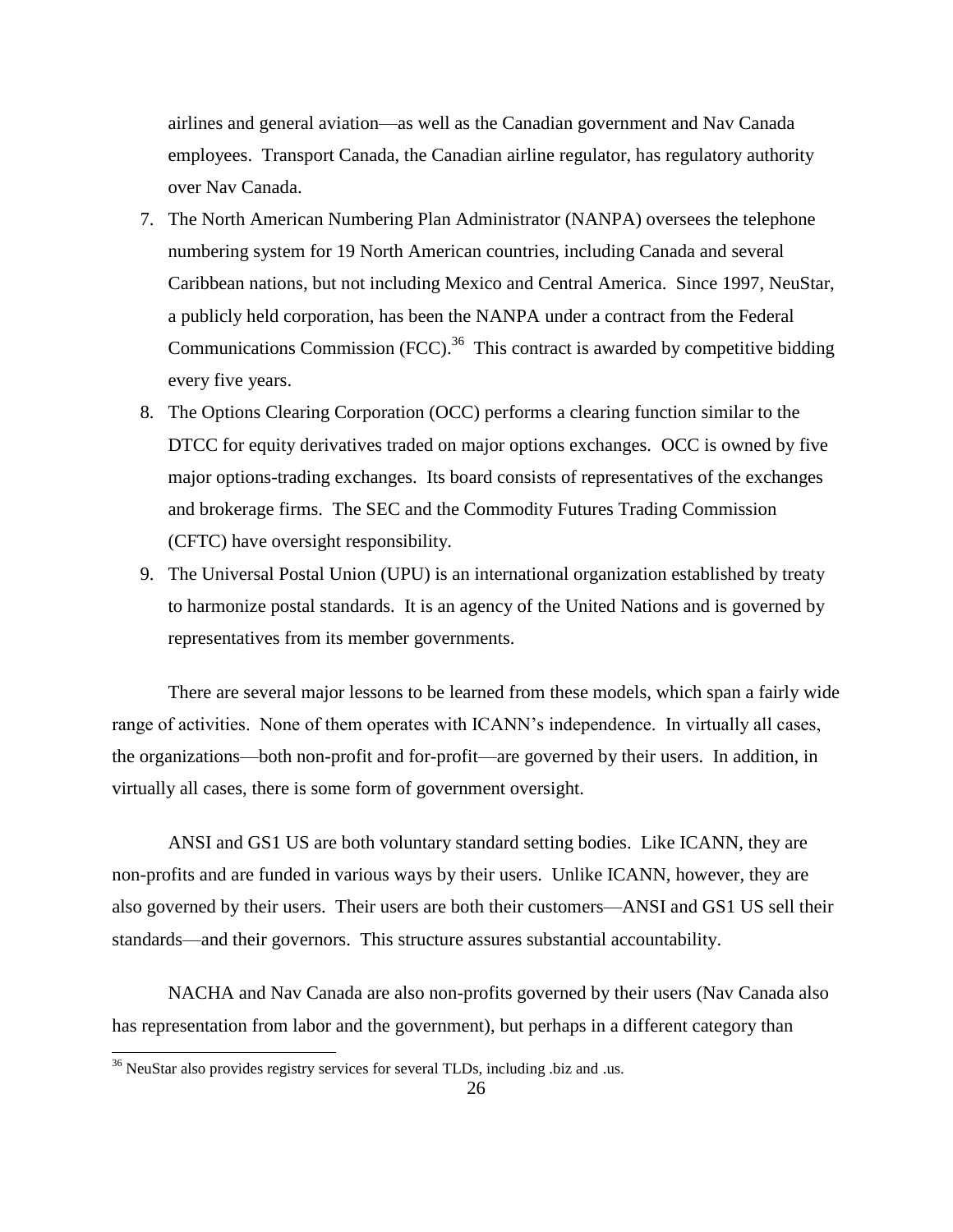ANSI and GS1 US because of their market power. An airline operating in Canada, for example, has no choice but to deal with Nav Canada. But these organizations also are subject to regulatory oversight, which provides another layer of accountability.

DTCC and OCC are for-profit organizations, although their goal is not to maximize profits. They are owned by their users, a structure that yields incentives similar to a non-profit governed by its users. In addition, both organizations are overseen be a number of financial regulatory agencies.

In some respects, the closest analog to ICANN in terms of its function is NeuStar, which operates the North American Numbering Plan. NeuStar is a for-profit company, which operates under a contract with the FCC. It is required to compete for the contract every five years, and thus is accountable to the FCC.

The ITU and the UPU are international organizations, accountable to their member governments. They exist principally to coordinate interconnection between national telecommunications and postal systems (respectively), although (particularly in the case of the ITU) their activities have expanded over the years.

Each of these organizations (except for the ITU and UPU) is either governed by its users, subject to external regulatory oversight, or both.<sup>37</sup> Thus, each of them has considerably more accountability to external parties built into its structure than does ICANN. We think that the incentives provided by the user-governance framework are quite positive, particularly for an organization that does not face competition.

There is no organization that operates with the independence that ICANN enjoys even under the current arrangement of nominal oversight by the U.S. Department of Commerce, to say nothing of ICANN's proposal for complete "privatization" and the termination of the DOC's oversight.

 $\overline{\phantom{a}}$ 

 $37$  The ITU and UPU are accountable to member governments, which in a sense are their users.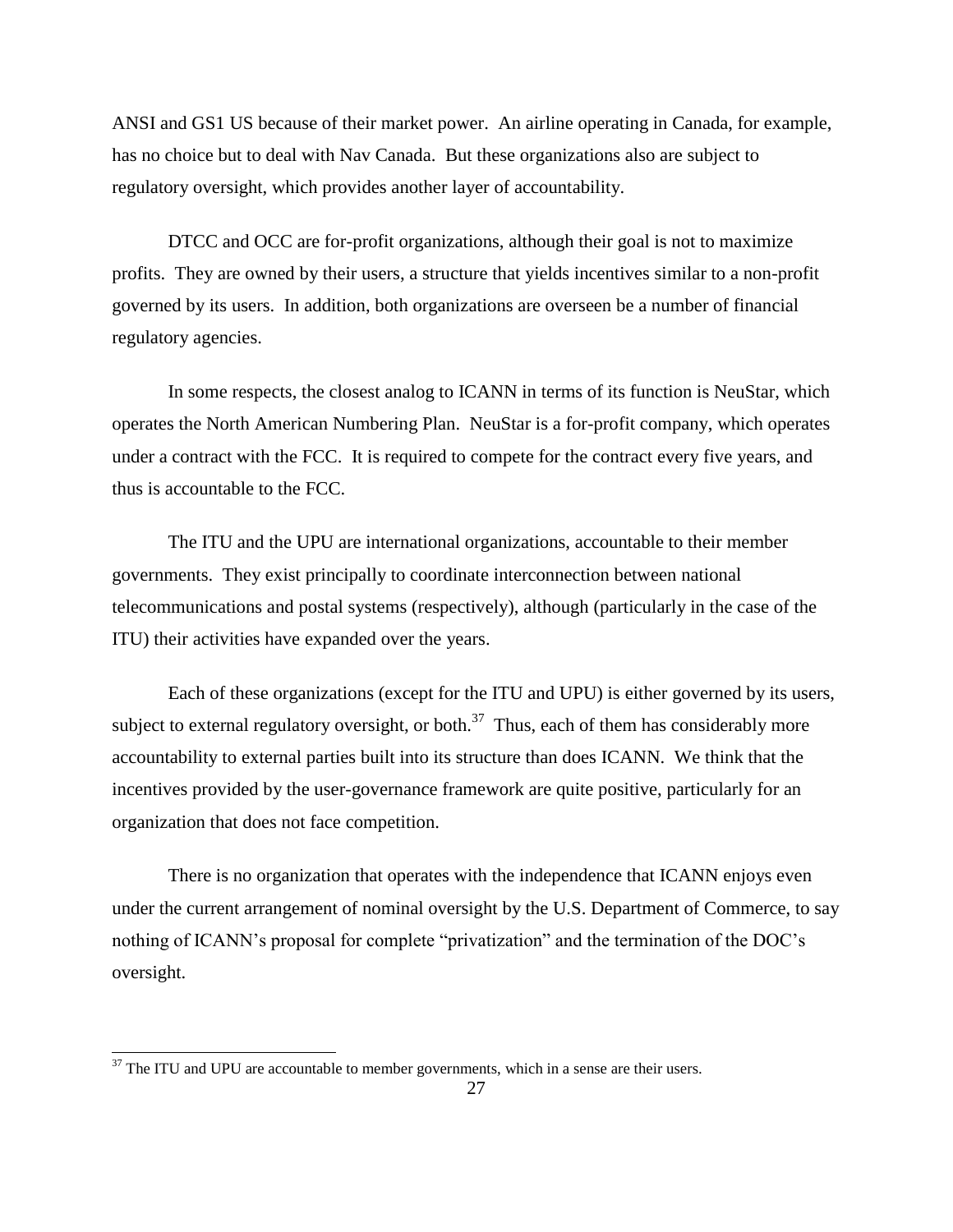# **OPTIONS FOR ICANN GOVERNANCE STRUCTURE AND ACCOUNTABILITY**

After reviewing these models, we believe that there are four options for ICANN's governance structure and accountability:

- 1. The status quo. Under this option, ICANN would retain its current structure, including the MOU and IANA's contract with the Department of Commerce. This system, while not ideal, has worked tolerably well over the years. It retains some external accountability, although the accountability to the U.S. Government is weak and the U.S. Government cannot always be counted on to provide the right guidance. Retaining the tie to the U.S. Government would not be popular in many other countries.
- 2. Complete transition to the private sector. Under ICANN's preferred alternative, the JPA and ICANN's tie with the Department of Commerce would be allowed to expire, but no other structural change in governance would occur. The contract with IANA would continue, but its future status would be uncertain. This option would diminish (and perhaps eventually eliminate) the very limited external accountability to which ICANN is now subject. Breaking the tie with the U.S. Government would be popular internationally.
- 3. Place ICANN under the oversight of an international organization, such as the ITU. Under this arrangement, ICANN would presumably have a contract or some type of memorandum of understanding with the ITU. This contract could be re-competed periodically, as in the case of NeuStar's contract to operate the NANP.

This third option might be popular with constituencies who believe that the U.S. now has disproportionate influence.<sup>38</sup> However, its disadvantages outweigh that advantage. The Internet is a rapidly changing environment, and it needs a governance structure that can respond accordingly. International organizations, which usually require agreement among a large

 $\overline{a}$ 

<sup>&</sup>lt;sup>38</sup> See, for example, the suggestion on May 4, 2009, by Viviane Reding, the EU Commissioner for Information Society and Media, that an intergovernmental body should oversee ICANN: http://ec.europa.eu/commission\_barroso/reding/video/text/message\_20090504.pdf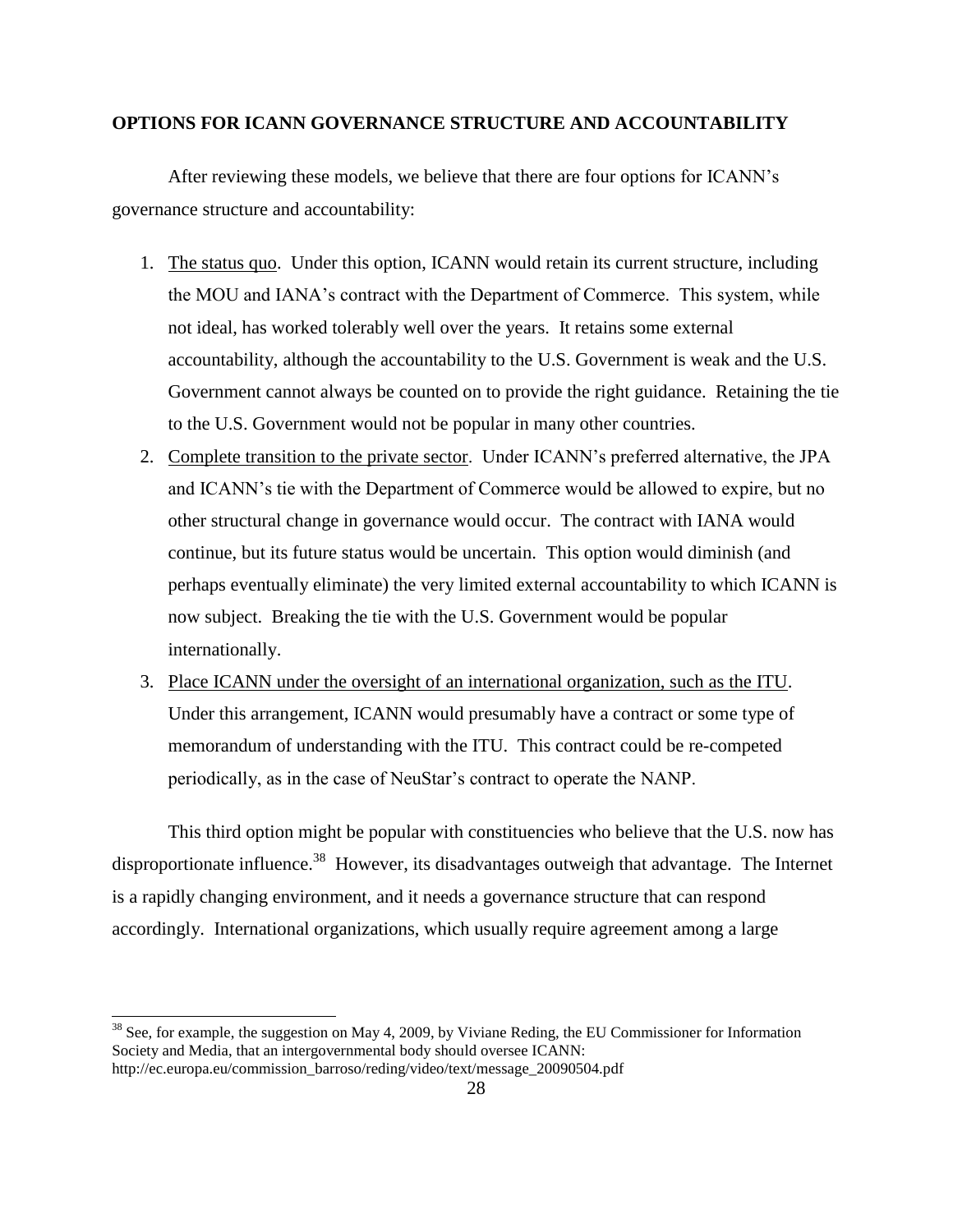number of governments, are by their nature slow moving. Such a governance structure might seriously impede the development of the Internet.

In addition, the postal and telecommunications systems that are coordinated by the UPU and ITU, respectively, are quite different in nature from the Internet. There are well-defined national postal and telecommunications systems, and there was a need to coordinate so that mail and telephone calls could go from one country to another. By contrast, as our brief historical summary above indicated, there weren't separately developed national internets that needed to be connected. Instead, the Internet began in the U.S. and then spread internationally. Thus, the coordination and governance functions are quite different.<sup>39</sup>

4. Modify ICANN's governance structure. Virtually all of the organizations that we have surveyed (as summarized above) are governed by their direct users, and we believe that this would be a good model for ICANN as well. Therefore, we suggest modifying ICANN's governance structure so that it is governed by its direct users—the registries and the registrars—rather than by the vaguely specified "Internet community" at large. $40$ Seats on the board of directors could be rotated among the major operators in a manner that would reflect the diversity of viewpoints among registries and registrars. ICANN would maintain its non-profit status to protect against the operators' trying to exercise market power through ICANN.<sup>41</sup> In addition, ICANN would be subject to the U.S. antitrust laws.

This approach, though a radical departure from the status quo, has some potentially significant advantages. It goes a long way toward solving the accountability problem. The registries and registrars have a strong incentive to assure that ICANN fulfills its responsibilities efficiently and with budgetary discipline. Its incentives in this respect would seem to be aligned

 $\overline{\phantom{a}}$ 

 $39$  The National Research Council (2005, pp. 192-195) similarly takes a dim view of having the ITU or an international organization more generally take control of the DNS system.

 $^{40}$  The National Research Council (2005, pp. 208-210) discusses a somewhat similar proposal (its "Alternative C") as a possible restructuring for ICANN's governance.

<sup>&</sup>lt;sup>41</sup> The exercise of market power by the registries as owners of a for-profit ICANN could occur through ICANN's levying a (profit-maximizing) fee on registrations and then distributing the resulting profits to the owners under a formula that did not mimic their registrations. See, for example, Lewis and Reynolds (1979).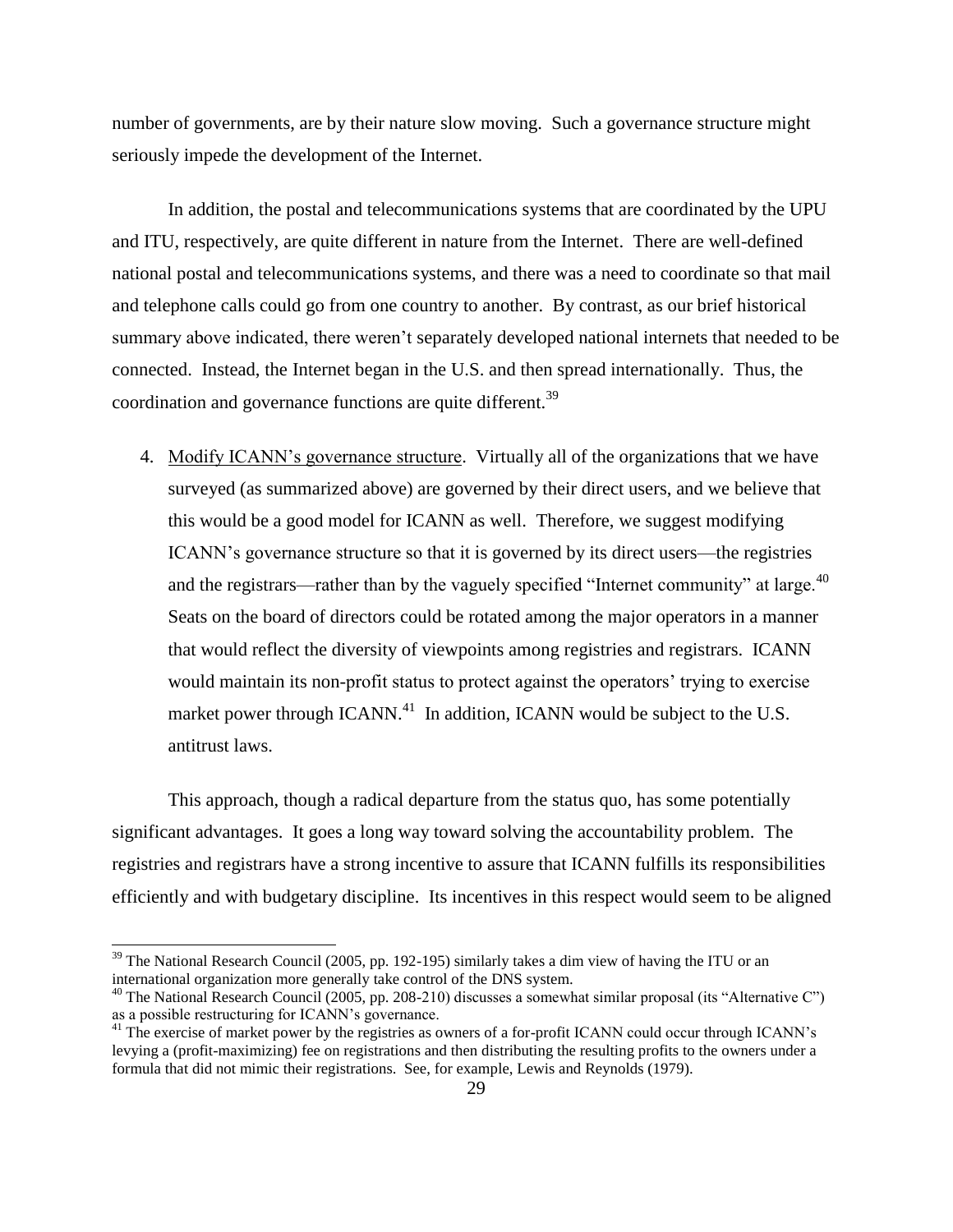with the ultimate end users of the Internet—businesses and individuals.<sup>42</sup> Since ICANN would be a non-profit organization, it would be unlikely to generate monopoly profits for the registries or the registrars through excessive fees; and these entities, as the governors of ICANN, should object to excessive ICANN fees that are absorbed through perquisites and emoluments by ICANN's employees.<sup>43</sup> Further, with an ICANN charter that would embody a strong presumption of encouraging greater competition among a large number of registries,<sup>44</sup> and with a large and growing number of registries, incumbent registries would be unlikely to find worthwhile any efforts to use ICANN as a vehicle for restricting the entry of further registries.<sup>45</sup>

Because it has its own external accountability built in, this structure could also allow for ending the ties with the U.S. Government, which are imperfect means for providing accountability and which are unpopular internationally. However, we recommend that the new structure be permitted to operate for a while before severing those ties.

Since we envision an eventual ending of the restructured ICANN's ties with the U.S. Government, we also do not envision formal ties between other governments and ICANN (and thus would not allot seats on ICANN's board of directors to representatives of governments). It is worth remembering, in this context, that most of the ccTLDs maintain only informal coordinating connections with ICANN (unlike ICANN's formal contractual relationships with the gTLD registries and registrars) and do not make any regular payments to ICANN (again, in contrast to the gTLD registries and registrars). Perhaps, however, an advisory committee (to ICANN) of interested governments could be established.

 $\overline{\phantom{a}}$ 

 $42$  We recognize that a whole range of entities, including individuals and businesses, are users of ICANN. However, their use of ICANN is intermediated through the registries and registrars just as any individual's use of organizations such as ANSI and GS1 US is intermediated through manufacturers and retailers.

 $43$  Earlier in this report we recommended that ICANN should adopt a less regulatory stance, with an emphasis on relatively open entry into gTLDs and fees that are close to marginal costs. That stance would be consistent with the governance structure that we recommend.

 $^{44}$  In this context, we again emphasize the importance of establishing a quick and low-cost way for established trademark holders to protect their intellectual property and prevent cybersquatting and other nuisance registrations on new registries, so that the benefits of greater competition are not undercut by nuisance costs.

 $45$  In this respect, the experience of GS1 US is instructive. The ability to attach barcodes (for a new manufacturer of consumer goods) and to scan barcodes (for a new retail chain) is surely a necessity for either category of entrant; but we are aware of no efforts by GS1 US governors (manufacturers or retailers) to restrict barcode use by rivals. Instead, the ethos of the organization has been to expand the use and usefulness of the barcode as widely as possible. See, for example, Brown (1997).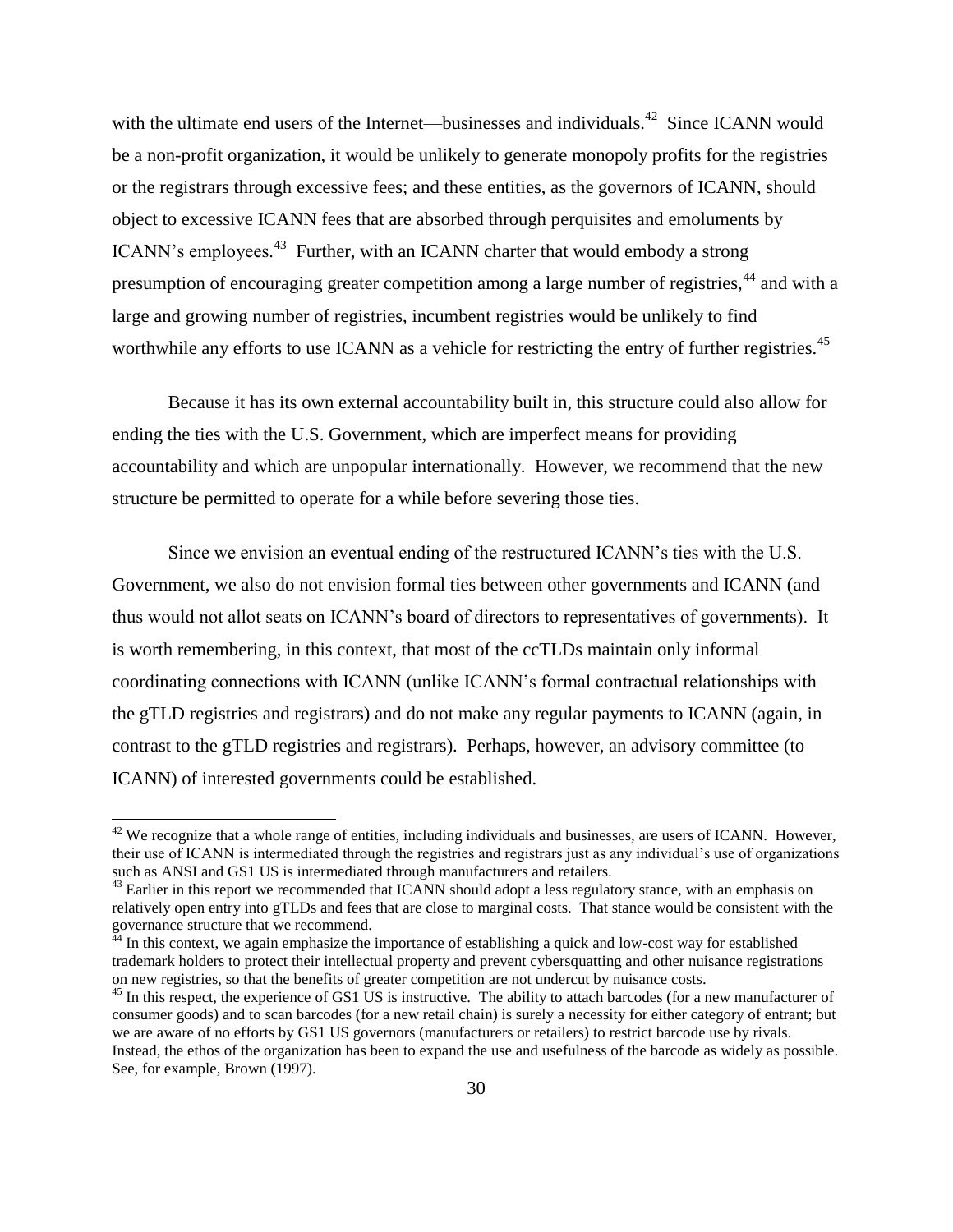# **CONCLUSION AND RECOMMENDATIONS**

No organization compares to ICANN either in terms of global reach or institutional structure. ICANN has operated under a series of agreements with the U.S. Government and now wants to complete its transition to the private sector. Under its current structure, however, it has limited accountability to its users or, for that matter, to anyone else. If it were to complete its transition, it would have even less accountability. This leads us to the following interrelated recommendations:

- The JPA with the Department of Commerce should be extended in some form, until our recommended changes in governance have become established. If such changes in governance are not adopted, the JPA (and its extension) becomes even more important in providing for some external accountability.
- ICANN's governance structure should be modified in order to increase its accountability. Specifically, ICANN should remain a nonprofit organization, but it should be governed by and accountable to its direct users: the registries and the registrars. The seats on ICANN's board could be rotated among the major operators in a manner that would reflect the diversity of viewpoints among the registries and registrars. All of the organizations that we studied that have some comparability to ICANN are governed by their direct users—that is, companies who purchase their services—and not just a broad "community" of people who might have some interest in the organization. Governance by direct users would be a good governance structure for ICANN as well.
- ICANN should have a clear mission to encourage competition and should therefore take a far less regulatory approach in its policies with respect to the designation and creation of new generic top-level domains (gTLDs). ICANN should establish minimum technical and financial standards for registries and then let any qualified entity establish any gTLD that is not already taken.
- This approach needs to be combined with improved protections for incumbent domain  $\bullet$ name holders, so as to avoid existing website registrants' being held up for "ransom" by the registries of newly established gTLDs. There are several possibilities that should be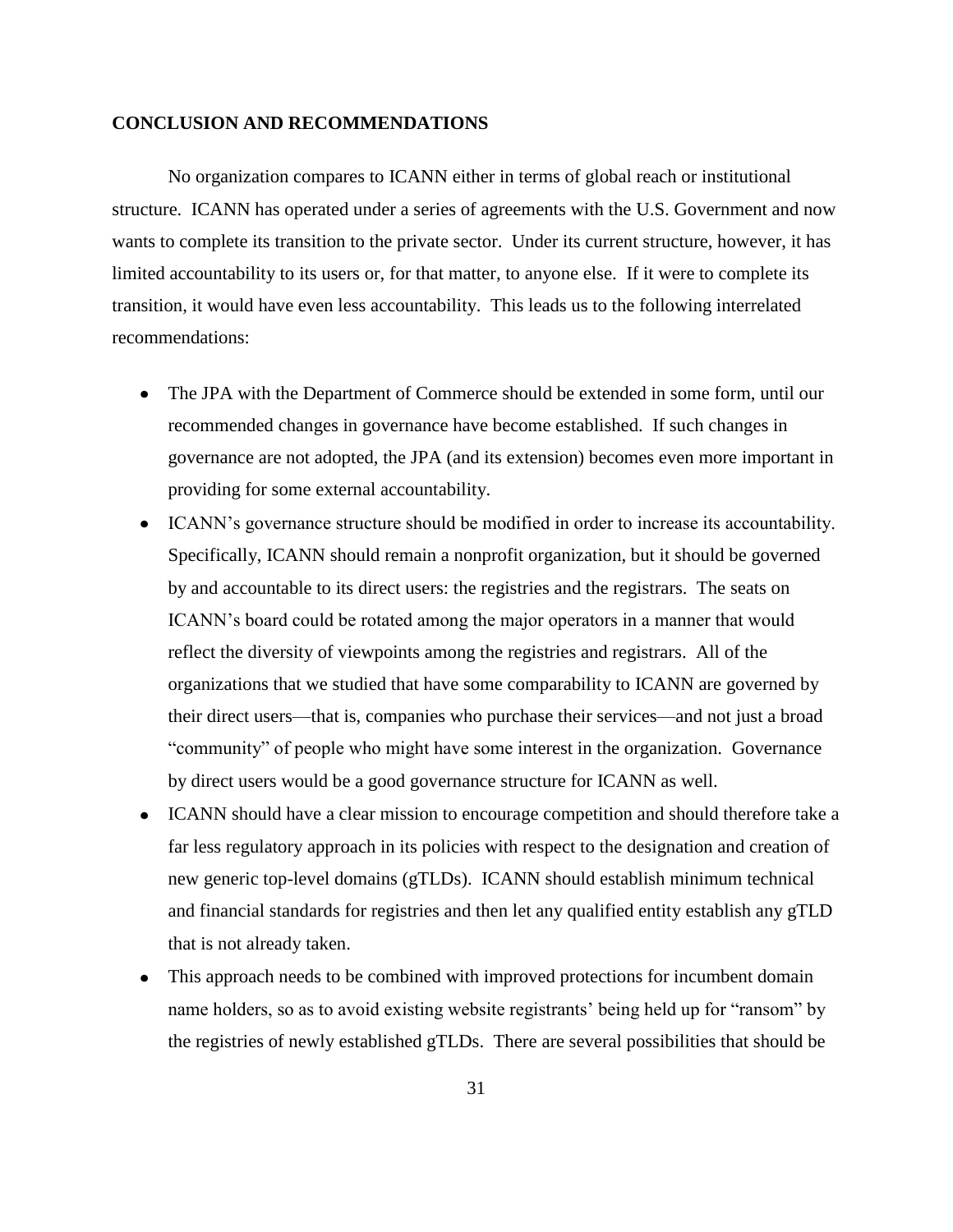explored, including adopting an IP registry and reforming the uniform dispute resolution policy (UDRP).

These four recommendations are complementary. In combination, they would significantly further the goals of Internet efficiency and innovation.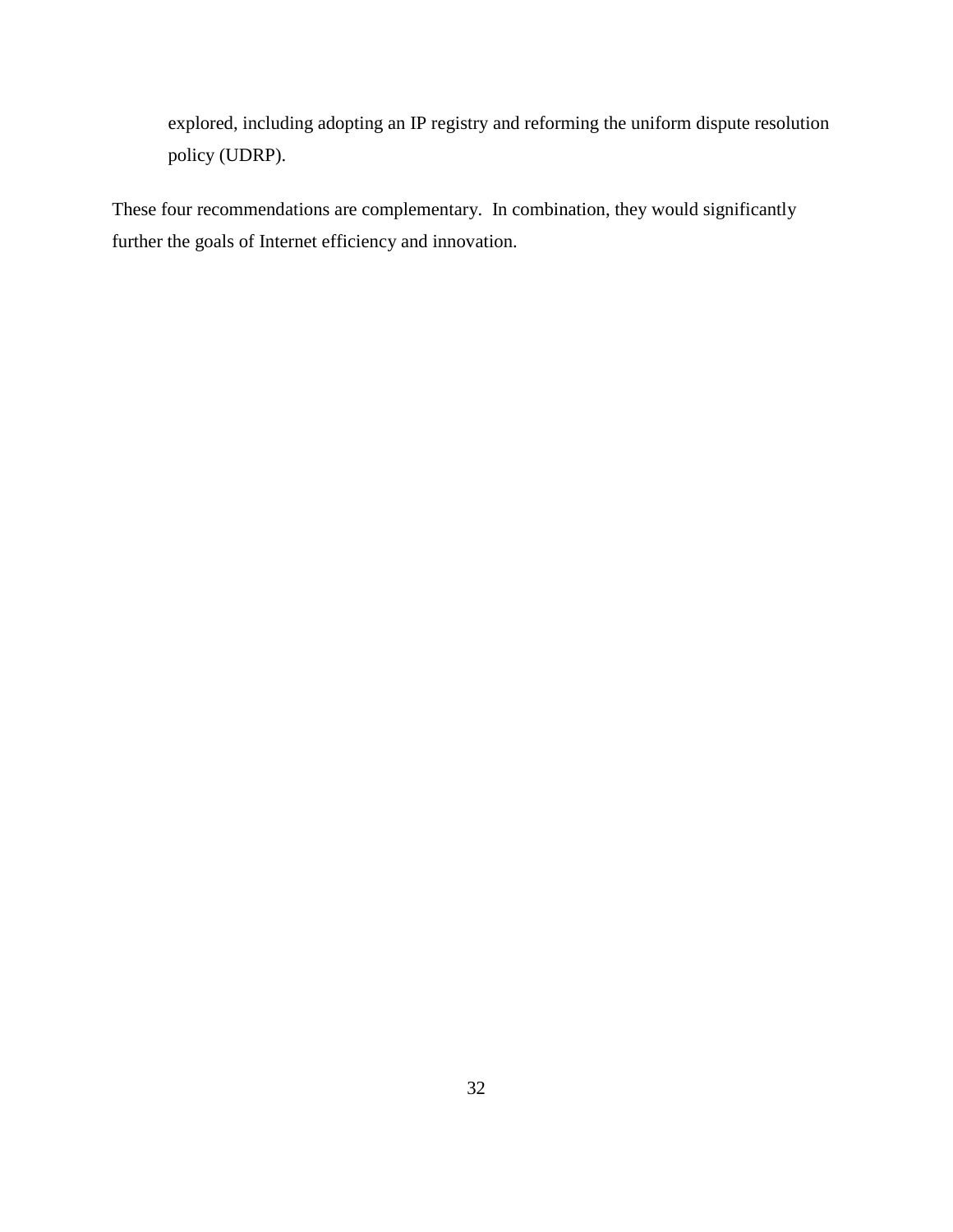## **APPENDIX: DESCRIPTIONS OF OTHER MODELS**

# **American National Standards Institute (ANSI)**

The nonprofit American National Standards Institute coordinates the standards-setting process in the United States, by overseeing the development of uniform specifications and technical standards used by businesses, government, and researchers. ANSI curates a collection of documents outlining specific standards for things as varied as the size of manufactured parts, the terms for different components of programming languages and business processes, and methods of measurement for scientists and engineers. These standards help solve coordination problems among firms and ensure that new technologies are interoperable. ANSI sells its standards to the public, which uses them for designing and developing new products.

In addition to maintaining existing standards, ANSI helps its members write and approve new ones, primarily by accrediting and coordinating a network of small industry-based groups that submit standards to ANSI for approval. ANSI does not certify or assess products, but does accredit third-party certification agencies. ANSI also represents the United States as a member of international standards organizations, such as the International Organization for Standardization (ISO) and the International Eletrotechnical Commission.

Although ANSI's standards are theoretically voluntary and agreed upon by consensus from those who use them, lawmakers and government agencies often refer to standards when writing regulations. For example, Lazzara (2004) notes that federal workplace safety regulations require machinery to comply with ANSI's B7.1-1970 standard on safety guards. This can make regulations more flexible, since ANSI regularly updates its standards, but it also gives a nonelected private body the power to make rules backed by the de facto force of law. Similarly, private entities often reference ANSI standards in legal contracts.

#### *Structure*

ANSI's domain is huge, and its structure is complex. According to Bhatia (2005), the standards-drafting process is meant to be a "bottom-up" effort in which various private consortia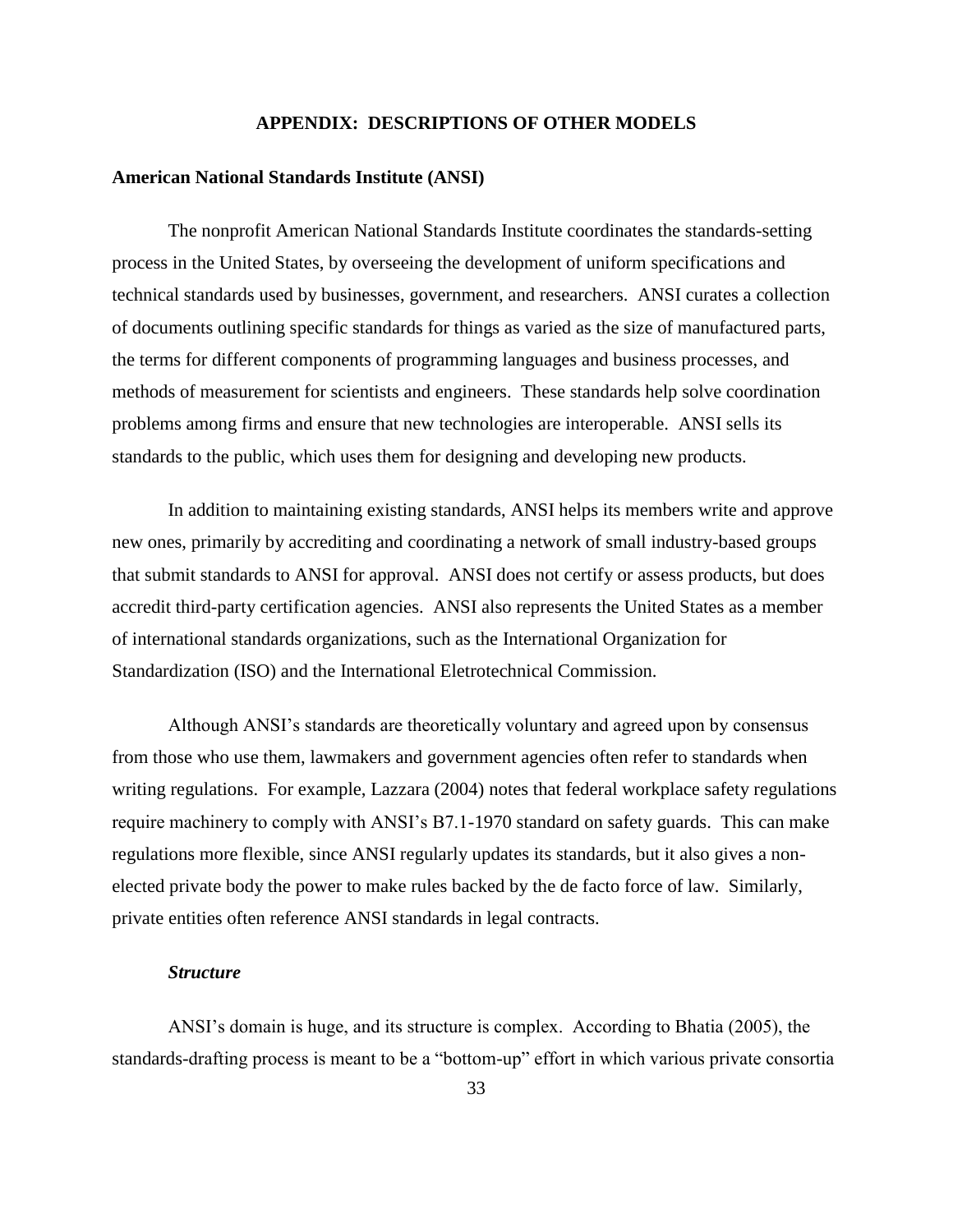create their own standards and present them to ANSI for approval, but ANSI's basic structure is a complicated hierarchy. A 50-member board of directors nominated by the ANSI membership has ultimate authority and oversees four "member forums," five "standards panels," and three committees. These bodies oversee 11 subcommittees, which in turn oversee six subsubcommittees, which oversee 15 member committees, each responsible for a different domain of ANSI's responsibility—the standards process, accreditation, intellectual property, international standardization, and interaction with other standards organizations (ANSI 2009). With the exception of a team of executives and about 90 employees in charge of running the ANSI administration, ANSI members volunteer or are nominated to staff these committees.

In practice, most of ANSI's many committees operate independently, with each one responsible for a different, self-contained area of responsibility—things like accreditation, intellectual property rights, and developing international standards. Higher-level committees meet much less frequently than do lower-level ones, and many operate without physically convening, by mailing ballots to voting members.

To create a new standard, an outside party like an industry consortium, professional society, or public interest group first submits a proposal for a standard to ANSI. Alternatively, proposals may come from one of ANSI's five "standards panels," established to focus on new markets and technologies that are identified as priorities. As of early 2009, there are panels focusing on homeland security, nanotechnology, health IT, identity theft, and biofuels. An ANSI committee reviews the proposal and, if approved, sets up a "working group" to write a full standard. ANSI usually appoints the author of the proposal to head the working group, which includes ANSI members who are experts in the area addressed by the standard—for example, a past audio standard working group was staffed with an audiologist and a representative from the audio industry (Burkard 2004). Once standards are drafted, they are presented via ANSI's various committees to both the public and ANSI members affected by the standard, for comments and revision. Ultimately, all ANSI members may vote on a standard, and if there are few "no" votes, consensus is assumed and the standard approved.

34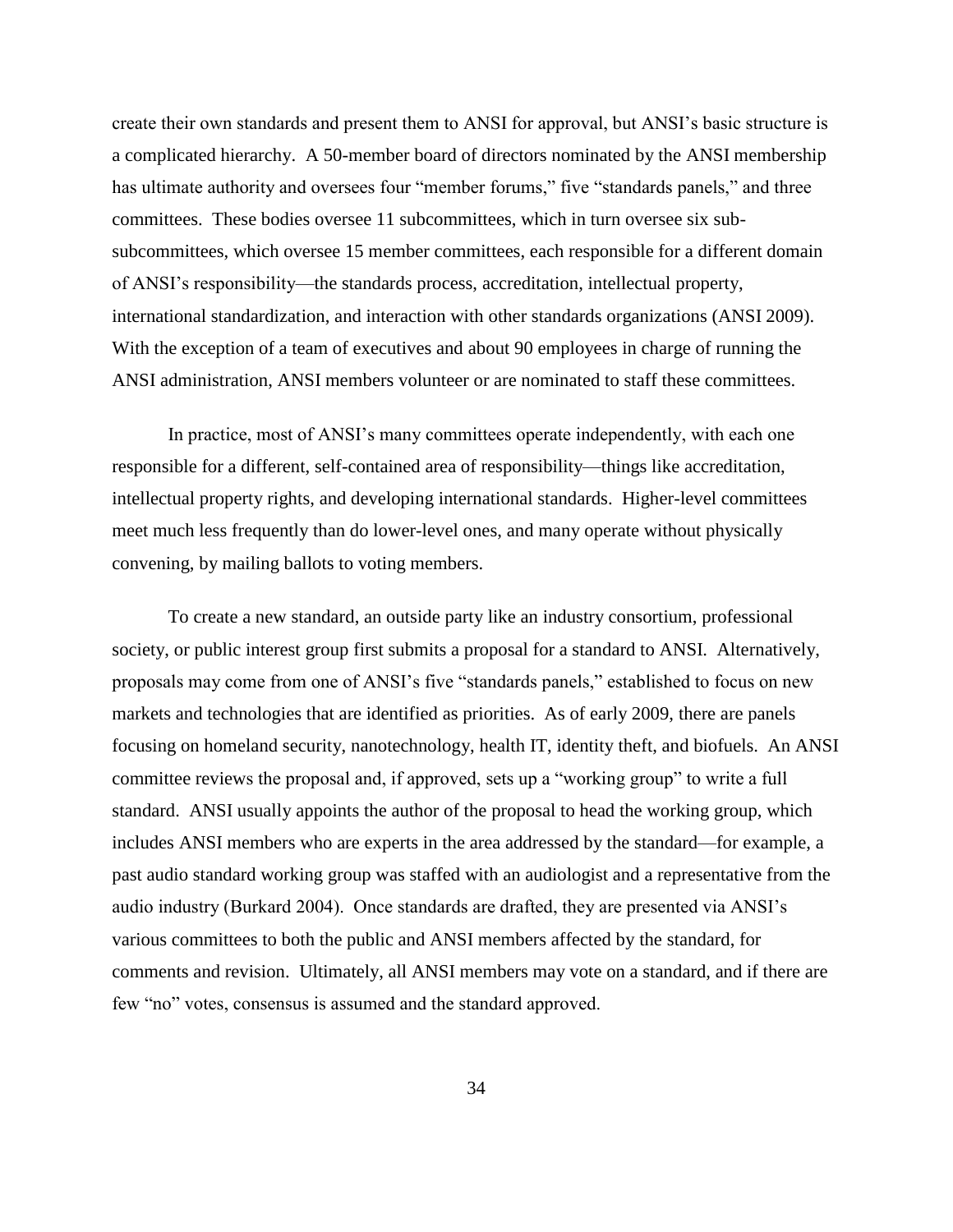ANSI has several membership categories: companies, government agencies, scientific organizations, educators, international organizations, and individuals. Organizations may join as basic members, allowing them one representative per membership to sit on one of ANSI's many committees and vote on relevant standards. Alternatively, they may pay extra and join as full members, allowing them unlimited representation within ANSI.

ANSI is incorporated as a  $501(c)(3)$  nonprofit organization. It sells standards not for profit, but in order to cover their development costs. New members pay a membership fee, and all members pay annual dues.

#### *Accountability*

ANSI standards are voluntary, so the organization is ultimately accountable to its membership and the forces of the marketplaces in which its standards are applied. ANSI does have an internal appeal process for members that object to specific standards or provisions, and asks for public comments as part of the standards-drafting process. Committees are also encouraged to seek a broadly defined consensus rather than majority rule, making the process of setting standards longer but more inclusive. To a degree, ANSI is internationally accountable to multinational standards-creation organizations, such as ISO; but although they seek to "harmonize" standards, their decisions remain voluntary like ANSI's own.

Government sometimes chooses to adopt ANSI standards as regulatory requirements rather than delegating regulatory power. Both the Occupational Safety and Health Administration and the Consumer Products Safety Commission have referenced ANSI standards in regulations, but they do not appear to have influenced ANSI to approve particular standards beyond the scope of government representation in the normal standards-drafting process.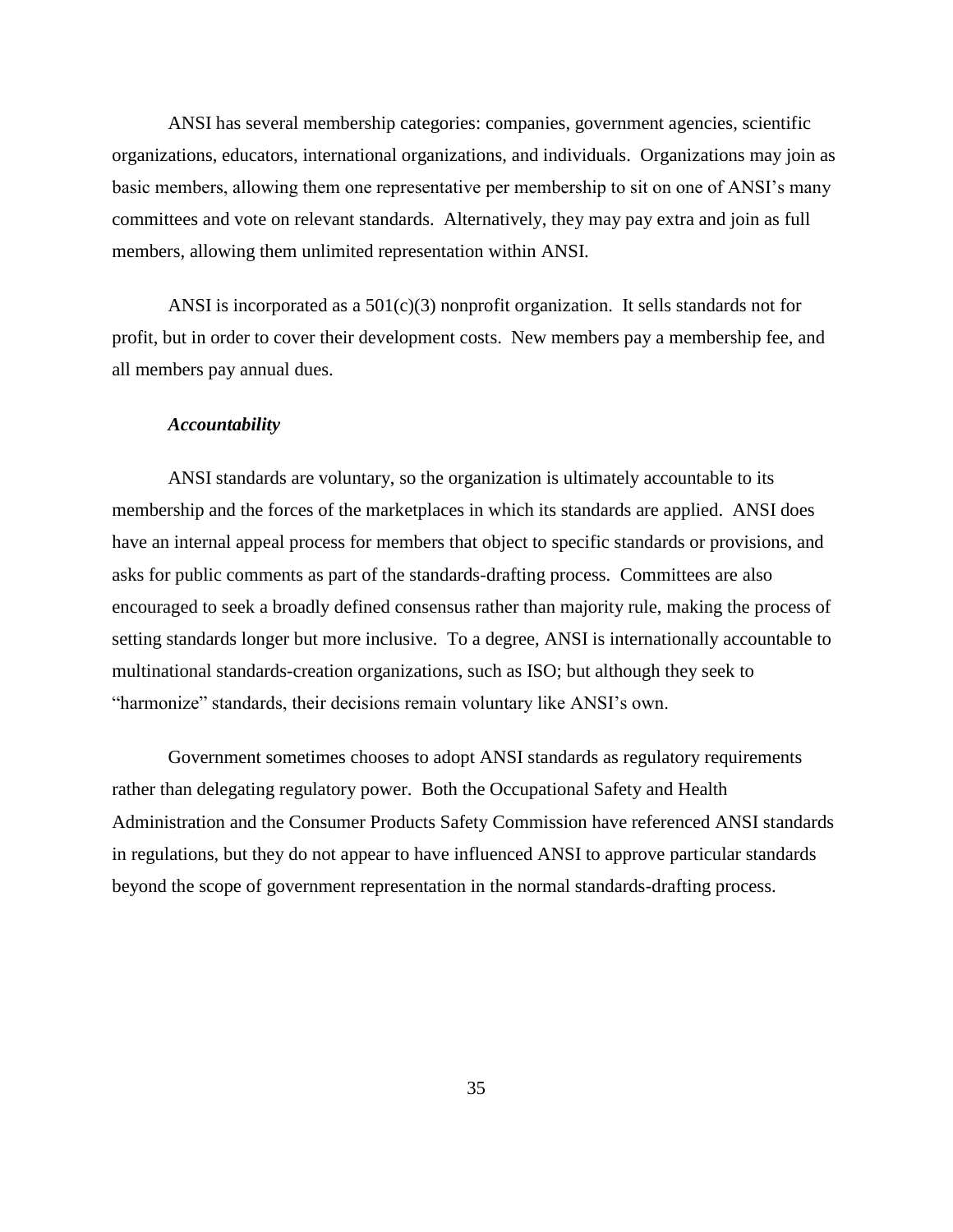# **Depository Trust & Clearing Corporation (DTCC)**

The DTCC is a holding company created in 1999 by the U.S. Securities and Exchange Commission (SEC) to combine the functions of the Depository Trust Company (DTC), which stored securities and recorded trades, and the National Securities Clearing Corporation (NSCC), which cleared and settled equity exchanges.<sup>46</sup> Today, DTCC is a centralized clearinghouse for nearly all securities traded in the United States, including stocks traded on the New York Stock Exchange (NYSE), the American Stock Exchange (AMEX), and the NASDAQ exchange, corporate bonds, government securities, mortgage-backed assets, and a variety of other financial instruments.

The clearing services that DTCC's six subsidiaries provide are a crucial component of the capital markets. They encourage exchange by acting as an intermediary that ensures that shares get to buyers and cash to sellers, that lowers risk by guaranteeing trades against default, and that lowers transaction costs by "netting out" trading obligations and increasing trading capacity.

The market for equity clearing was once much more fragmented. In the early 1970's, most regional exchanges relied on separate, independent clearing and settlement services. Over the next few decades, however, two factors drove the industry to consolidate: rapid increases in trading volume drove redundant and inefficient firms out of business (many of them destroyed by mounting piles of records and paperwork), while regulators from the SEC "sought to encourage the creation of a unified national market mechanism" for clearing securities (NACHA 2006). Today, that mechanism is in place—DTCC provides clearing and settlement "for virtually all trades" made in equity markets in the United States.

## *Structure*

 $\overline{\phantom{a}}$ 

DTCC's principal users—brokerages, banks, and exchanges—co-own the company, which is organized much like any other corporation. Although it is a for-profit enterprise, DTCC attempts to operate at cost, and returns profits from transaction fees to customers and member

<sup>&</sup>lt;sup>46</sup> DTC and NSCC have remained as subsidiaries of DTCC.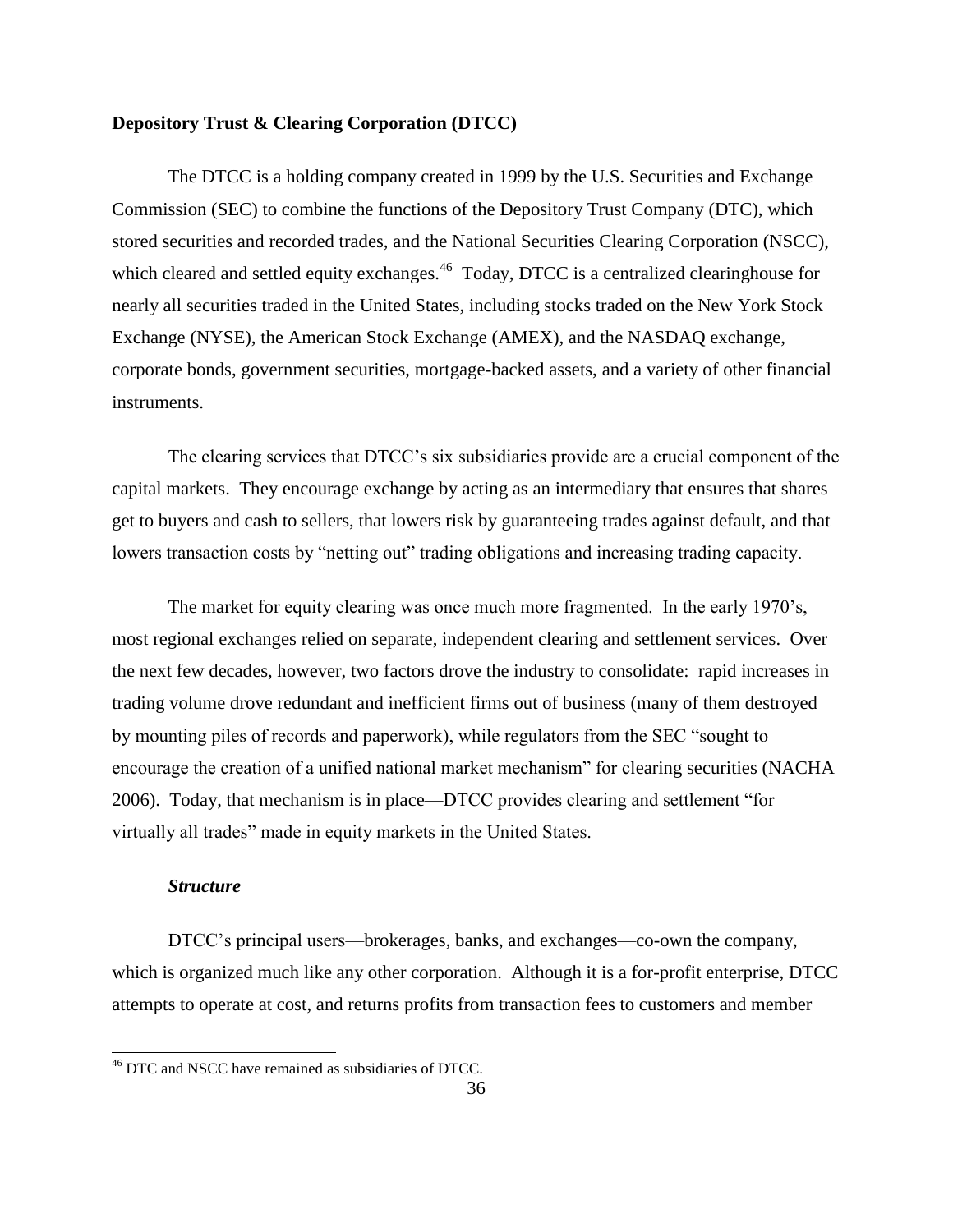firms. In a questionnaire conducted by the Bank for International Settlements (2002) the DTCC reports that participants "are allocated entitlements to purchase the common stock of DTCC based upon their usage of all five registered clearing agencies," although they are not required to own shares to use DTCC services.

A 21-member board of directors oversees DTCC. Seventeen members represent the major firms that use DTCC to clear securities transactions. The NYSE and the Financial Industry Regulatory Authority (FINRA), an independent non-governmental regulator for U.S. securities

firms, are designated "preferred shareholders" and appoint one member each. DTCC's chief executive officer and president fill the remaining two seats. With the exception of the two preferred appointees, all members are elected annually, nominated by shareholders "based on their ability to represent DTCC's diverse base of participants" (DTCC 2009). These directors also oversee each of DTCC's six subsidiaries, which offer similar clearing services in various markets, including the exchange of government securities and mortgage-backed assets. Each subsidiary has its own board-appointed management team, which handles day-to-day operations of the firm.

# *Accountability*

DTCC is internally accountable to the member firms that hold its shares, and externally accountable to several regulatory agencies. As a limited purpose trust company under New York State banking law, a registered clearing agency with the SEC, and a member of the Federal Reserve System, DTCC is externally accountable to regulation by the New York State Banking Department, the Board of Governors of the Federal Reserve, and the SEC. NSCC is only a registered clearing agency, and thus only regulated by the SEC. Other subsidiaries are also subject to SEC regulation.

The New York State Banking Department audits DTCC annually, and the Federal Reserve has the authority to set margin requirements for users of some services, but the SEC is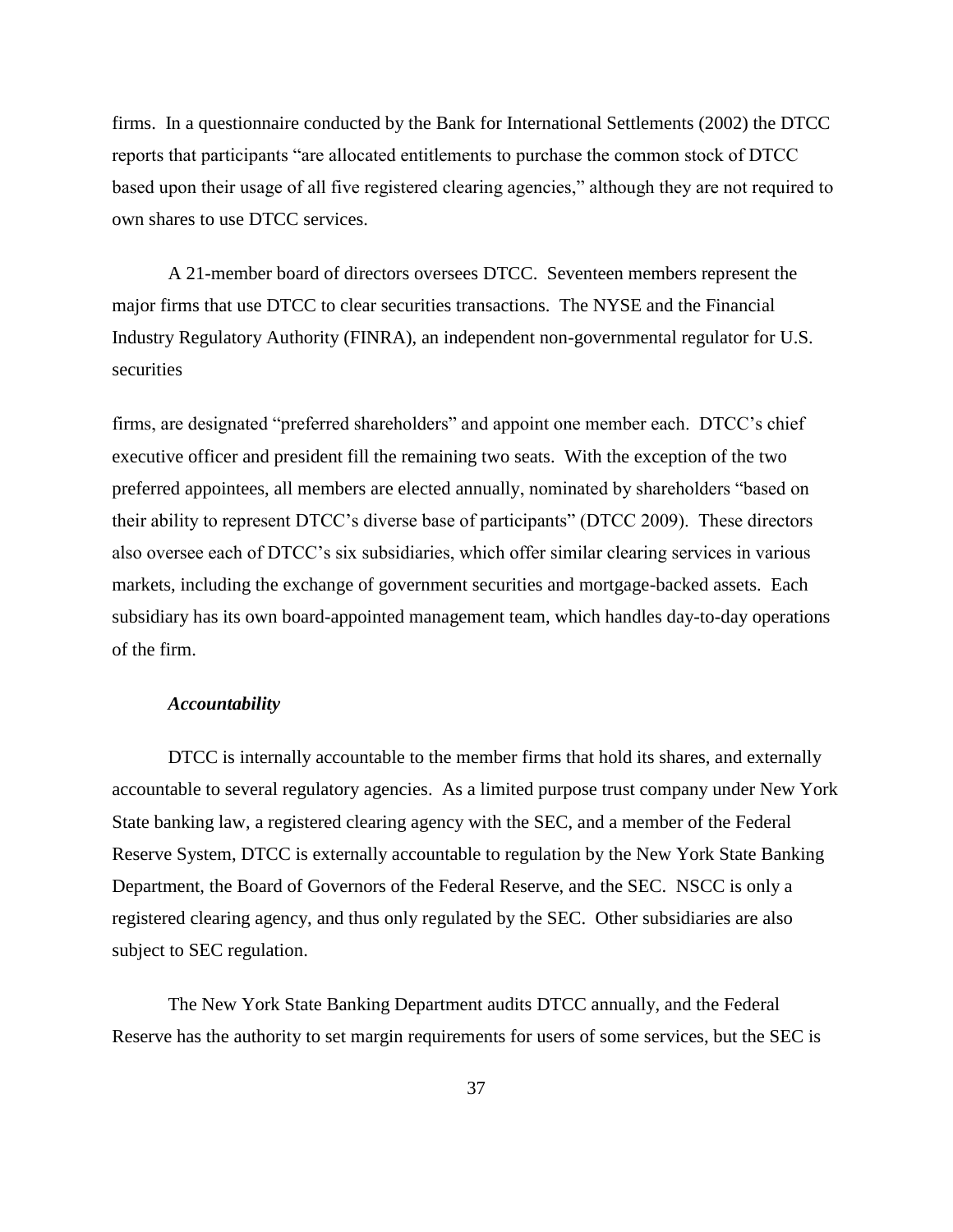by far the most important regulator of DTCC and its subsidiaries. Under SEC rules, DTCC is considered a "self-regulating organization" (SRO) and given a large degree of autonomy in creating its own internal rules and procedures—at least in principle.

The relationship between the SEC and its self-regulating organizations is a particular form of federalism. Under the Securities Exchange Act of 1934, the SEC "has regulatory authority over the clearing and settlement of all equities and equity options" (US Congress OTA 1990) and the power to "abrogate, add to and delete from" internal rules (Oesterle 2000) essentially all-encompassing power to set its own rules for securities clearinghouses. However, SEC regulators delegate most of this power to the clearinghouses themselves. In practice, DTCC makes its own internal rules regarding risk, collateral, membership, and margin. The SEC's job is to regulate from a distance, as McCaffrey (1998) puts it, "by establishing principles to which the SRO's must adhere, by evaluating the SRO's surveillance and supervisory systems, and by nudging them in particular directions desired by the SEC." The threat of intervention is intended as an incentive for SROs to develop rigorous internal rules and standards on their own. But if internal regulatory schemes fail to meet muster with federal regulators, "the SEC can impose their own system," a scenario described by one SRO official as "the ultimate threat."

Thus, DTCC "is an example of a quasi-self-regulating system, in that nothing in the law prevents a second organization from being formed to compete with the DTCC to provide either depository or clearance services," but the firm is still "recognized and approved for its activities by the SEC," a regulatory design that advocates contend "produces an equilibrium of efficiency and security" (Borden 2002). On the other hand, this brand of self-regulation is far from a noninterventionist policy. Over the last several decades "the SRO system has steadily evolved away from the pure form rooted in the 1934 Act toward a system of more overt SEC intervention" (Oesterle 2000) and although the SEC does not necessarily need to intervene to put its preferred rules in place, it often pressures SROs to "voluntarily" adopt its guidelines. For example, in 2007, the SEC intervened to create new regulations on "naked short" selling, despite opposition from DTCC reported by the *Wall Street Journal* (July 5, 2007).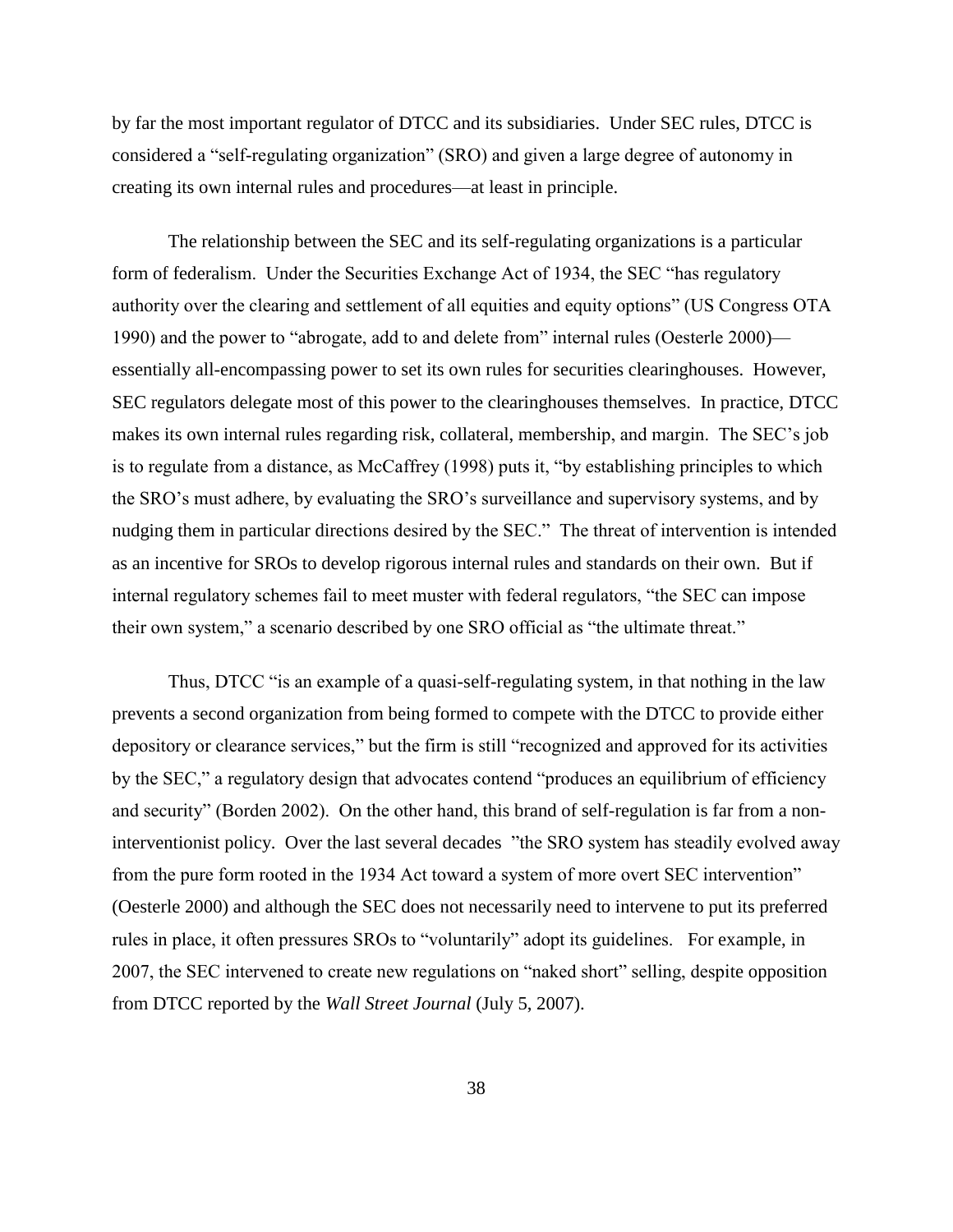Internally, DTCC is accountable to the member firms that hold its shares and fill seats on its board of directors. Member firms must comply with its rules and procedures: a detailed code covering the obligations and process of securities clearing and exchange. The board of directors must approve rule changes and submit them to the SEC for publication in the *Federal Record*.

## **International Telecommunication Union (ITU)**

The International Telecommunication Union is the second-oldest international organization that is still in existence. It was founded as the International Telegraph Union in 1865, but has since been renamed and now operates as a specialized agency of the United Nations. The Geneva-based group seeks to "enable the growth and sustained development of telecommunications and information networks,‖ and to facilitate universal access to the "emerging information society" (ITU 2009a). In practice, this mission translates into three key functions: 1) promoting telecommunications standardization across borders, 2) managing the world's radio-frequency spectrum and satellite orbits, and 3) supporting the growth of telecommunications in developing nations. ITU has played a pivotal role in the evolution of modern communication by leading the global community in its efforts toward seamless and interference-free integration of connections.

## *Structure*

As might be expected of such a large and enduring agency, ITU has an extensive and complicated bureaucracy and procedures. At its base the organization is a collection of member states, which are nations whose officials have acceded to the ITU constitution and convention, and "sector" members and associates: private companies or other organizations that contribute to its groups and meetings. The Union is composed of 191 member states and over 700 other participants

At its highest level the agency is led by the Plenipotentiary Conference. This is the meeting of states that determines ITU's direction by making strategic and financial plans, setting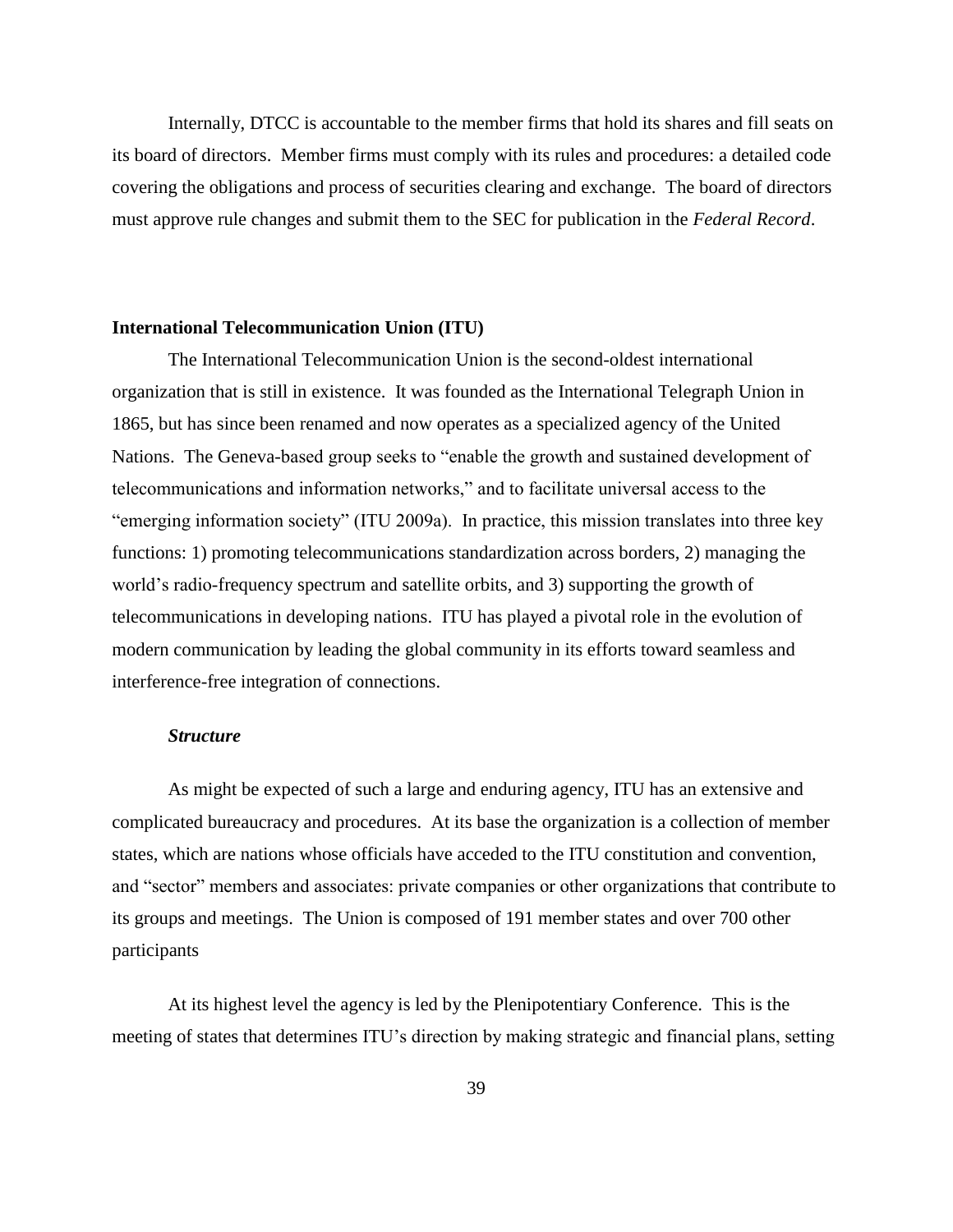general policies, and choosing senior management to head the organization for four-year terms (until the next conference). The proceedings include electing the Council—a supervisory group of no more than 25 percent of the total members states, which is elected by the field of states "with due regard to the need for equitable distribution of ... seats among the five world regions"—as well as the secretary- and deputy secretary-general (ITU 2009b).

Beneath its top-level bodies ITU is divided into three core "sectors" that mirror the Union's aforementioned directives: the Telecommunication Standardization Sector (ITU-T), the Radiocommunication Sector (ITU-R), and the Telecommunication Development Sector (ITU-D). Each is led by a director (who is elected at the Plenipotentiary Conference) and operates its own assembly, advisory board, and study groups in order to propose and agree upon policy within its area of expertise. It is at this lower level that sector members and associates have direct say; ITU's "Recommendations" (always capitalized) are primarily developed by specialists from such organizations working in its study groups. These Recommendations range from decisions on new standards for telecommunications networks, to regulations and regional agreements for efficient and effective radio transmissions, to advice for nations with less-developed telecom infrastructures. Once the experts of a study group consider a Recommendation draft to be mature, it must be given "consent" by the study group in general, and then pass a period in which it is open to review by the remainder of ITU participants. Even if it passes the approval period unchallenged, such a pronouncement is not mandatory until signed into law by member states. Nevertheless the ITU-T (for example) reports a high level of compliance with its Recommendations due to their "international applicability" along with the "high quality" guaranteed by the ITU-T's secretariat and members from the world's foremost ICT companies and global administrations" (ITU 2009c).

# *Accountability*

ITU is accountable most directly to its member states as these are the entities that set its policy discussions and select its leaders. Though affiliated with the United Nations, ITU stands under its own constitution and even accepts states without UN membership if two-thirds of the members approve of the entry. On the other hand, this affiliation does submit ITU to the UN's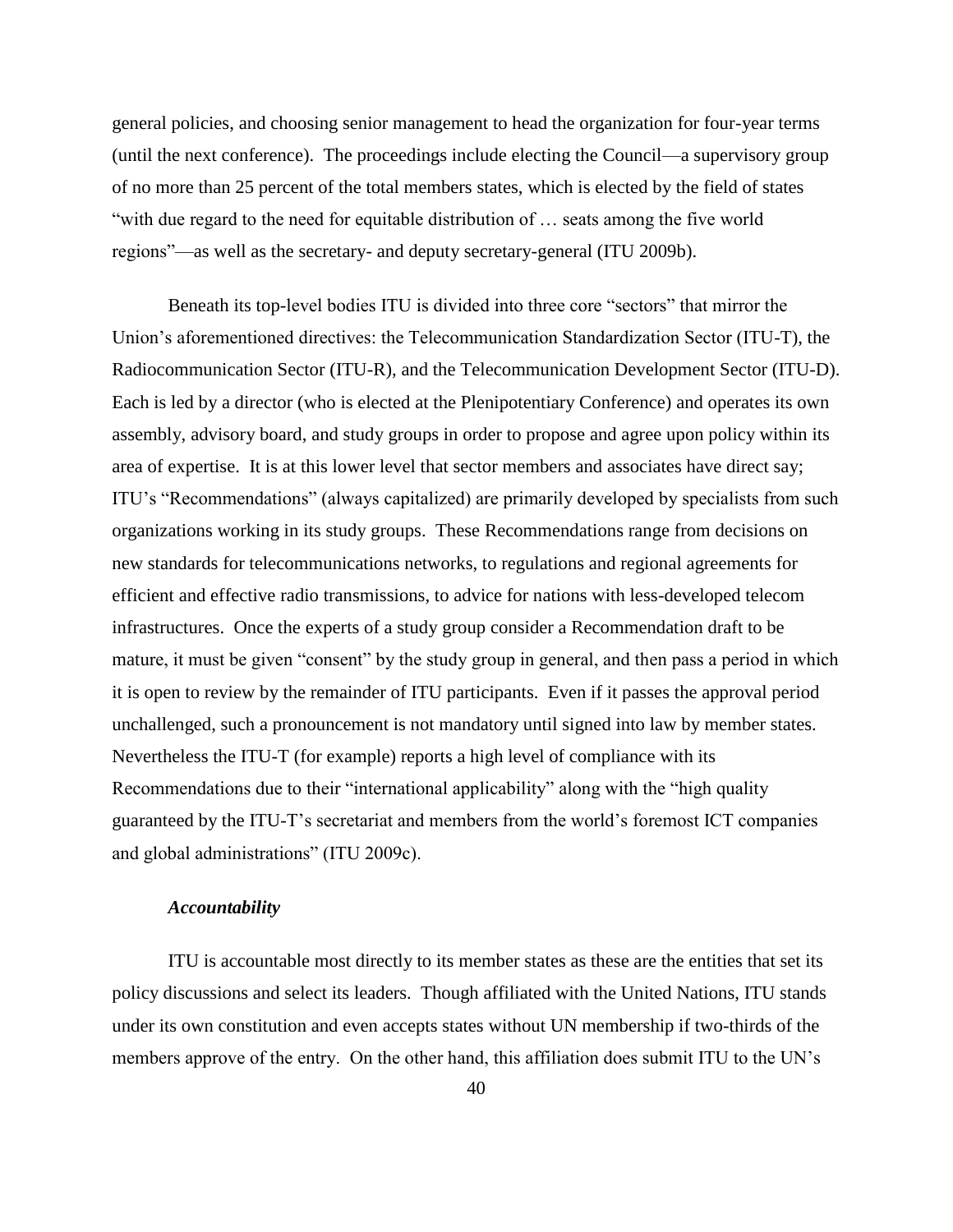―common system‖ of financial, human resources, and information system regulations, and allows the UN and other specialized agencies to attend Union functions as observers (MacLean 2007). The organization is funded by its various participants, who are given some degree of freedom to choose the amount of their contribution, though requirements are ultimately commensurate with the privileges of membership level; member states are expected to pledge most, and associates the least (MacLean 2007). ITU attempts to remain neutral by yielding its highest offices to the majority-decisions of states with equal votes, and by allotting Council positions in relation to the Union's various regional constituents. Additionally, in that the specific business of each of the three sectors is open to debate by companies and other interested parties provided they are willing to pay membership fees or obtain a waiver, ITU is accountable to the most active and vocal agents in its relevant fields.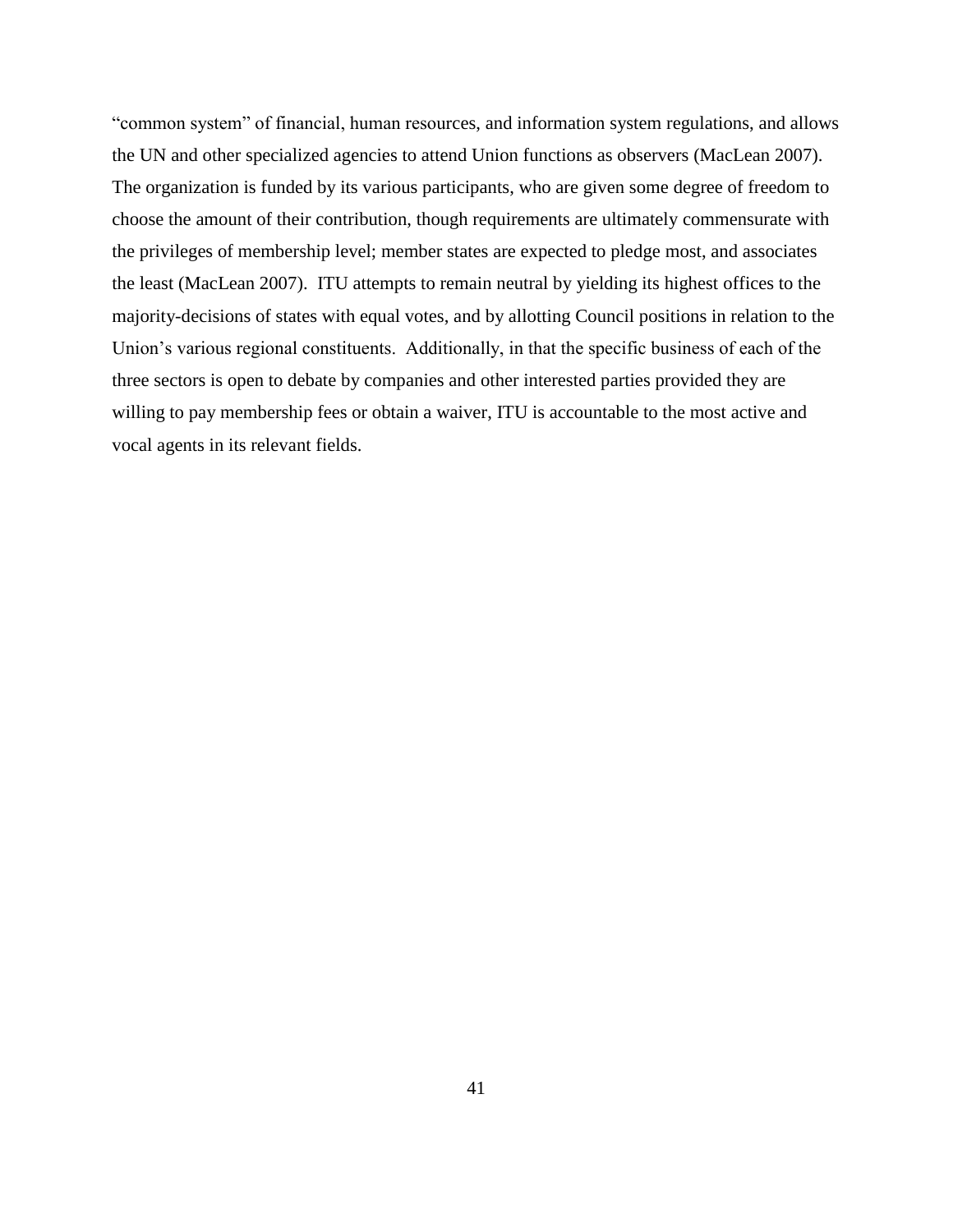# **National Automated Clearinghouse Association (NACHA)**

The National Automated Clearinghouse Association is the rulemaking body governing automated clearinghouse (ACH) payment networks in the United States. Several regional ACH associations combined to form NACHA in 1974, when they agreed to set standards for nationwide payment exchanges between their own networks. Originally designed to cut down on the amount of paperwork necessary to track and account for checking transactions, the ACH system has since developed into an automated nationwide electronic payment system (NACHA 2006).

Today, the ACH system is an integral piece of financial infrastructure. Debit card transactions, ATM withdrawals, online billing, automated tax payment, Social Security and child support benefits, bank-to-bank transfers, and direct deposit systems all rely on the ACH network, and new payment innovations using the ACH system are rapidly emerging on the Web. Payments that do not involve cash, a paper check, or a credit card are transmitted through the ACH system. The association reported in 2008 that in the previous year its network processed about 18 billion payments, with payment volume continuing to increase at a steady 10-12 percent annually (NACHA 2008).

Two ACH operator networks offer interbank clearing in the United States: The Federal Reserve operates the first, which processes about 60 percent of all ACH transactions (Mott 2006). The Electronic Payments Network, the only private ACH operator in the U.S., processes the rest. Banks, credit unions, and other depository institutions connect their own ACH-enabled systems to one of the two interoperable networks.

#### *Structure*

Unlike DTCC and the Options Clearing Corporation  $(OCC)$ ,<sup>47</sup> which are for-profit corporations, NACHA is a not-for-profit association composed of representatives from the banks

 $\overline{\phantom{a}}$ 

 $47$  See the description of OCC below.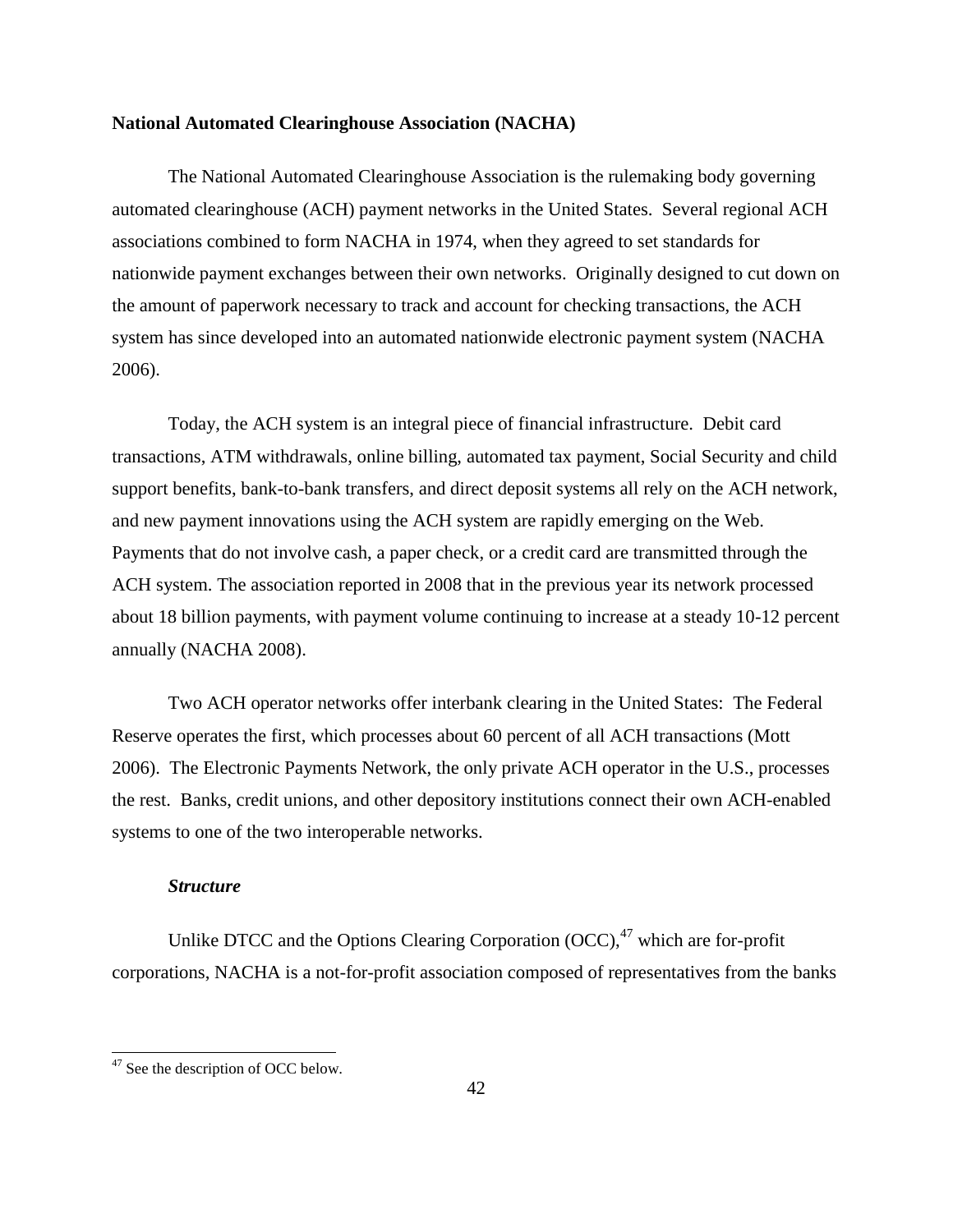and payment processors that use the ACH system. The organization is governed by a 16 member board of directors that delegates management authority to executives (NACHA 2009b).

Rulemaking is not the exclusive domain of the directors. Instead, the board oversees a Rules & Operations committee, which vets rules that are proposed by individual NACHA members. This committee is composed of 13 board-approved members, plus non-voting representatives from the Federal Reserve, the U.S. Treasury, and the two ACH networks. Any NACHA member, along with any federal regulator or either of the ACH network operators, may submit a written rule proposal to the Rules & Operations committee, which will accept the proposed rule and pass it on to another committee or a vote of the NACHA membership, ask for clarification, or reject it (NACHA 2009c).

If accepted, the committee evaluates the rule's potential impact on the ACH network and places it into one of four categories. The Rules  $\&$  Operations committee refers "Category A" changes—those with a significant economic impact on the ACH network, like new products, changes in network standards, and major rule changes—to a 15-member Product Group committee composed of NACHA members, and a 20-member Industry Support Group composed of third-party users of the ACH network. Meanwhile, the Rules & Operations committee accepts public comments from industry representatives. Both bodies evaluate comments and approve the proposed rule before passing it on to NACHA members for a vote.

The committee assigns "Category B" changes, which have a "moderate" impact on the ACH network, to a Category B Rules Work Group, a subsidiary committee that may include up to 20 representatives drawn from NACHA's membership, plus one representative from each of the two ACH operators. The Rules & Operations committee classifies most new rules and regulations as Category B. They also accept industry comments and evaluate the proposal before passing it on for a vote. The committee assigns "Category C" changes to identical work groups, but does not solicit industry comments. These changes cover minor rule alterations, including clarifying the intent of a rule or fixing incompatible software between networks. "Category D" changes are simply approved or rejected by the Rules & Operations committee, and cover the most minor rule changes, like correcting typos and grammar errors.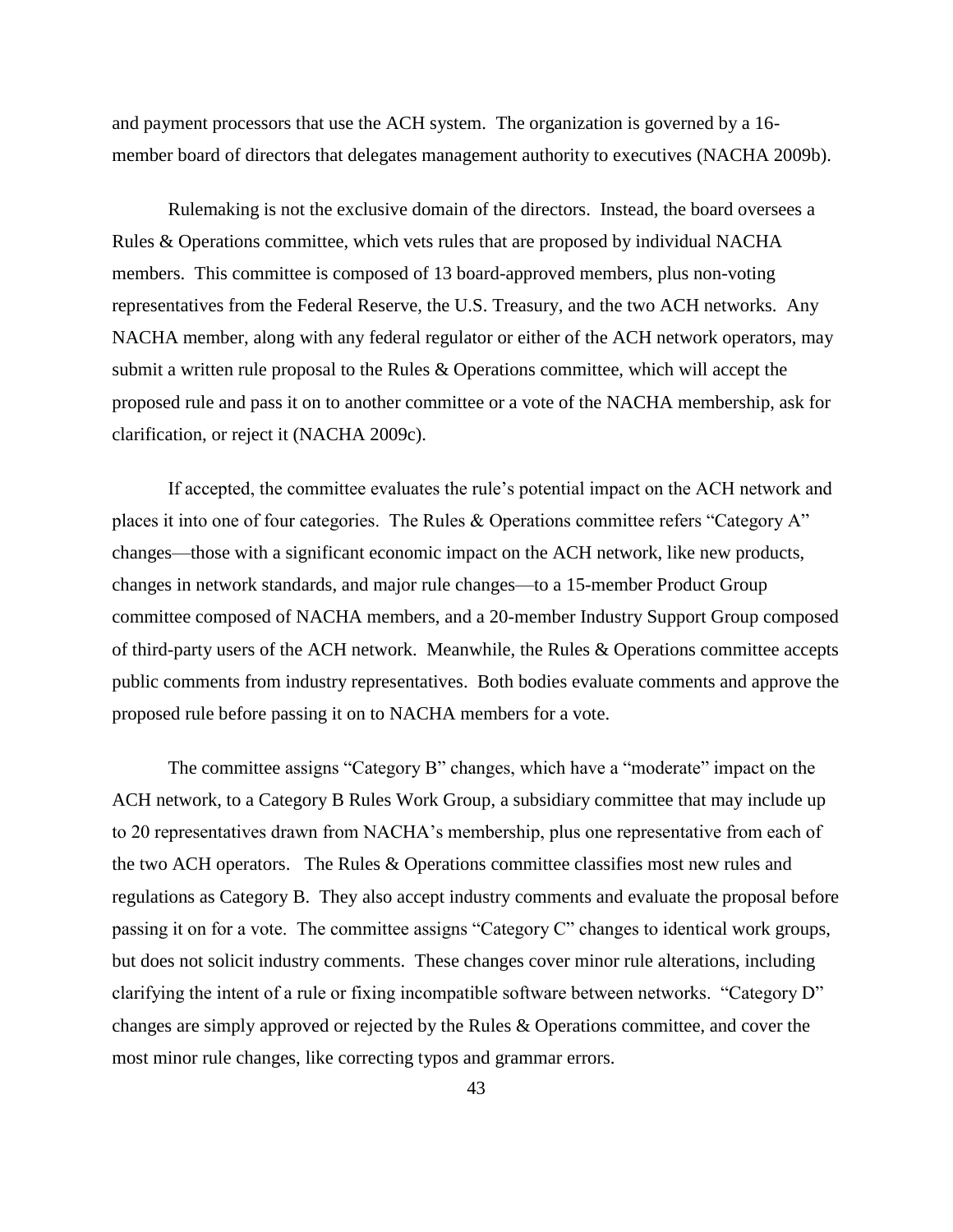Ultimately, NACHA members vote on all proposed rules. Voting membership requires approval from the board of directors and payment of a \$5000 annual fee. Banks do not need to be NACHA members in order to access the ACH system, but they must be NACHA members in order to propose and vote on rules. Moreover, regardless of membership, all users of the ACH system agree to comply with NACHA's operating rules, which outline potential fines and arbitration requirements for violators.

In addition to rulemaking, NACHA runs educational programs on ACH rules, markets electronic payments to banks and other financial firms, and serves as the public face of the ACH network.

## *Accountability*

NACHA and the ACH network are subject to more federal regulatory oversight than are the clearinghouses in the securities markets. NACHA members are externally regulated by the Federal Trade Commission, the Federal Reserve, the U.S. Treasury, the Office of the Comptroller of the Currency, the Office of Foreign Assets Control, and various state and local banking regulations. However, most regulators work within NACHA's governance system. Since Federal regulators are represented on NACHA's rulemaking committees and have the authority to propose rules, they generally choose to regulate through NACHA's internal process.

Internal accountability comes from a system of self-regulation backed by fines. The NACHA "National System of Fines" relies on the NACHA members, along with the public, to police ACH users for violations of the NACHA operating rules. Any party to a transaction that may be in violation of NACHA's rules may report it by submitting a report and a statement of facts to NACHA, both of which are available online. These reports are referred to a Rules Enforcement Panel that has the authority to issue a warning letter or impose a fine on any ACH user that has violated the rules (fines are, of course, immediately paid via ACH transfer). This panel is not independent from NACHA—like its other committees, it is composed of ―representatives from ACH Operators, financial institutions, regional ACH associations, NACHA and NACHA Affiliate Members." It is unclear whether there are rules in place to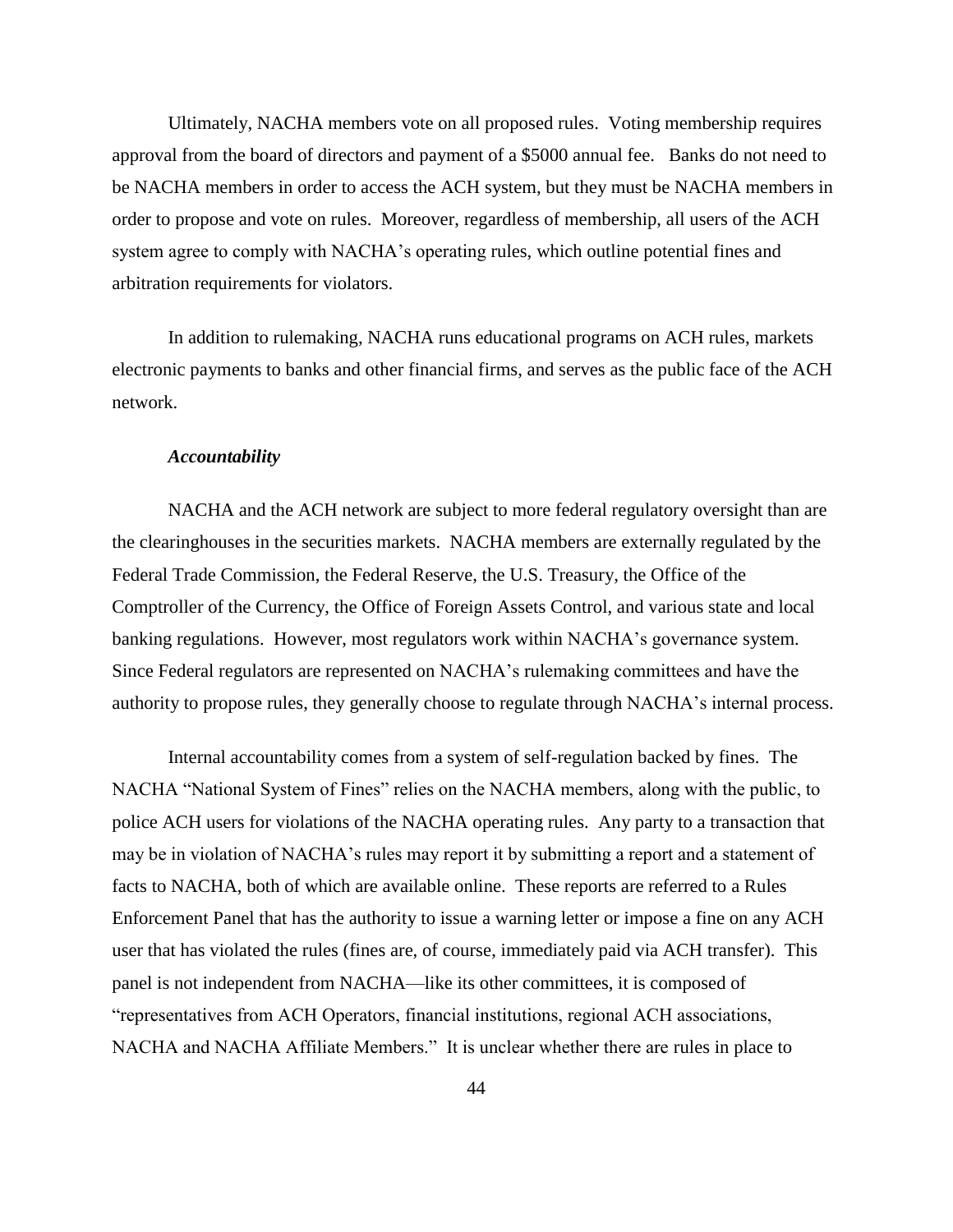prevent potential conflicts of interest on the Rules Enforcement Panel, which has ultimate authority over all fines and discipline decisions. Additionally, the NACHA rules require periodic self-audits by each member. More detailed rules are available to NACHA members, but they are proprietary and must be purchased as part of a NACHA membership.

# **Nav Canada**

Nav Canada is the private corporation that owns and operates Canada's nationwide air traffic control system. In the 1990s Canada's government-owned air traffic control system faced a number of problems, including "rigid personnel and procurement systems, micromanagement, budgetary constraints, and conflict of interest" (Poole 1997). After several years of negotiations and policy proposals, both government and the aviation industry agreed to reorganize Canadian air traffic control as a private nonprofit enterprise; in 1996, Nav Canada purchased Canada's air traffic control system from the Canadian government for \$1.1 billion (Turner 1996). Today, Nav Canada continues to operate as a not-for-profit, non-share capital corporation financed entirely by publicly traded debt and user fees.

## *Structure*

A board of 15 directors oversees Nav Canada. The board is designed to represent the four stakeholders in the firm's services: the Canadian government, commercial airlines, general aviation firms, and Nav Canada employees. Commercial air carriers, represented by the Air Transport Association of Canada, appoint four directors. The Canadian government appoints three directors, labor unions representing the employees of Nav Canada appoint two, and the Canadian Business Aviation Association appoints one. This subset of ten appoints four independent directors, and the full board appoints a CEO to sit on the board and to lead the Executive Management Committee, which runs the firm's day-to-day operations. Although these four major stakeholders govern the company, they do not own any equity in it—all operations are financed by issuing public bonds.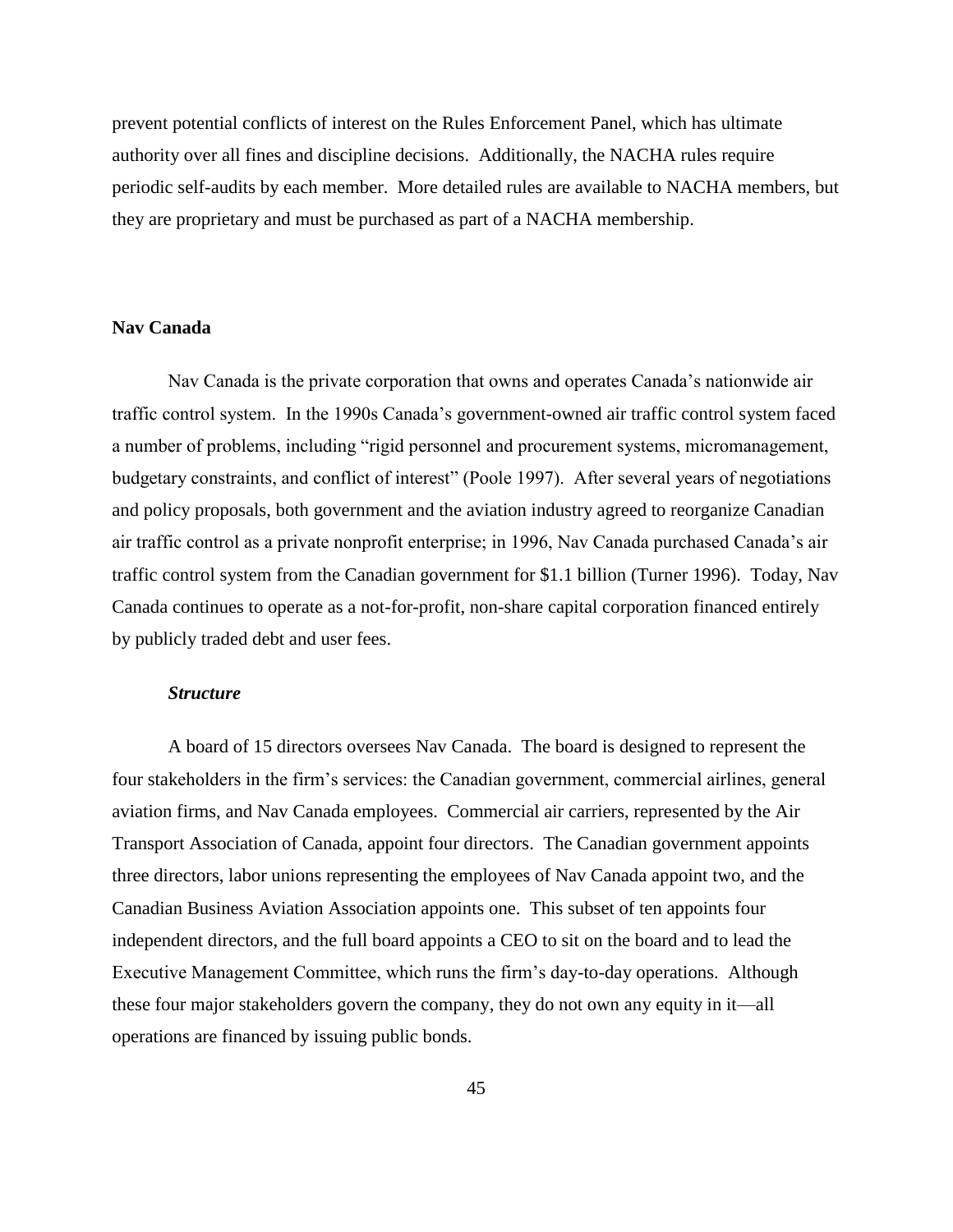Since Nav Canada is designed to have no shareholders, but instead to rely on tradable debt and income from user fees, in theory the firm "will not seek to make a profit...only to cover its costs, and—in the interests of its stakeholders—to keep those costs to a minimum" (Poole 1997). This not-for-profit structure is meant to prevent the firm from being regulated as a monopoly, since it precludes Nav Canada from monopoly pricing.

## *Accountability*

Transport Canada, the Canadian government agency that regulates commercial airlines, also has regulatory authority over Nav Canada. Before being privatized Nav Canada was part of Transport Canada, and both agencies continue to work closely (Hoover's 2009). Internally, Nav Canada's governance structure ensures that it is accountable to its four major stakeholders. Their competing shares of influence on the board of directors are intended to check and balance each other, although the individual proportions of influence are asymmetric (McDougall 2003). In addition to the structure of the board, an internal corporate governance committee is responsible for performing audits and drafting internal regulations.

## **North American Numbering Plan Administrator**

In 1947 AT&T, then the major provider of long-distance telephone communications in the United States, designed the North American Numbering Plan (NANP) to simplify longdistance calling between U.S. states and across the border to Canada. The NANP system established the format for telephone numbering used today, including a comprehensive area code system that replaced the older system of exchange numbers. Today, the phone systems of 19 North American countries follow the guidelines of the NANP, including Canada and a number of Caribbean island nations. Mexico and Central America are not part of the NANP.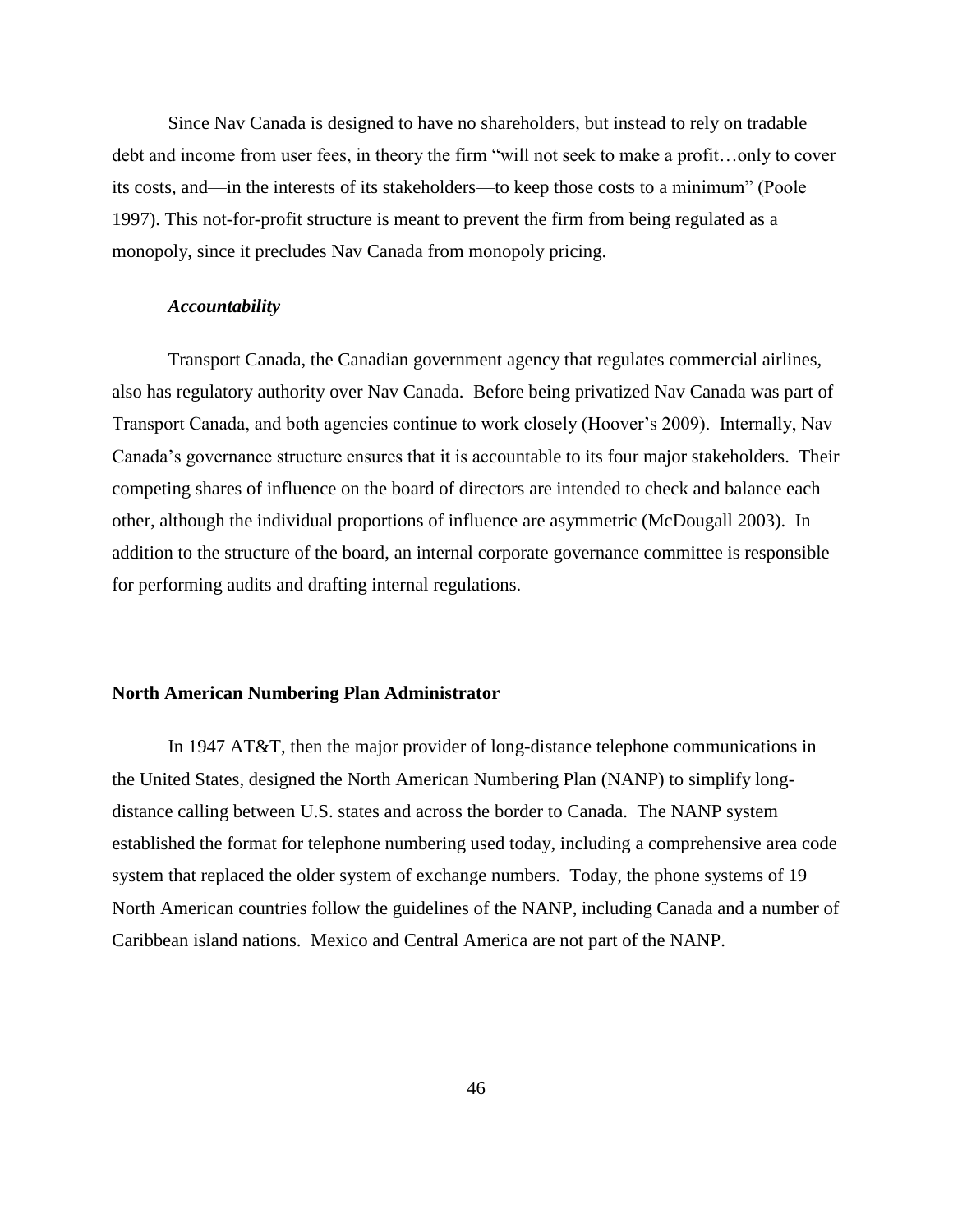## *Structure*

From 1947 until the 1980s, AT&T administered NANP. After AT&T was broken up in the 1980s, Bellcore (an R&D firm established by the Regional Bell Operating Companies to replace the Bell Labs) was in charge of the NANP. However, concerns about the neutrality of a universal numbering plan owned by a consortium of telecom companies directly benefiting from favorable number assignments led to a provision in the 1996 Telecommunications Act instructing the FCC to appoint a third party as the NANP administrator. The FCC awarded this contract to defense contractor Lockheed, which spun off its NANP division into an independent company called "NeuStar" in 1997 to avoid a conflict of interest of its own. NeuStar has been the NANP administrator since 1997.

As NANP administrator (NANPA), NeuStar "holds overall responsibility for neutrally overseeing the assignment and use of NANP numbering resources" among the participants in the NANP. Within the United States, NANPA is also responsible for planning for area code expansions, collecting usage data, and forecasting the future use and growth of particular area codes. Outside the U.S., governments usually assign these responsibilities to a regulatory agency, a dominant phone operator, or a private corporation. Beyond its capacity as NANPA, NeuStar provides a number of other supplementary network and telecommunications services.

NeuStar is a publicly held corporation, governed by a nine-member board of directors elected by its shareholders and managed by executives appointed by the board.

## *Accountability*

NANPA is primarily accountable to the FCC. According to NANPA, "In making assignment decisions, NANPA follows regulatory directives and industry-developed guidelines" (Neustar 2009). These directives and guidelines are either direct instructions from the FCC, or FCC-approved "comprehensive technical requirements" proposed by the telecom industry. These regulations are meant to ensure that NeuStar is neutral in its capacity as NANPA. The firm is also subject to yearly neutrality audits by the FCC. One other measure of accountability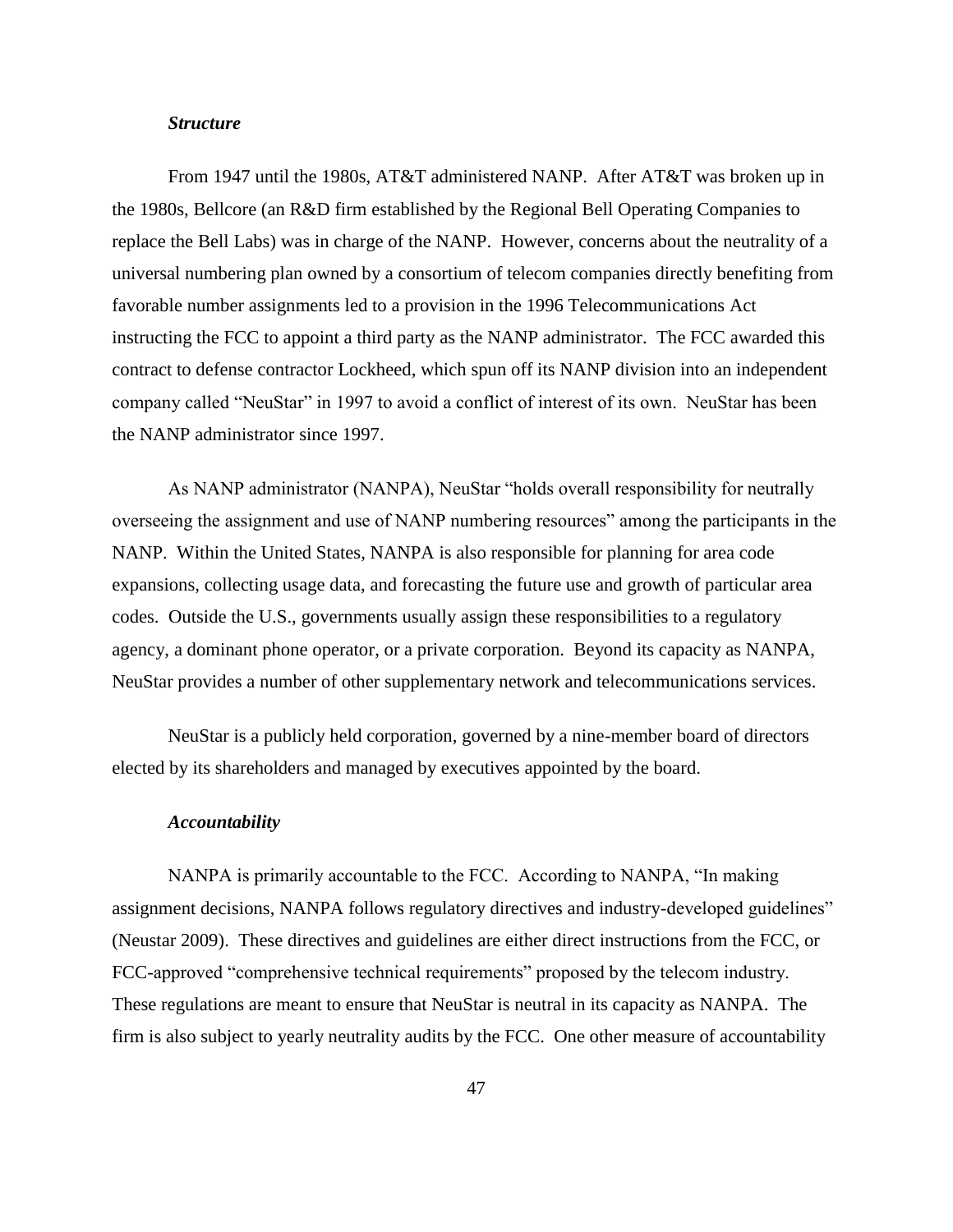is the fact that NANP administrators must reapply to the FCC and undergo a competitive bidding process every five years—at least, in principle. In the second quarter of 2008, the FCC extended NeuStar's current contract by six months.

## **Options Clearing Corporation (OCC)**

The Options Clearing Corporation (OCC), established in 1973, serves the same purpose as DTCC in the market for financial derivatives—guaranteeing, clearing, and settling options trades. OCC clears and settles the exchange of equity derivatives on major options-trading exchanges like the American Stock Exchange (AMEX) and the Chicago Board Options Exchange (CBOE). By controlling membership standards and setting margin requirements, OCC has some degree of rulemaking authority over the participants in options exchanges. It also actively seeks to educate brokers and lawmakers about the fundamentals of options trading, and in this capacity it is more similar to a trade organization than a for-profit corporation.

#### *Structure*

Five options-trading exchanges own equal shares in OCC: AMEX, CBOE, the International Securities Exchange, the Pacific Exchange, and the Philadelphia Stock Exchange. Like DTCC, it returns its profits to member firms. Unlike DTCC, however, it is not the only centralized clearinghouse for options. Both the Chicago Mercantile Exchange and the Chicago Board of Trade have their own in-house options clearing agencies, and although both primarily clear options on futures contracts, there is overlap between clearinghouses in some foreign exchange and futures options.

A fifteen-member board of directors governs OCC. One seat is filled by the CEO and chairman of the board, one by a Public director, and the remaining thirteen by representatives of member exchanges and brokerage firms, elected by shareholder exchanges for staggered threeyear terms. The board entrusts day-to-day management to a team of appointed executives.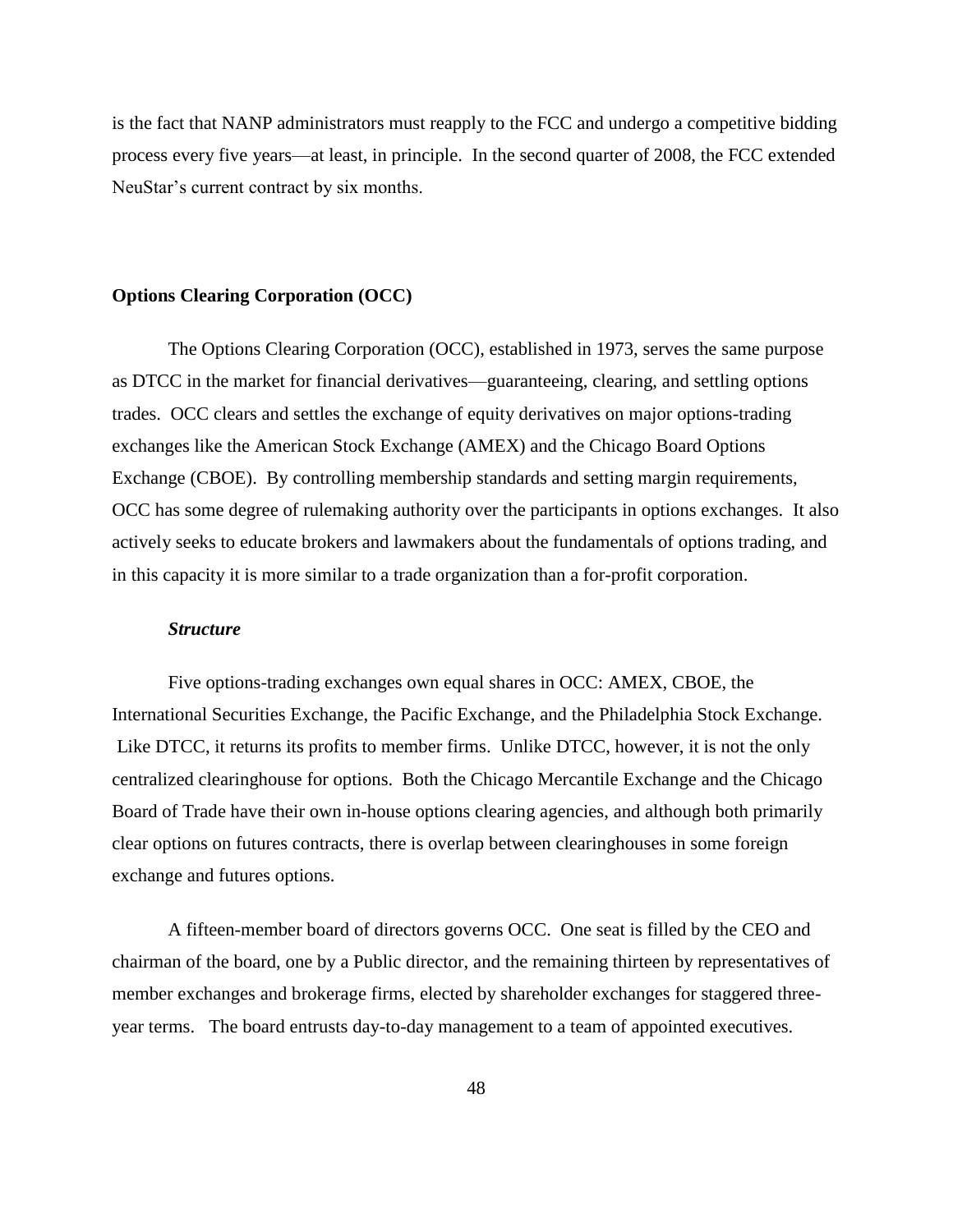## *Accountability*

OCC is internally accountable to its member firms and externally accountable to both the SEC and the Commodity Futures Trading Commission (CFTC), which share jurisdiction over different aspects of its financial activity. The primary external regulator is the SEC.

Like DTCC, OCC is a registered clearing organization with the SEC. Likewise, OCC is considered a self-regulatory organization, allowed to follow its own internal procedures but potentially subject to SEC (or in some cases CFTC) intervention. OCC's most basic internal rules are stringent margin requirements, along with required registration and review plus capital requirements for potential members. Like DTCC, the board of directors of OCC must approve rule changes and submit them to the SEC.

# **Universal Postal Union**

The Universal Postal Union is similar to the ITU in age, institutional affiliation and mission. The 1874 Treaty of Berne established a "General Postal Union" to draft standards for exchanging mail between nineteen European nations plus Egypt, Turkey, and the United States. As more nations adopted these postal standards, the General Union became a universal one, dedicated to harmonizing postal standards through diplomatic agreements between its members. In 1948, the UPU became an official agency of the United Nations.

## *Structure*

All member states of the United Nations may accede to the UPU, and all but four (all of them Pacific micronations) participate in the Union. Delegates from each member country make up the UPU's highest authority, the Universal Postal Congress, which meets every four years to draft rules and policies regarding international mail. Delegates to the UPC are generally diplomats and bureaucrats sent by member governments—for example, the State Department (2003) reports that the United States usually sends foreign service officers as well as postal officers from the U.S. Postal Service in its delegation. According to the UPU, "the recent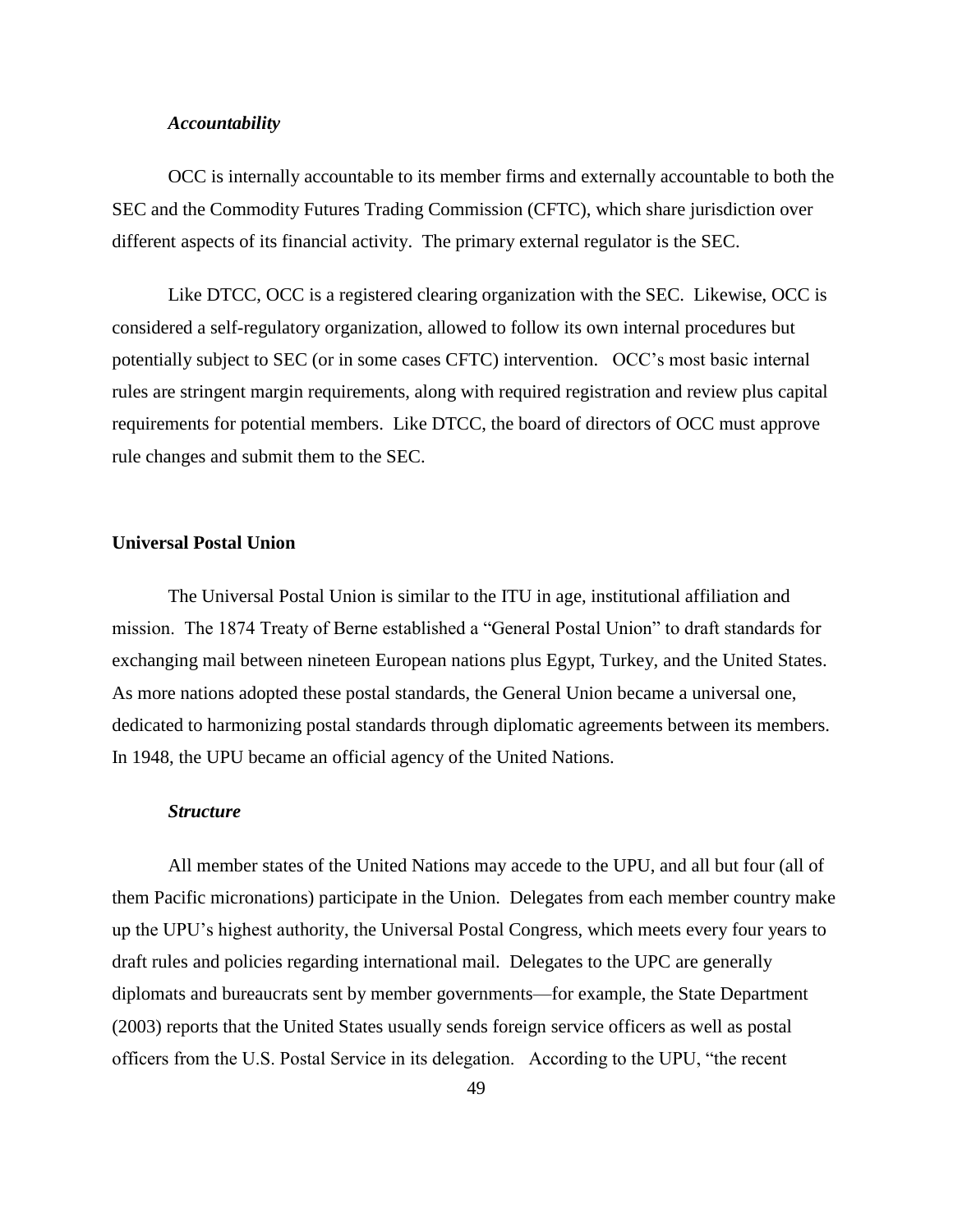tendency‖ of the Congress has been to grant greater regulatory power to two lower bodies, the Postal Operations Council and the Council of Administration, in order to "focus more on strategic and broad policy issues" (UPU 2009a). In addition to rulemaking, the Congress elects a Director General and Deputy Director General along with members of the two lower councils.

The Postal Operations Council consists of forty elected member countries and "deals with the operational, economic and commercial aspects of the international postal service" (UPU 2009b). It designs rules, standards, and regulations. The Council of Administration is composed of forty-one elected member countries and has the power to approve rule proposals from the Postal Operations Council during years without a Universal Postal Congress.

In 2004, the UPU established a third lower body, the Consultative Committee, which ―consists of non-governmental organizations representing customers, delivery service providers, workers' organizations, suppliers of goods and services to the postal sector and other organizations that have an interest in international postal services, including direct marketers, private operators, international mailers, philatelic associations and publishers."<sup>48</sup> It has no rulemaking authority, but advises the Congress and its other bodies.

# *Accountability*

The UPU is bound by the Constitution of the Universal Postal Union, a diplomatic Act ratified by each member country. Any amendments to the constitution must be proposed during an official Congress, and ratified by each member. As an international organization, it is not directly accountable to a regulator or national government authority, although its members have all agreed to comply with its rules and regulations.

 $\overline{\phantom{a}}$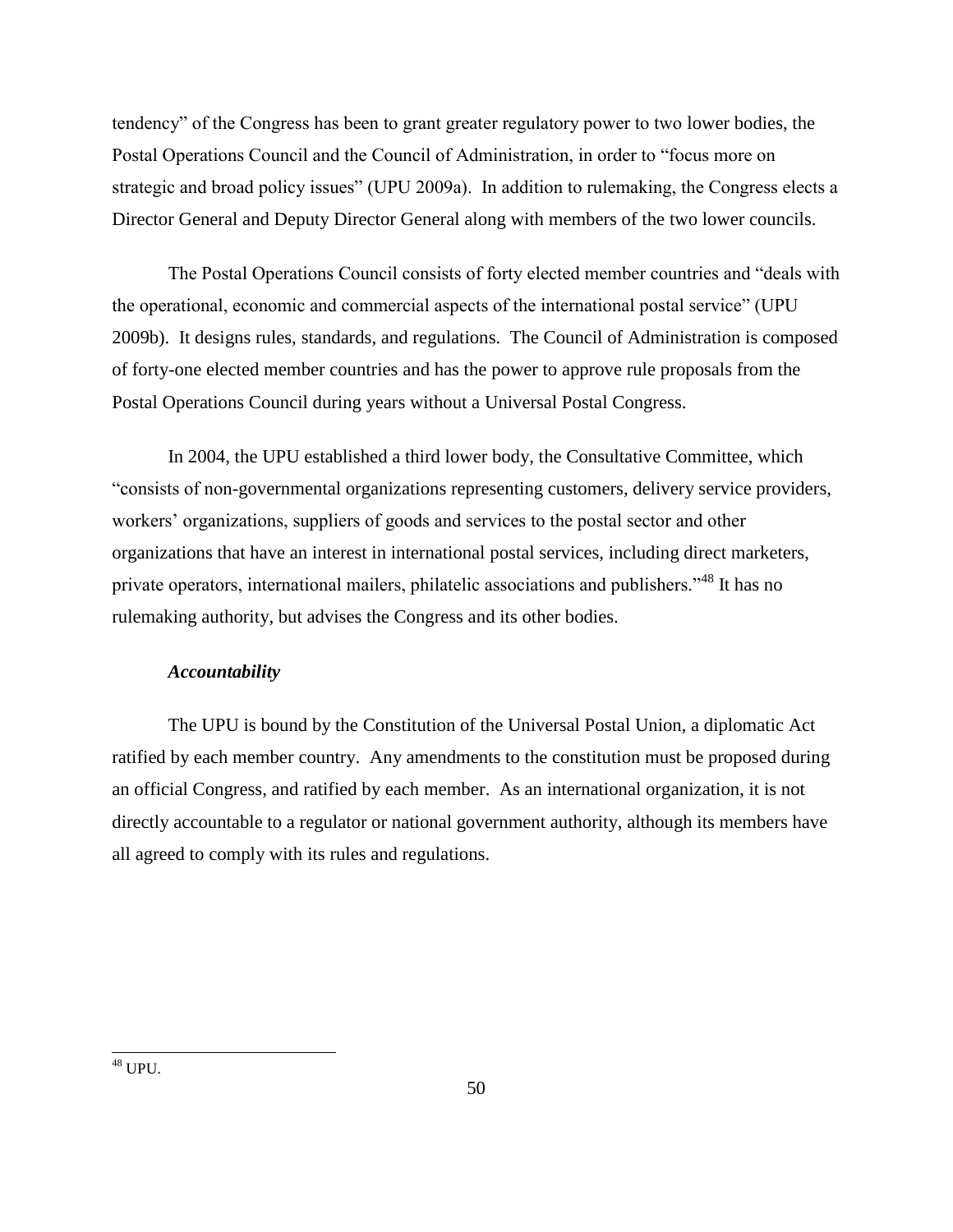# **REFERENCES**

Abbate, Janet. 1999. *Inventing the Internet*. Cambridge, Mass.: MIT Press.

American National Standards Institute. 2005. "Overview of the U.S. Standards Strategy: Background, Purpose, and Current Revision Status." United States Standards Strategy: A Public *Forum* presentation notes. Available at

http://publicaa.ansi.org/sites/apdl/Documents/Standards%20Activities/NSSC/04-15-05%20- %20Public%20Forum.pdf.

American National Standards Institute. 2009. Webpage with heading "About Ansi," Subheading "Structure and Management." http://www.ansi.org/about\_ansi/organization\_chart/chart\_text.aspx?menuid=1, accessed in

January.

Bank for International Settlements. 2002. "The Depository Trust Company Response to the Disclosure Framework for Securities Settlement Systems." Available at http://www.bis.org/publ/cpss20r3.pdf.

Borden, Karl J., and Charles E. Rounds. 2002. "A Proposed Legal, Regulatory, and Operational Structure for an Investment-Based Social Security System." The Cato Project on Social Security *Privatization,* No. 25.

Burkard, Robert. 2004 "Development of ANSI Standards: An Audiologist's View." *The ASHA Leader*. June 8, p. 25.

Depository Trust and Clearing Corporation. 2008. *An Introduction to DTCC: Services and Capabilities.* Available at http://www.dtcc.com/downloads/about/Introduction\_to\_DTCC.pdf.

Depository Trust and Clearing Corporation. 2009. Webpage with heading "About DTCC," subheading "Board of Directors." http://www.dtcc.com/about/governance/board.php, accessed in January.

Electronic Authentication Partnership. 2006. "Board of Directors of NACHA – The Electronic Payments Association. Available at

http://eap.projectliberty.org/BODHome/docs/Mar2006/March\_2006\_BOD\_Board\_Roster\_2-09- 06.pdf

Emshwiller, John R. 2007. "Blame the 'Stock Vault'? Clearinghouse Faulted on Short-Selling Abuse; Finding the Naked Truth." The Wall Street Journal, July 5.

Froomkin, A. Michael, and Mark A. Lemley. 2001. "ICANN and Antitrust," *UC Berkeley Public Law and Legal Theory Working Paper No. 73.*

Hoover's Inc. 2009. Webpage with heading "Nav Canada Company description." http://www.hoovers.com/nav-canada/--ID\_\_98986--/free-co-profile.xhtml, accessed in January.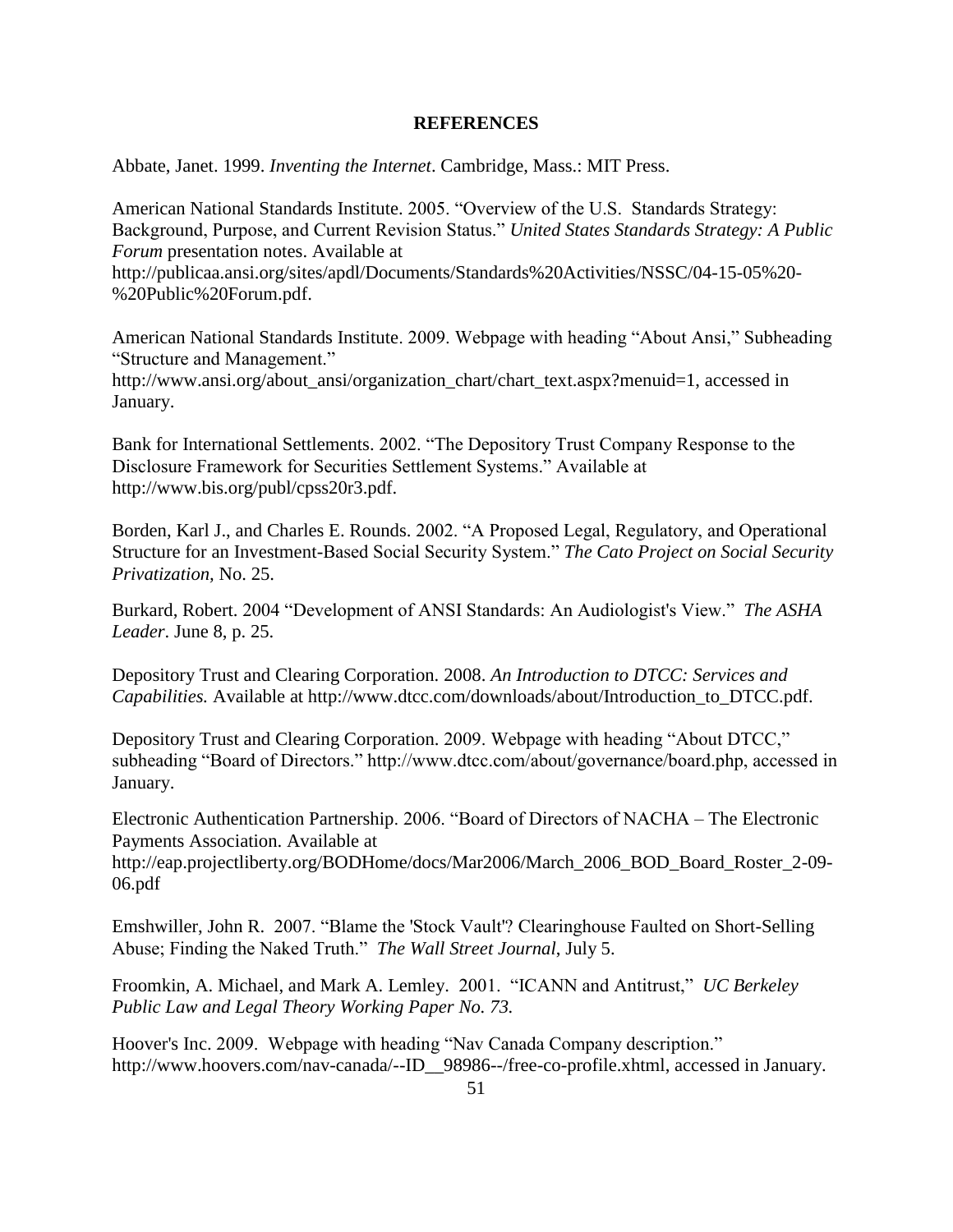ICANN. 2008a (January). *Accountability & Transparency Frameworks and Principles.* Available at http://www.icann.org/en/transparency/acct-trans-frameworks-principles-10jan08.pdf.

ICANN. 2008b. *Adopted FY09 Operating Plan and Budget, Fiscal Year Ending 30 June 2009*. http://www.icann.org/en/financials/adopted-opplan-budget-v3-fy09-25jun08-en.pdf. Updated 25 June 2008.

ICANN. 2009. Draft Implementation Recommendation Team Report. http://www.icann.org/en/topics/new-gtlds/irt-draft-report-trademark-protection-24apr09-en.pdf.

International Telecommunication Union. 2009a. Webpage with heading "Background" Information." http://www.itu.int/newsarchive/pp06/background/stratplan/index.html, accessed in January.

International Telecommunication Union. 2009b. Webpage with heading "ITU Council." http://www.itu.int/council, accessed in January.

International Telecommunication Union. 2009c. Webpage with heading "ITU Telecommunication Standardization Sector (ITU-T) Products" subheading "ITU-T Recommendations." http://www.itu.int/ITU-T/publications/recs.html, accessed in January.

Kesan, Jay P. and Rajiv C. Shah. 2001. "Fool Us Once Shame on You—Fool Us Twice Shame on Us: What We Can learn from the Privatizations of the Internet Backbone Network and the Domain Name System.‖ *Washington University Law Quarterly*, 79 (Spring): 89-220.

Kobayashi, Bruce. 2006. "After the MOU Extension: More Competition, Less Regulation is the Solution to ICANN's Problems," The Progress & Freedom Foundation, October.

Lazzara, Joseph. 2004. "Safeguarding: Are ANSI Standards Really Voluntary?" Occupational *Hazards*.

Lewis, Lucinda M. and Robert J. Reynolds. 1979. "Appraising Alternatives to Regulation for Natural Monopolies," in Edward J. Mitchell, ed., *Oil Pipelines and Public Policy*. Washington, D.C.: American Enterprise Institute, 1979, pp. 135-140.

MacLean, Don. 2007 "International Telecommunication Union (ITU)." Available at http://www.giswatch.org/files/pdf/GISW\_ITU.pdf.

Mathiason, John. 2009. *Internet Governance: The New Frontier of Global Institutions*. New York: Routledge.

McCaffrey, David P., and David W. Hart*.* 1998. *Wall Street Polices Itself: How Securities Firms Manage the Legal Hazards of Competitive Pressures*. Oxford University Press, 1998.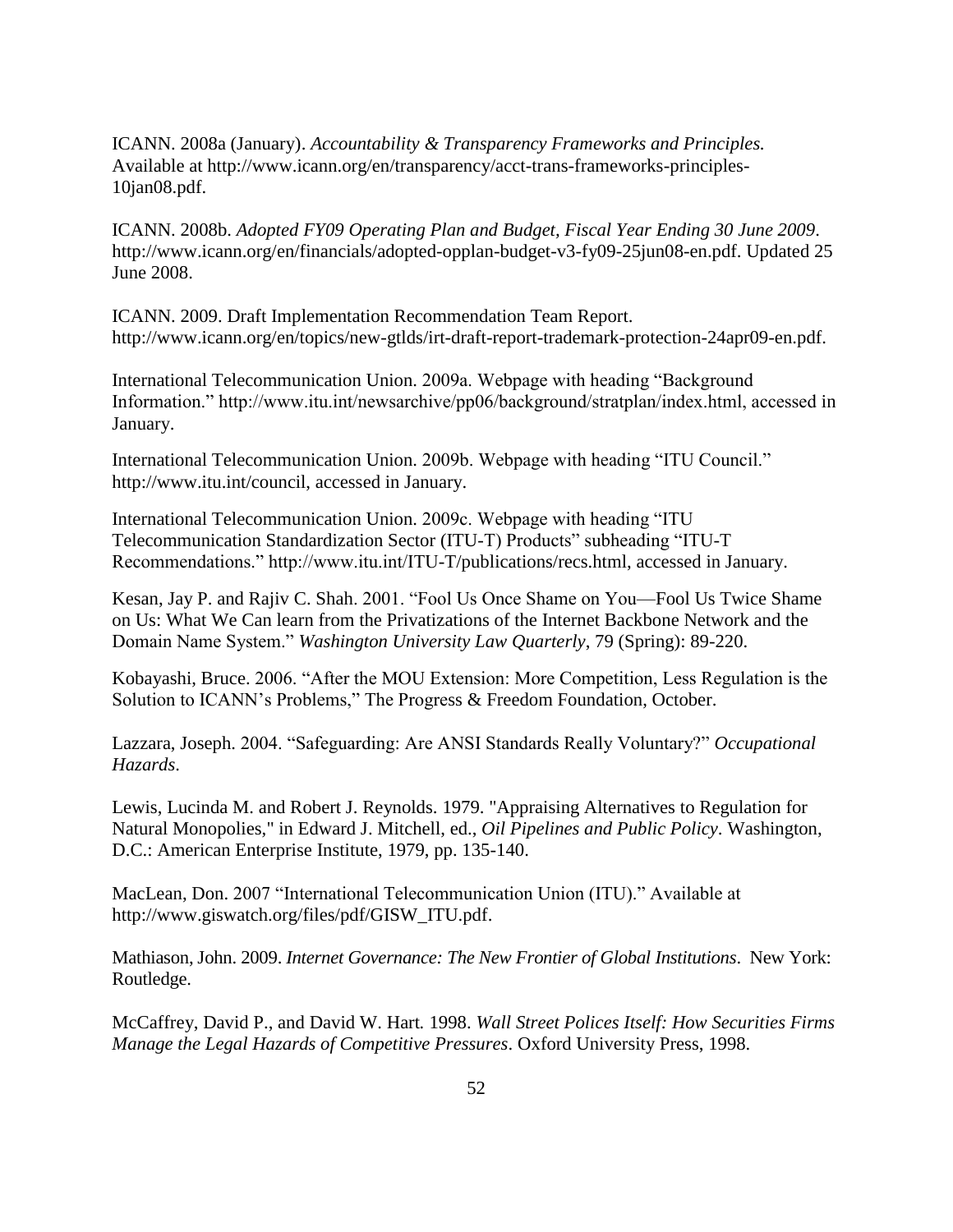McDougall, Glen. 2003. "Nav Canada: A Multi-Stakeholder Approach To Alternative Service Delivery.‖ Available at http://www.mbsottawa.com/MSAASD.pdf.

Mott, Steve. 2006. "Can ACH and Image Convergence Succeed?" *Banking Strategies* Vol. 82. Issue 5. Available at http://www.bai.org/BANKINGSTRATEGIES/2006-sepoct/PaymentsStrategies/achimageconvergence/index.asp#band.

Mueller, Milton L. 2002. *Ruling the Root: Internet Governance and the Taming of Cyberspace.* Cambridge, Mass.: MIT Press.

National Automated Clearinghouse Association. 2008. "NACHA Reports More Than 18 Billion ACH Payments in 2007." Available at http://www.nacha.org/news/news/pressreleases/2008/2008/Volume\_Final.pdf.

National Automated Clearinghouse Association. 2009a. Online document with heading "The History of NACHA - The Electronic Payments Association." Available at http://www.nacha.org/news/NACHA%20History.pdf. Accessed in January.

National Automated Clearinghouse Association. 2009b. Webpage with heading "NACHA Executive Management Bios." http://www.nacha.org/news/NACHAExecMgmt.htm, accessed in January.

National Automated Clearinghouse Association. 2009c. Webpage with heading "Rulemaking" Process." http://www.nacha.org/ACH\_Rules/Rule\_Making\_Process/rule\_making\_process.htm. Accessed in January.

National Research Council. 2005. *Signposts in Cyberspace: The Domain Name System and Internet Navigation*. Washington, D.C.: National Academies Press.

Neustar, Inc. 2009. Webpage with heading "NANPA: North American Numbering Plan Administration – About Us." http://www.nanpa.com/about\_us/index.html, accessed in January.

Oesterle, Dale Arthur. 2000. "Securities Markets Regulation: Time to Move to a Market-Based Approach.‖ *Policy Analysis*, June, No. 374.

Poole, Robert W. Jr. 1997. "Commercializing Air Traffic Control: A New Window of Opportunity to Solve an Old Problem.‖ *Regulation.* 1997, Vol. 20, 3.

Turner, Craig. 1996. "Canada Plans To Privatize Air Control." *The Washington Post*, May 4.

Universal Postal Union. 2009a. Webpage with heading "About us," subheading "Congress" http://www.upu.int/congress/en/index.shtml, accessed in January.

Universal Postal Union. 2009b. Webpage with heading "About us," subheading "Postal Operations Council." http://www.upu.int/cep/en/index.shtml, accessed in January.